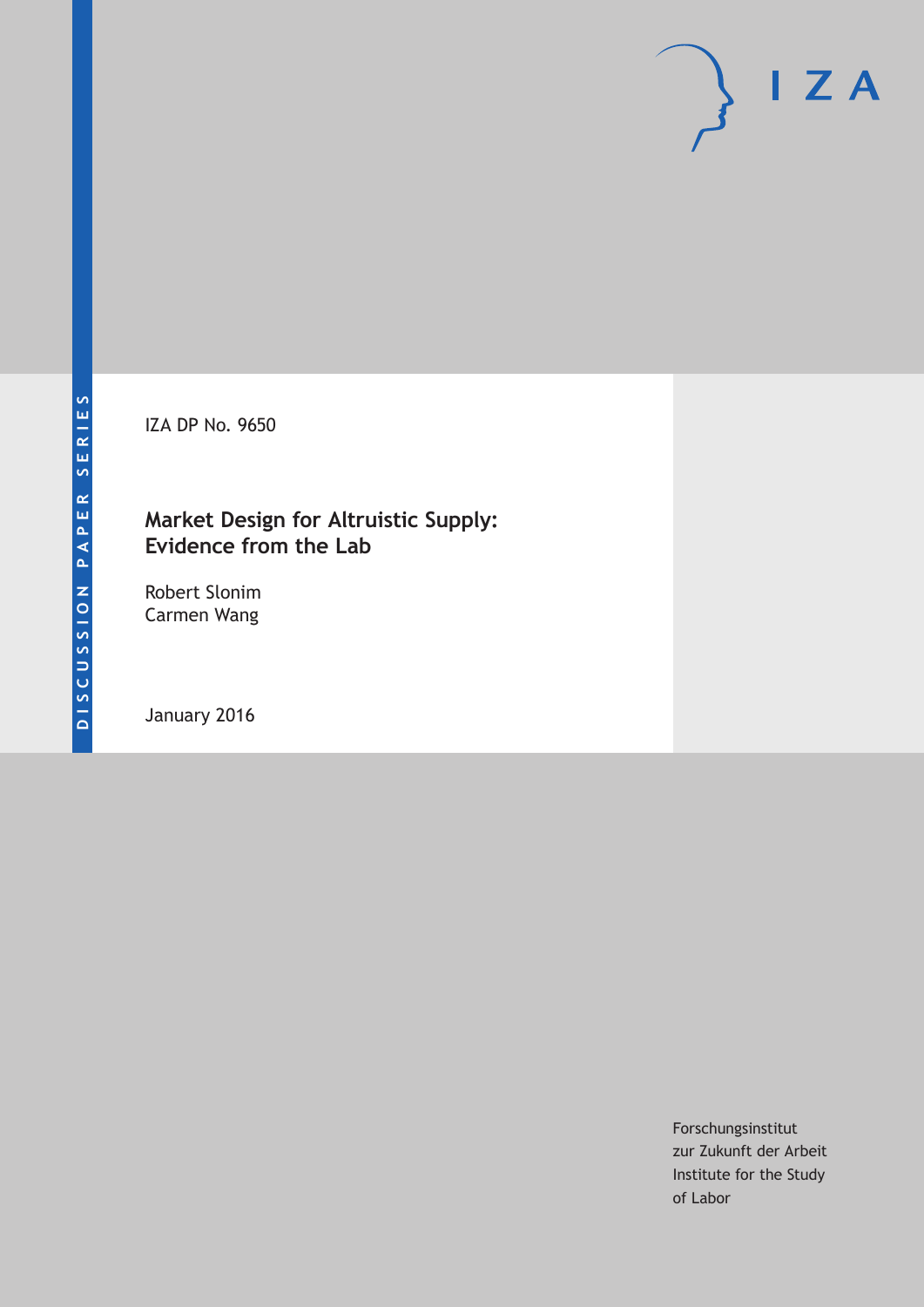# **Market Design for Altruistic Supply: Evidence from the Lab**

## **Robert Slonim**

*University of Sydney and IZA* 

### **Carmen Wang**

*Harvard Business School and Harvard Department of Economics* 

Discussion Paper No. 9650 January 2016

IZA

P.O. Box 7240 53072 Bonn Germany

Phone: +49-228-3894-0 Fax: +49-228-3894-180 E-mail: iza@iza.org

Any opinions expressed here are those of the author(s) and not those of IZA. Research published in this series may include views on policy, but the institute itself takes no institutional policy positions. The IZA research network is committed to the IZA Guiding Principles of Research Integrity.

The Institute for the Study of Labor (IZA) in Bonn is a local and virtual international research center and a place of communication between science, politics and business. IZA is an independent nonprofit organization supported by Deutsche Post Foundation. The center is associated with the University of Bonn and offers a stimulating research environment through its international network, workshops and conferences, data service, project support, research visits and doctoral program. IZA engages in (i) original and internationally competitive research in all fields of labor economics, (ii) development of policy concepts, and (iii) dissemination of research results and concepts to the interested public.

IZA Discussion Papers often represent preliminary work and are circulated to encourage discussion. Citation of such a paper should account for its provisional character. A revised version may be available directly from the author.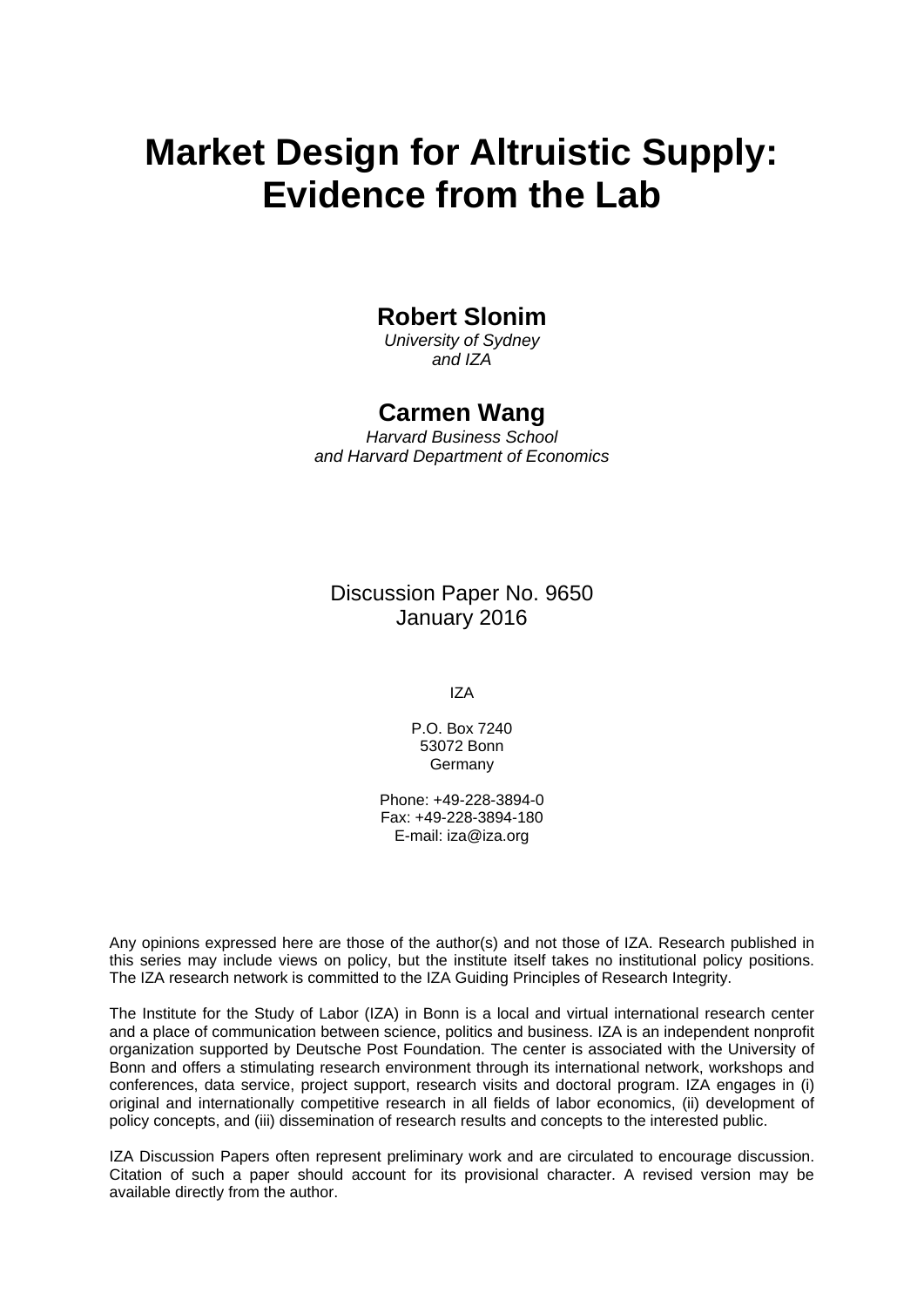IZA Discussion Paper No. 9650 January 2016

# **ABSTRACT**

# **Market Design for Altruistic Supply: Evidence from the Lab\***

Volunteer supply is widespread, yet without a price inefficiencies occur due to suppliers' inability to coordinate with each other and with demand. For these contexts, we propose a market clearinghouse mechanism that improves efficiency if supply is altruistically provided. The mechanism, a registry, combines aggregate demand information with supplier's willingness to help, and invites volunteers to help only when excess demand occurs. We experimentally study three registries that include stochastic high-stakes demand and heterogeneous supplier costs. We find that all three registries improve efficiency dramatically; they eliminate unneeded costly help when demand is unexpectedly low and significantly increase supply (reduce shortages) otherwise. Further, two registries that invite exactly one registry member to help for each person needing help, rather than the third registry that continues asking members to help until someone helps, result in fewer people joining the registry, but those who join are more likely to help.

JEL Classification: D47, D64, C93

Keywords: market design, laboratory experiments, volunteering, public goods provision

Corresponding author:

 $\overline{a}$ 

Robert L. Slonim Faculty of Arts and Social Sciences H04 - Merewether University of Sydney Sydney, NSW 2006 Australia E-mail: robert.slonim@sydney.edu.au

<sup>\*</sup> We are grateful for the generous financial support of the Australian Research Council, Discovery Project #1095222. We received excellent feedback during seminars at the University of New South Wales, New York University, the University of British Columbia, University of Sydney, and Harvard University and from participants at the Economic Science Association, North American meetings in Tucson AZ, the Conference on Economic Design in Istanbul and the Russell Sage Foundation Early Career Behavioral Economists conference in Chicago IL. We are grateful for the research assistance from Roxanne C. Dawidoski, Min-Taec Kim, Matthew Lilley, Michael Major, and Helia Marreiros.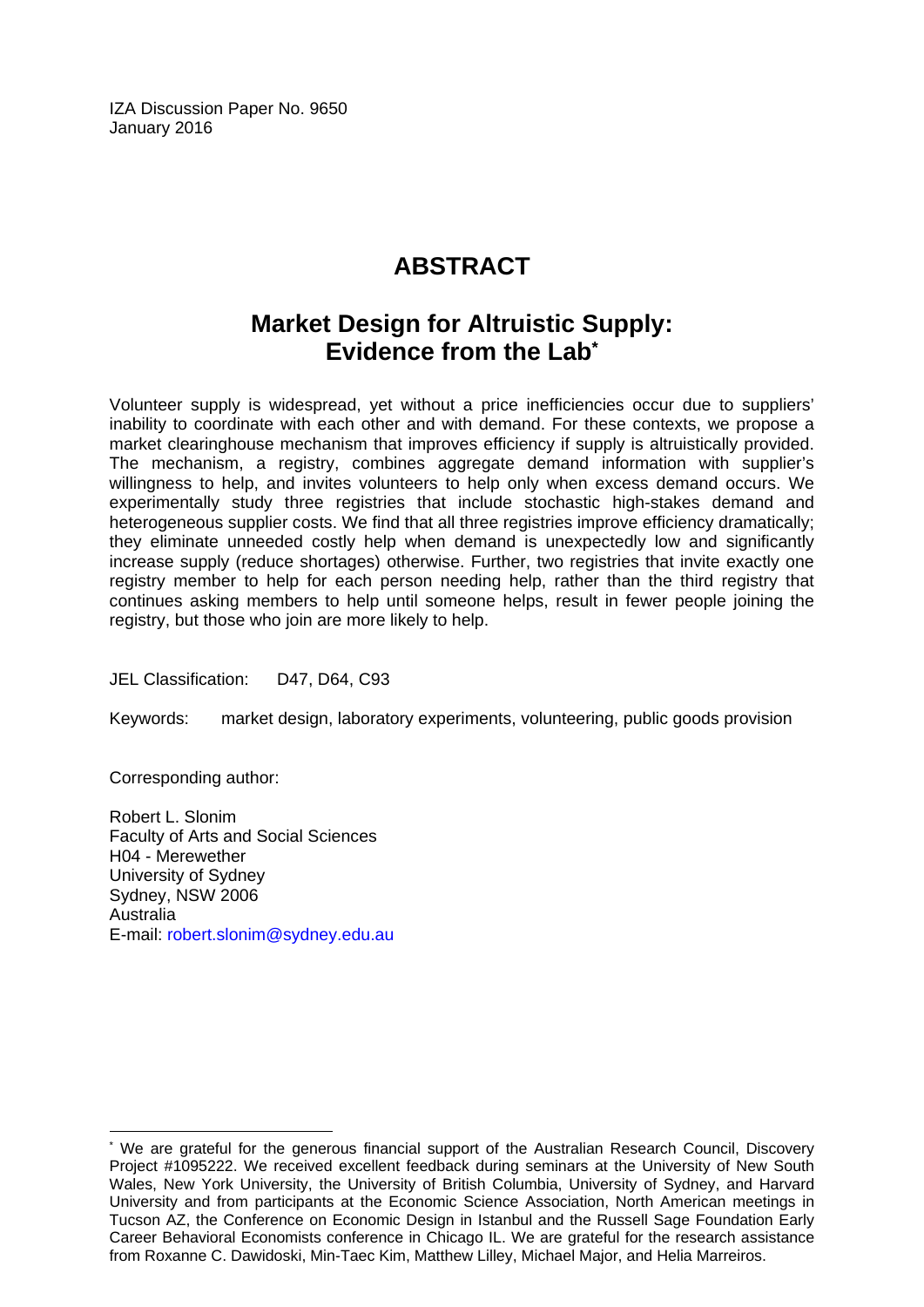#### **1. Introduction**

 

Economists are increasingly designing markets to increase efficiency. The designs usually focus on changing the incentives that self-interested agents face.<sup>1</sup> This paper extends this literature to contexts where altruism and social preferences presumably drive suppliers' behavior.<sup>2</sup> We show in a lab study that three closely related market designs improve welfare that would not increase efficiency if people are only self-interested.<sup>3</sup>

Our design addresses inefficiencies resulting from information and coordination problems in contexts where there is stochastic demand and no price for supply. In particular, markets with altruistic supply, ranging widely from blood and bone marrow donors to national park trail cleanup, animal shelter, soup kitchen and post-disaster volunteers, usually have no price because suppliers provide goods and services out of intrinsic motivation rather than for monetary compensation. Inefficiencies in these contexts occur for several reasons. First, without a price, volunteers do not receive any signal indicating how much the market values their supply. This can lead volunteers to help when their cost to help exceeds the social benefit (e.g., during periods of over supply) or not help when their cost is less than the social benefit (e.g., during periods of under supply). Second, regardless of whether volunteers know the aggregate demand, most contexts where supply is driven by altruism and social preferences lack effective ways to coordinate volunteers to produce an amount that matches aggregate demand, also resulting in too little or too much supply. Third, even when aggregate supply equals aggregate demand, without market prices an effective method is needed so that the lowest cost suppliers, *ceteris paribus*, will be the ones who help.

To highlight these inefficiencies, first consider the blood donation context that motivates this research.<sup>4</sup> Since whole blood can be used for only a maximum of 42 days

<sup>&</sup>lt;sup>1</sup> Examples include labor market clearinghouses (Roth, 1984; Roth and Peranson, 1999), school choice systems (Abdulkadiroglu and Sönmez, 2003; Abdulkadiroglu et al, 2005), spectrum auctions (Milgrom, 2000) and kidney exchanges (Roth, Sönmez and Ünver, 2004, 2005a,b, 2007).<br><sup>2</sup> We use the term 'social preferences' broadly to include altruism (Andreoni 1989, 1990) and outcome-based social

preferences including inequity aversion (Fehr and Schmidt 1999, Bolton and Ockenfels 2000) and efficiency maximization (Charness and Rabin 2002; Fisman, Kariv and Markovits 2007) to name just a few models.

<sup>3</sup> Approximately 26% of the US population volunteer annually with a value of \$173 billion (Independent Sector 2010). <sup>4</sup> <sup>4</sup> Several other approaches have been taken to address blood shortages including offering material incentives (Goette and Stutzer, 2008, Lacetera, Macis and Slonim 2012, 2013a,b, 2014), reducing donors' time waiting (Craig et al. 2015)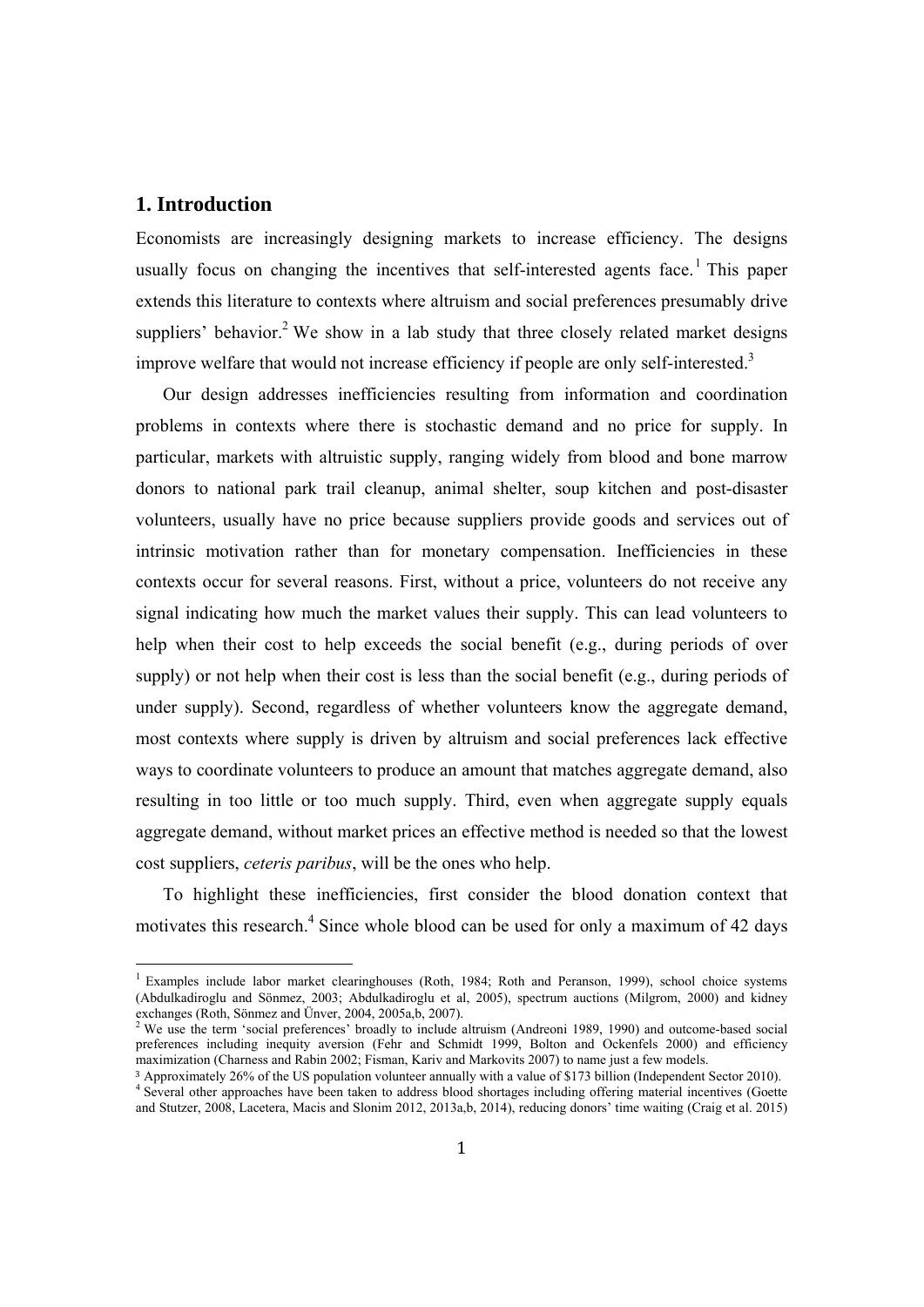once supplied, and hospitals often demand blood no more than seven days old, the timing of supply with demand is critical. In the U.S., more than 16 million people donate whole blood every year. Slonim, Wang and Garbarino (2014) observe that most developed countries experience shortages during the winter. These shortages are unlikely to be due to a lack of altruism since at other times large surpluses occur, often after major disasters, when suppliers appear to incorrectly infer a large increase in demand. When there is unmet demand, inefficiencies occur due to the gap between the value of each potential recipient's gain (e.g., saved life or improved health) and the lower costs of the un-provided supply (e.g., the time and discomfort to donate). When there is excess supply, inefficiencies occur due to the wasted costs associated with collecting the surplus supply (e.g., the value of donor's time donating and the costs to collect, store and destroy unneeded blood).<sup>5</sup>

In the blood context, the efficient outcome depends on the provision of supply when, and only when, blood is needed, since blood has a short shelf life. In other volunteer contexts, the provision of supply when unneeded can also result in inefficient outcomes, such as an over-supply of volunteers at natural disaster locations.<sup>6</sup> Beyond volunteer contexts, even monetary donations can be inefficient. For instance, after major disasters, people can donate money to a specific cause or use that constrains charitable organizations from spending donations on other needs.<sup>7</sup> The resulting over-supply likely stems from coordination failures in which donors lack necessary information on the donations and volunteer decisions of other donors.

The missing information and coordination failure demonstrated by the observed over-supply may similarly cause under-supply in normal times. People may be inactive

<u> 1989 - Andrea Santa Andrea Andrea Andrea Andrea Andrea Andrea Andrea Andrea Andrea Andrea Andrea Andrea Andr</u>

and using unsolicited gifts to generate reciprocity (Garbarino, Slonim and Wang, 2013). Another solution is to introduce a price for donating blood. However, a price is currently prohibited with longstanding public debate of ethical considerations (Titmuss, 1970; Lacetera et al 2013b) and repugnance (Roth, 2007; Becker and Elias, 2007).

<sup>&</sup>lt;sup>5</sup> One unit of unmet demand in this context (e.g., a lost life) is presumably much larger than one unit of excess supply (the wasted time and costs to collect an extra unit of unneeded blood). We designed the lab study with a similar imbalance in which a unit of excess demand results in a much greater efficiency loss than a unit of excess supply. 6 E.g. the Guardian: "Don't rush to Nepal to help. Read this first."

http://www.theguardian.com/commentisfree/2015/apr/27/earthquake-nepal-dont-rush-help-volunteers-aid.  $T$  For example, Gross (2005) notes that donations to many international AID organizations dried up after the 2005 Tsunami. See also ProPublica.org: "How the Red Cross Raised Half a Billion Dollars for Haiti and Built Six Homes." https://www.propublica.org/article/how-the-red-cross-raised-half-a-billion-dollars-for-haiti-and-built-6-homes.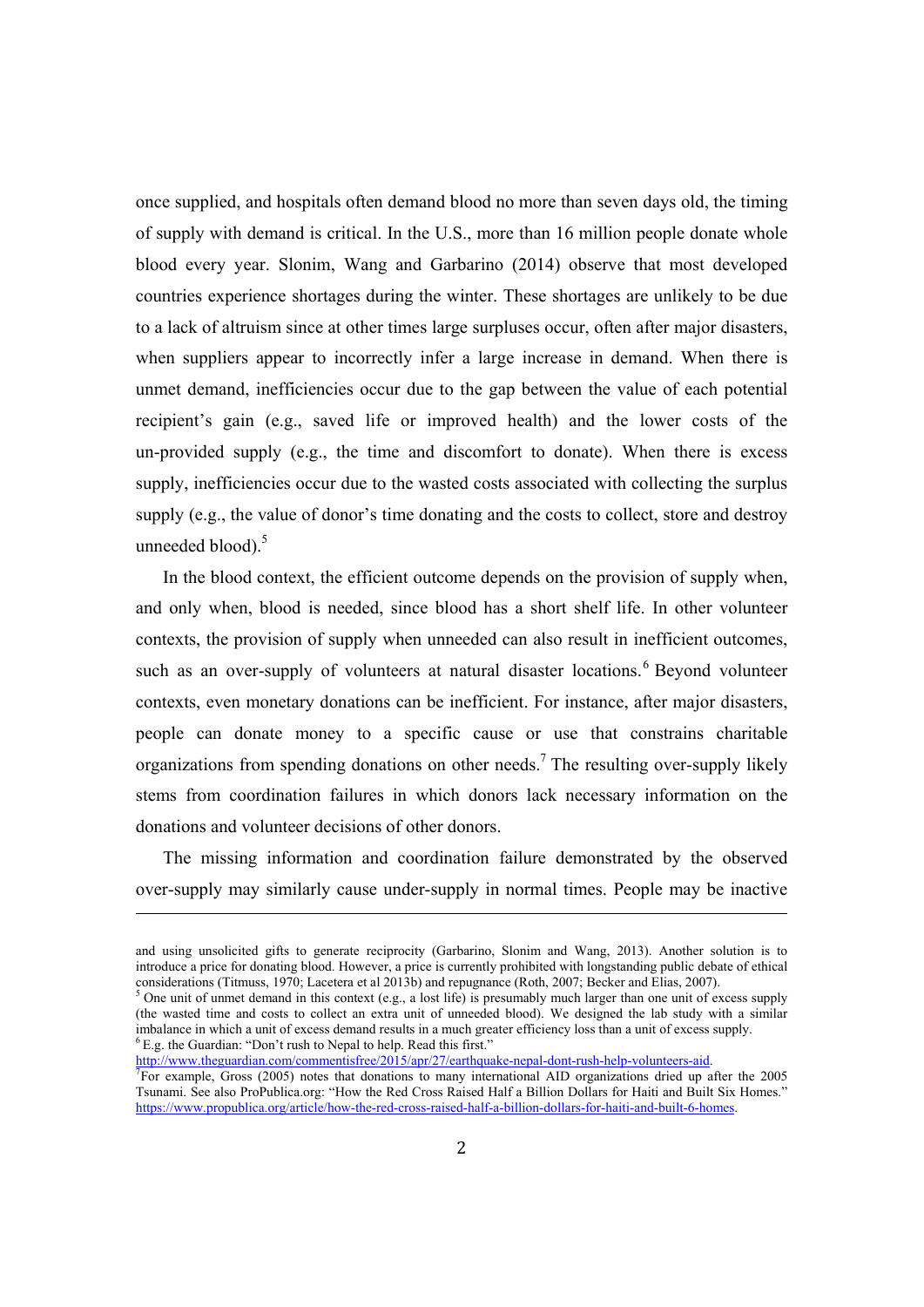due to incorrect beliefs regarding the demand or whether others have provided the needed supply. While the over-supply during disasters indicates that a large number of suppliers are responsive to market demand, it also indicates that donors are not successfully coordinating. If donors could be perfectly informed and coordinated, supply during normal times could be higher while over-supply during disasters could be eliminated.

We propose a mechanism to address these inefficiencies. Unlike most market design approaches, our mechanism, a registry, improves efficiency to the extent that people have social preferences and failures are due to the inability to coordinate supply. <sup>8</sup> Our mechanism only requires an organization (but not individual suppliers) to observe the realization of the aggregate demand for the volunteer goods or services being provided. This requirement seems reasonable in many contexts; for example, in most countries there is a central collection agency for blood products and organs and most communities have organizations for specific volunteer needs (e.g., school PTAs, animal rescue). Our mechanism, in addition to allowing people to continue to help directly, has the organization invite volunteers to join a registry that subsequently invites its members to help *only* when there is excess demand; donating through the registry thus guarantees that the donation will be used.

Our design only reduces inefficiencies if people gain utility from providing a benefit to someone else. If people only care about their own monetary payoffs, they will have no incentive to help with or without a registry. However, for people with social preferences, the registry informs the suppliers of unmet demand and increases their expected benefits of helping by removing the risk of wasted help. $9$  The registry thus increases efficiency by providing a mechanism to coordinate voluntary supply to match demand. Additionally, the registry coordinates suppliers using their stated preferences so that those with the highest net utility to help (ceteris paribus lowest costs) are the ones to help.

A few registries reflecting the ones we study in the lab already exist in 'thin' markets where it is difficult to match suppliers and recipients, for example due to biological

<sup>&</sup>lt;sup>8</sup> In contrast, Kessler and Roth (2012) assume self-interested agents to design a registry mechanism that gives priority to members if they need help. They show experimentally that priority improves welfare.<br><sup>9</sup> Consistent with helping less as the risk of wasted help increases, Gneezy, Keenan and Gneezy (2014) find that donors

give less money to fundraising campaigns the more their donations are used for overhead rather than for those in need.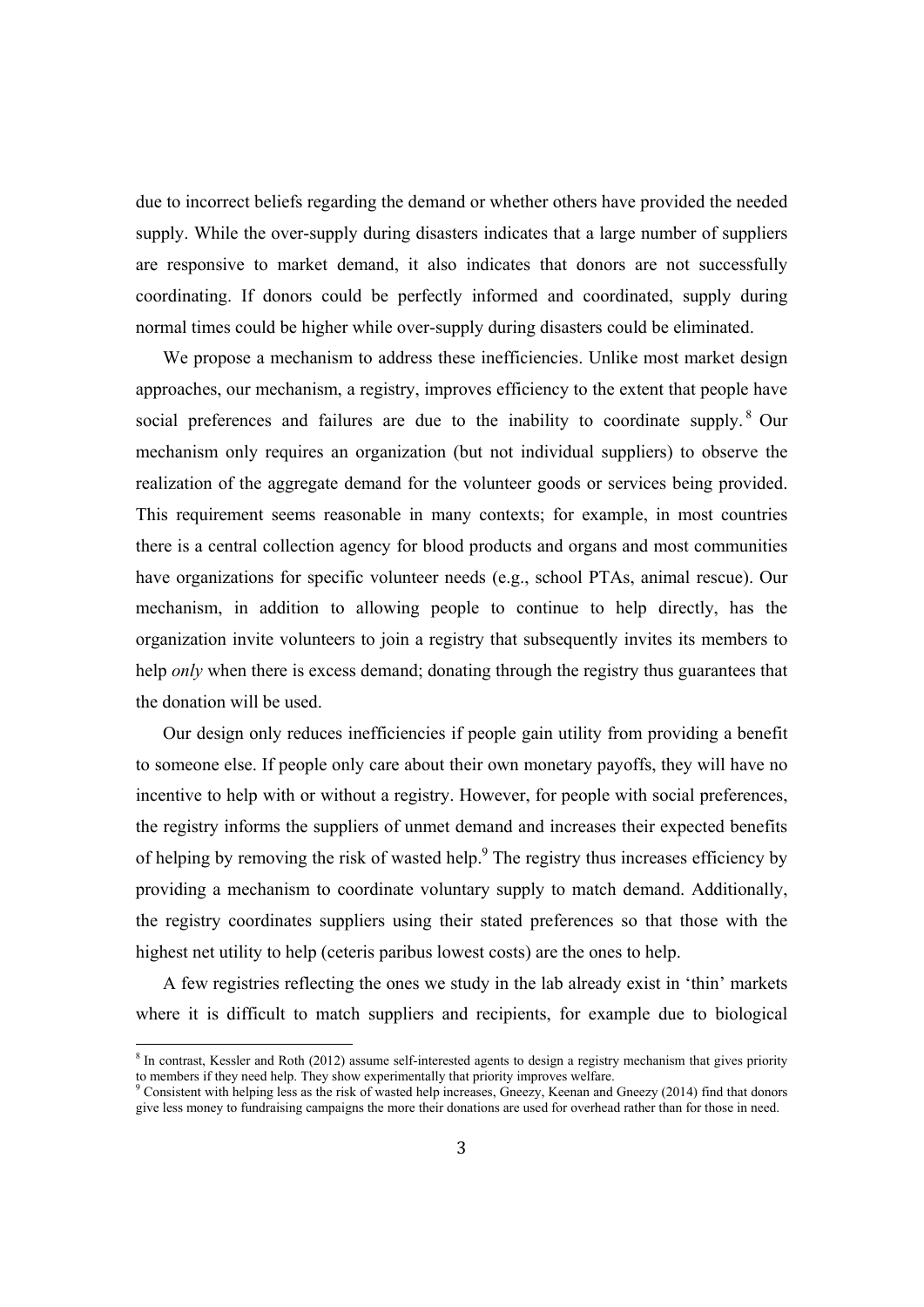reasons (such as for bone marrow where the likelihood of matching a donor and recipient can be less than 0.01%; see Becker and Elias, 2007) or due to temporal or spatial reasons (such as for whole blood when suppliers and recipients needed to be in the operating room together prior to technology to store blood existed; see Slonim et al 2014). By contrast, registries of volunteers in thick markets are less common and have not been empirically, experimentally or theoretically studied in great detail. However, a few examples exist that suggest a registry or equivalent mechanism can increase welfare. Denmark, one of the few developed countries to have a national blood donor registry, has one of the world's highest per capita donation and transfusion rates. <sup>10</sup> Slonim et al (2014) present evidence from a field experiment in Australia showing not only that blood donors are very likely to join a registry (73% of donors who were invited joined), but also that during shortages registry members are 40% more likely to donate compared to control subjects who were not invited to join the registry. While this evidence suggests registries in thick volunteer markets can increase efficiency, it is difficult to assess the effects on efficiency since supplier costs and recipient benefits are unobserved. Moreover, in the lab we can study multiple registry designs in the same setting to identify which components of the registry designs are important for efficiency.<sup>11</sup> Finally, the lab also lets us directly compare the registries to an alternative approach that provides suppliers with the aggregate demand, as organizations and media may provide during (severe) shortages; if coordination among supplies is the main source of market inefficiency, as we anticipate, then providing demand information should improve efficiency less than introducing a registry.

We use the lab to examine the efficiency of the implementation of three closely related registries. In our lab market, there is an initial iid random draw to determine if each subject is 'safe' (i.e., the subjects who will be on the supply side and who are guaranteed to keep their endowment) or 'at risk' (i.e., the subjects who will be on the

 $10$  To our knowledge, the Netherlands and Finland also have variants of coordination systems equivalent to a registry design. For Denmark, see https://bloddonor.dk/

 $11$  Kagel and Roth (2000) present one of the earliest lab studies testing market design. In their study, they examined the stability of matching markets. The most closely related market design research using the lab is Kessler and Roth (2012, 2014). They examine whether giving priority to receive organ donations if someone joins an organ donor registry affects organ donations. See Roth (2012) for a survey and discussion of the use of experiments in market design.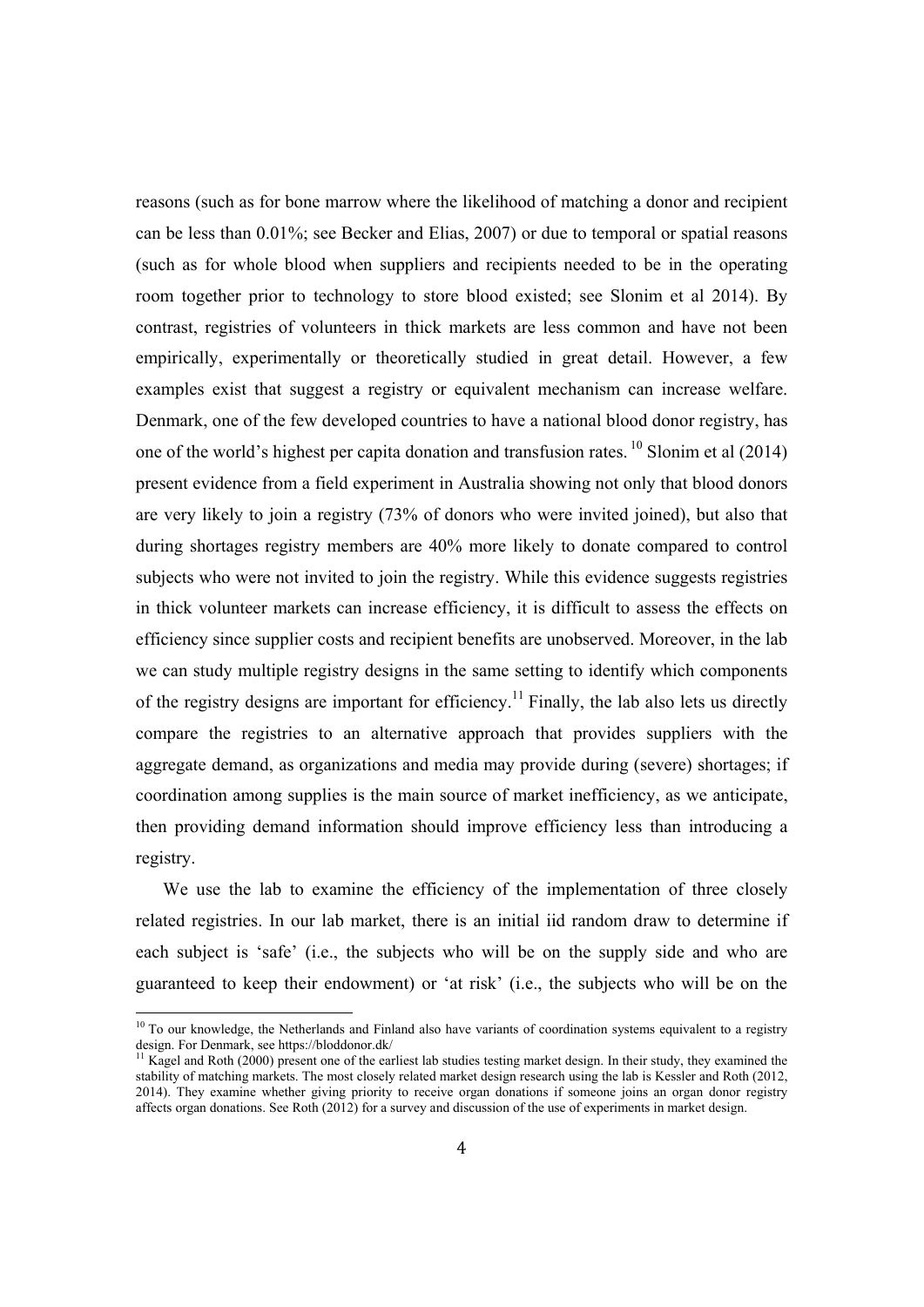demand side and will lose their entire endowment if he does not receive help). For each safe subject, there is a second iid random draw to determine the cost he will incur if he chooses to help. The number of subjects in the market, their endowment, the likelihood that each subject is at risk and the cost distribution to help are common knowledge. However, subjects only observe their own realizations on whether they are safe or at risk, their cost if safe, and whether they are saved if at risk.

In the baseline condition, subjects simultaneously choose to help or not help not knowing how many subjects need help, the cost to help among others who can also help, nor anyone else's decision to help or not help. If a subject chooses to help, he incurs his cost to help but will never learn whether his help was needed. Once everyone who is safe has chosen to help or not help, a simple algorithm determined who was saved among those who were at risk. Let H and R be the aggregate number of subjects who help and who are at risk, respectively. If  $H \ge R$ , then all subjects at risk are saved (keep their endowment). If  $H \le R$ , then H of the R agents at risk are saved, with each subject at risk having the same chance (equal to H/R).

This lab setup captures many aspects of volunteering markets in general, and blood donations in particular. First, at any given time, people are either at risk (i.e., need blood) or safe (able to donate). Second, people have heterogeneous costs to help that can vary, for instance with their opportunity cost of time and potential discomfort to help. Third, after a blood donation, donors rarely find out if their donation was used. Fourth, donors and beneficiaries do not observe how many people need a donation, how many people can make a donation, what other donors' costs are, or how many others make a donation.

In the registry conditions, safe subjects are able to help directly in the same way as in the baseline, but can also join a registry. If they join, they will be asked to state their willingness to help, which will be used to determine the order in which they are invited to help. Subsequently, registry members will only be asked to help if their help is needed. Thus, registry members know that if they help they will definitely save someone at risk. The process to determine who is saved is identical to the baseline condition, except that the aggregate help H now includes everyone who helps directly and through the registry.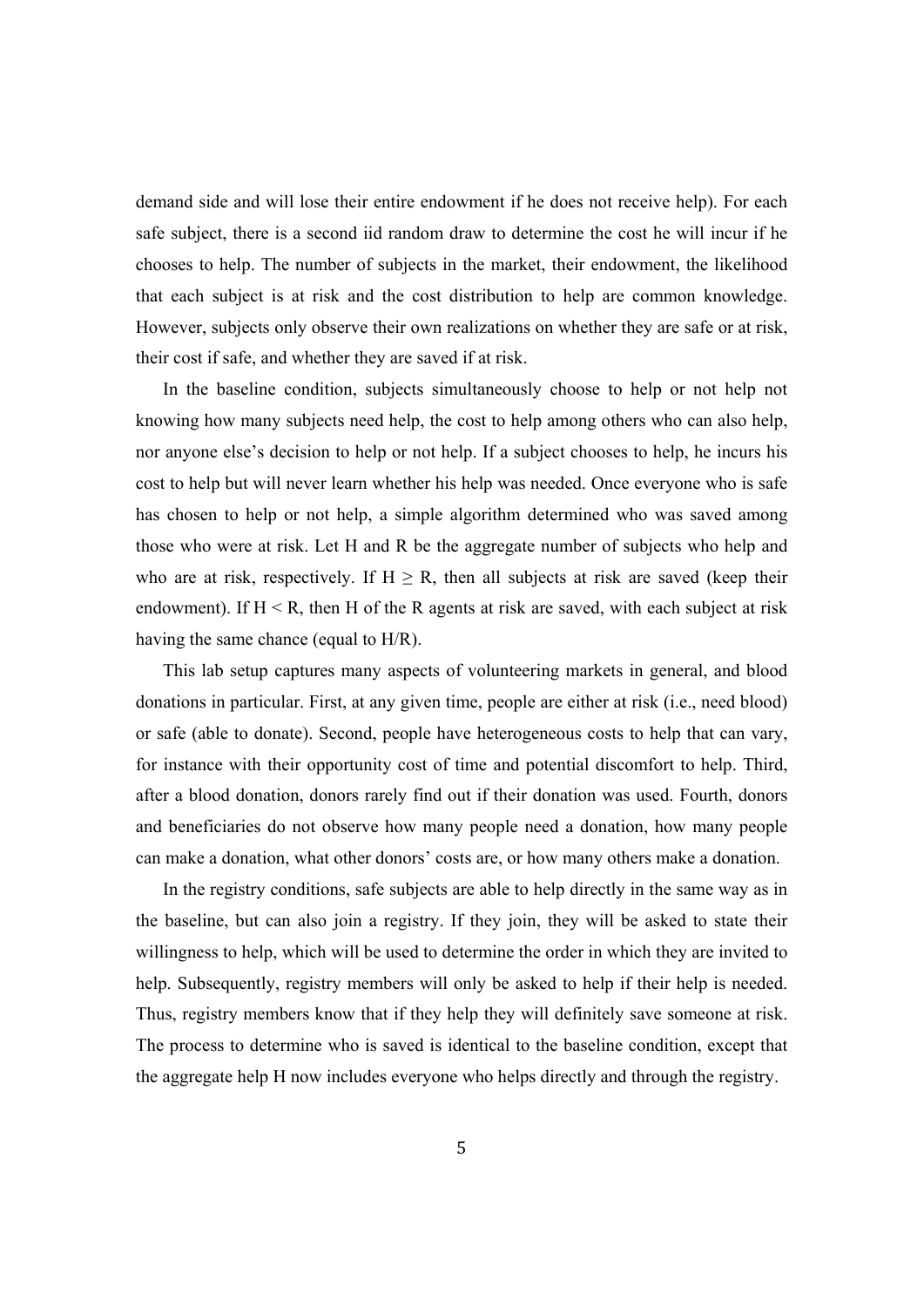We also included an 'aggregate demand information' condition which was identical to the baseline condition except that subjects who were safe were informed of the number of subjects at risk before deciding whether to help. We included this condition to examine whether the provision of market demand alone could improve efficiency. This condition captures what organizations do when they make public announcements about their needs (e.g., announcing a blood shortage). However, even with precise demand information, the coordination problem remains because people do not know whether other suppliers will provide enough help and which suppliers should help if not all suppliers are needed.

Our experiment includes 580 subjects across five conditions: baseline, the three registry designs and the aggregate demand information condition. Each subject participated in exactly one condition within a fixed group of ten subjects for 100 rounds. We have a relatively high stake lab market, where subjects had a \$20 endowment that they would lose entirely if they were at risk and did not receive help. The probability that each subject would be at risk (safe) was 20% (80%) and the cost to help if safe was drawn from the uniform distribution on \$2 to \$16. We ran 22 sessions with either 2 or 3 groups within each session. Our unit of observation is the group; we have 58 independent groups with 11 groups in four conditions and 14 in the Sequential registry condition.<sup>12</sup> All treatments were run during the last 50 rounds; during the first 50 rounds all groups made decisions in the baseline condition. The first 50 rounds provide us with a baseline of behavior for each group that allows us to estimate difference-in-difference effects.

The results show that welfare increases dramatically with any of the registries compared to either the baseline or aggregate demand information conditions. **Figure 1** displays weighted bubble plots of the distribution of demand (horizontal axis) and supply (vertical axis), with the bubble size being the proportion of market level observations within each condition. The **top half of Figure 1** shows coordination failures of both oversupply and undersupply without any market intervention during the first 50 rounds across all conditions, with Supply equal to Demand in only 20% of the market observations. The **bottom half of Figure 1** shows a dramatic reduction in coordination

 $12$  We ran one more Sequential treatment session (with three groups) because computer error in two Sequential treatment sessions caused the sessions to end during the  $86<sup>th</sup>$  round.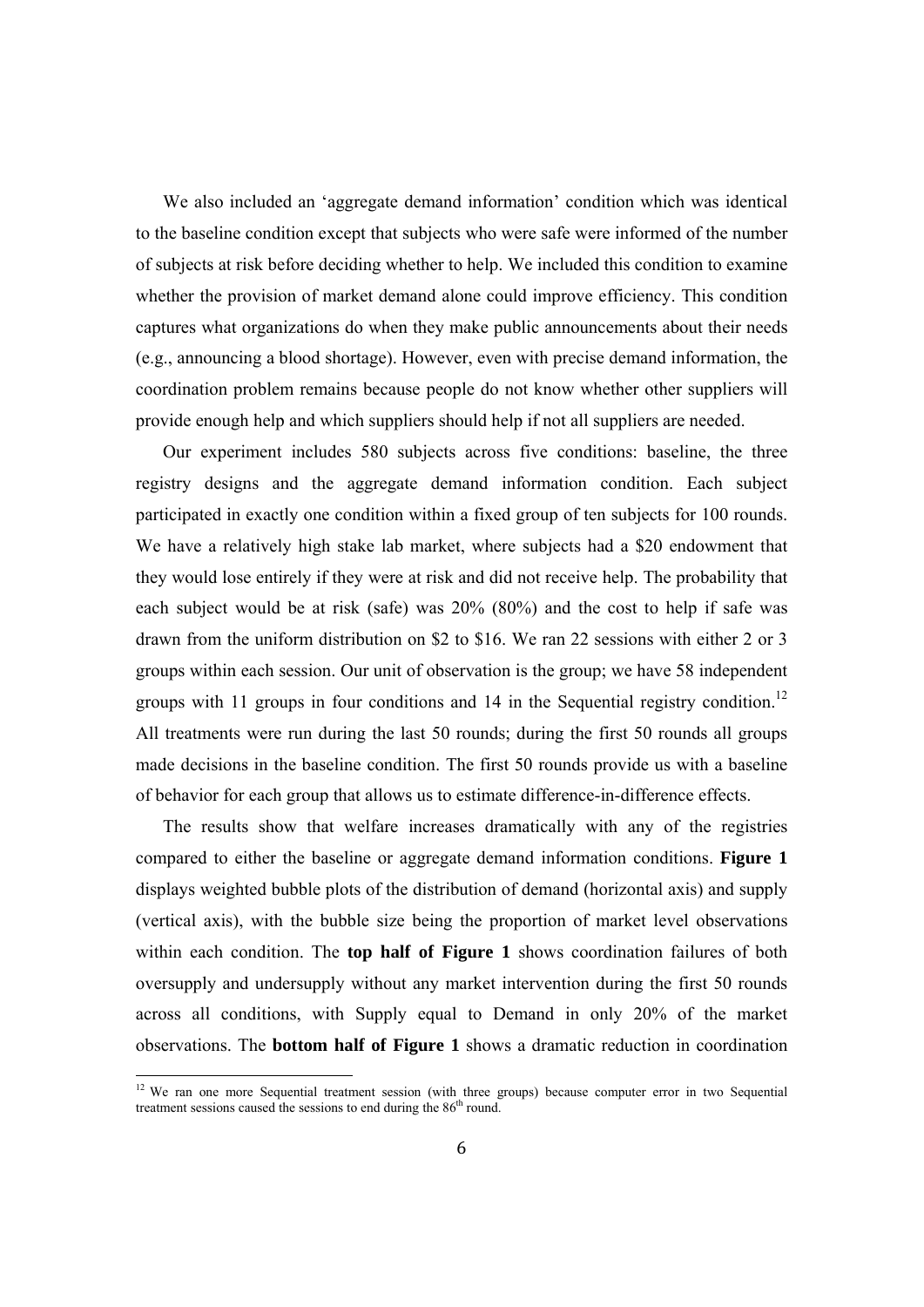

Figure 1. Demand - Supply Distribution

failures in the registry conditions compared to the baseline condition. In the registry conditions,  $S = D$  increases to 54% of the market observations, whereas it remains at only 18% in the baseline condition during the last 50 rounds. Not only is the total supply higher in registry than baseline conditions, 99% of the supply of help in registry conditions saves a life compared to only 67% in the baseline. Moreover, the registries eliminate unnecessary help almost entirely, increase the supply of help and subjects saved for almost all levels of demand. Finally, with aggregate demand information, subjects were more likely to help the greater the aggregate demand. Efficiency improved with aggregate demand information when either extremely high demand or no demand was revealed, i.e., where help was almost certainly needed or not needed at all, respectively. However, as long as coordination among suppliers is needed, i.e. in normal demand situations, there was no increase in supply and we observe the same level of under supply as well as oversupply as in the baseline. As a result of this continued coordination failure, overall welfare in the aggregate demand information condition, while greater than in the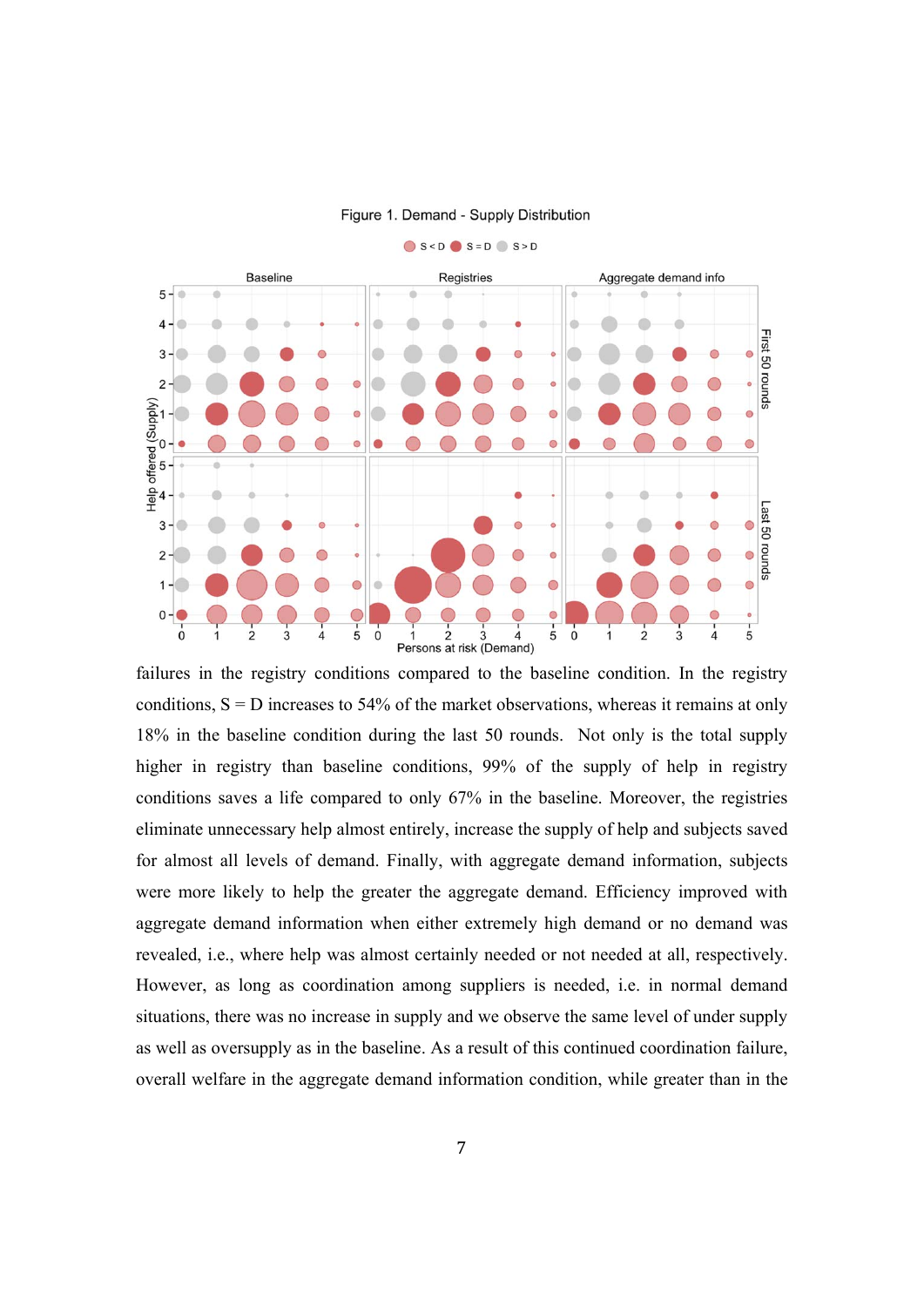baseline, remains significantly lower than in the registry conditions.

We examined three variations of the registry rules to further test the impact on efficiency in specific registry designs. Although they produce the same market level results in our setup, individual decision results show individuals respond to registry rules in expected directions. The **'invitations-once' registry** invites one registry member to help for each person who need help and will not invite more registry members to help if any invited member declined to help. The **'sequential' registry** instead will continue to invite additional members to help until there are no more members to invite or all demand for help has been fulfilled. The decision to help upon invitation is less pivotal in the sequential than invitations-once registry, since someone else could potentially help in the sequential registry. Consequently, we found that subjects were more likely to join but less likely to help when invited in the sequential than invitations-once registry. The two effects balanced out and resulted in the same level of market efficiency. The **'adoptive' registry** is identical to the invitations-once registry, except that it gave priority in determining which registry members to help based on their past registry helping behavior. However, we did not find significant differences in individual level decisions between the Invitations-once and Adaptive registries, suggesting either subjects were not systematically joining and not helping, or we had insufficient power.

Finally, the registry conditions further decrease coordination failures by sorting help towards subjects with lower costs. All registries asked subjects to state their willingness to help from least willing (1) to most willing (3) if they joined the registry, and the registries gave priority in whom to invite based on their willingness. We found that subjects effectively sorted themselves so that subjects with the highest costs were most likely to sort into the lowest willingness group, subjects with lower costs increasingly sorted into the middle and then highest willingness group, and were most likely to help directly when having the lowest possible costs.

Overall, our study offers two major contributions to the literature. First, by assuming people are at least partially motivated by social preferences, we show that there are opportunities for novel market designs. Second, we contribute to the charitable giving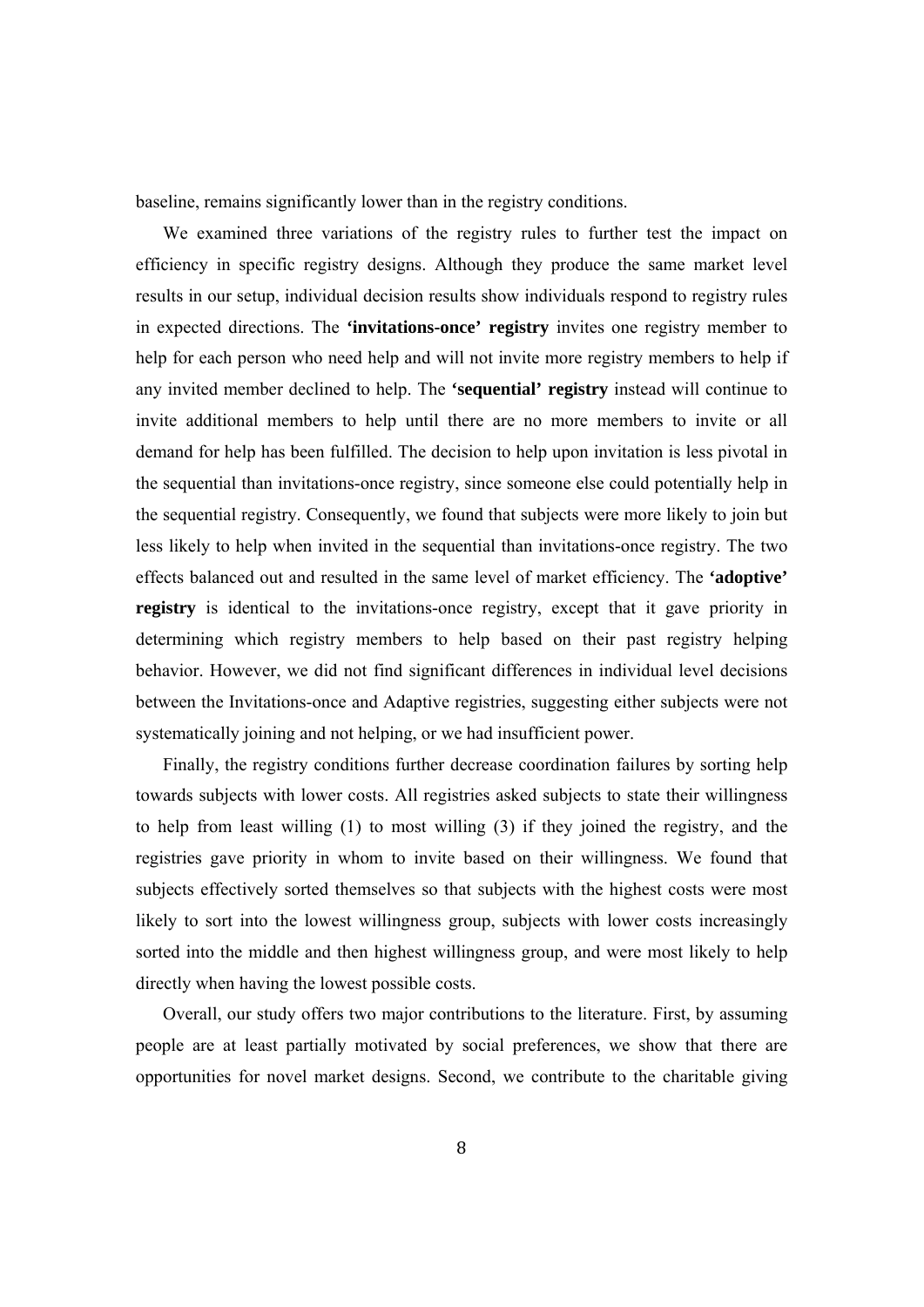literature by showing that redesigning the environment can have a major impact on volunteering without changing people's preferences or costs. For instance, in the blood donation context the common attribution for shortages has been that people are not sufficiently prosocial, yet our experiment shows that more people will help (and will receive help) under a more effectively designed system, given the same distribution of social preferences and costs of helping.

The paper is organized as follows. Section 2 presents the experimental details, procedures, conjectures and efficiency measures, Section 3 presents the results and Section 4 concludes.

#### **2. The Experiment**

#### **2.1 Baseline and Aggregate Information Conditions**

In each session, subjects were randomly and anonymously assigned to 10-person groups who they participated with for the entire session. A session consisted of instructions and review questions for the baseline condition, 50 rounds of the baseline condition, further instructions and review questions for the treatment conditions, and then 50 rounds of the treatment conditions. In all conditions subjects knew the timing and structure of the session, but did not know the treatments in the last 50 rounds until after completing the first 50 rounds.

In each round each subject was endowed with \$20. Every round in the baseline condition proceeded in three stages, and all procedures were common knowledge:

- **1. Determining demand and supply**: Each round began with an iid draw that determined who was 'at risk' (i.e., the demand for help) and who was 'safe' (i.e., the potential supply of help). For each subject, there was an 80% chance of being safe (20% chance of being at risk). Subjects who were safe were informed of their cost to help, *ci*, which was iid on the uniform distribution from \$2 to \$16 in \$0.10 increments. Subjects were not informed of other subjects' cost or how many other subjects were safe.
- **2. The supply decision**: Safe subjects had to privately decide to help or not help given their costs. If a subject chose not to help, he would earn his \$20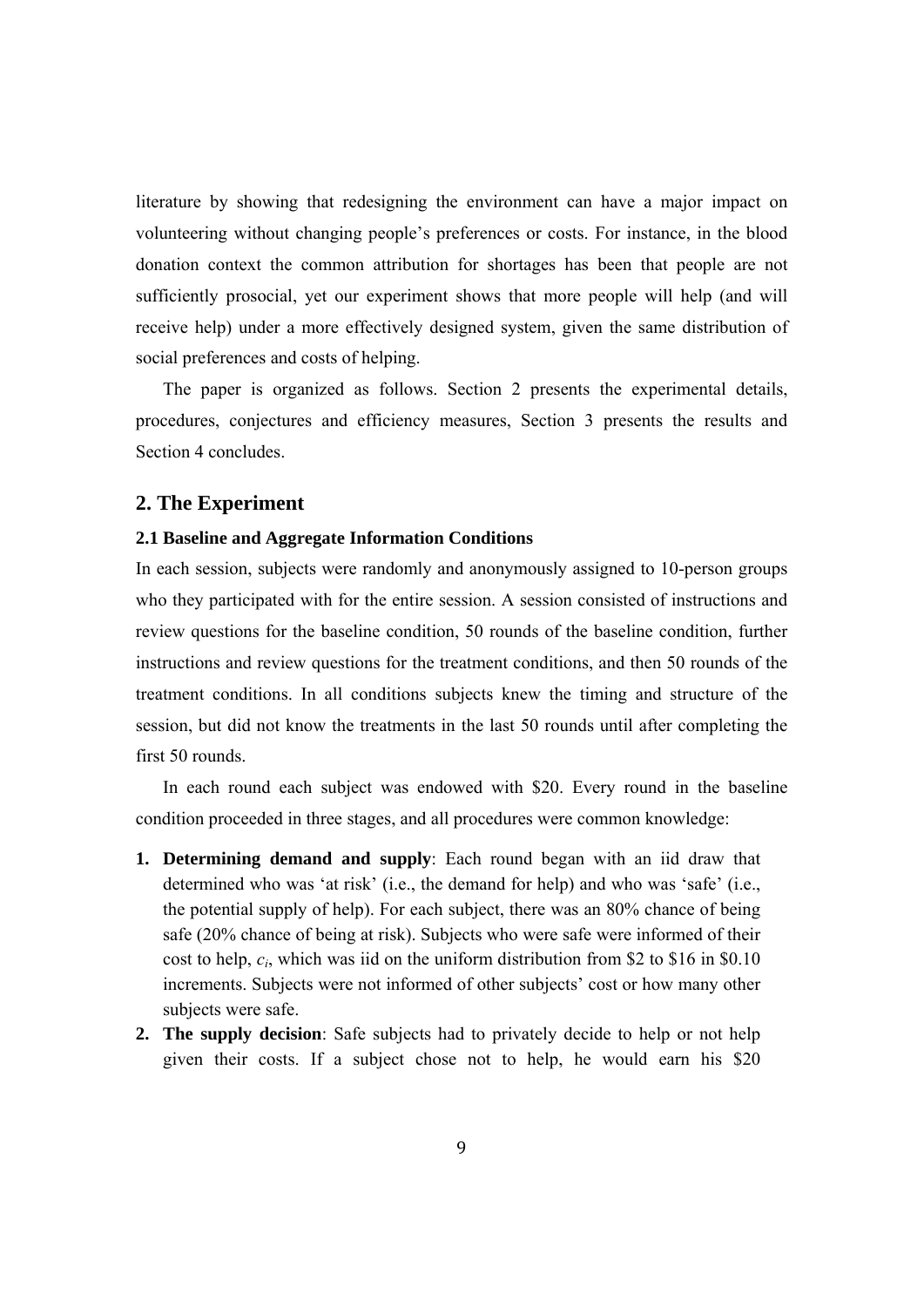endowment. If a subject chose to help, he would earn his endowment minus his cost to help, \$20-ci. Subjects at risk did not make any decisions.

**3. Determining who gets saved**: Let H and R be the total number of subjects who helped in stage 2 and who were at risk, respectively. If  $H \ge R$ , then all subjects at risk were saved. If  $H \le R$ , then H of the R subjects at risk were saved, with each one having the same chance (equal to H/R). At risk subjects were informed individually whether they were saved; they received their \$20 endowment if they were saved or \$0 if they were not saved. Safe subjects who helped were not informed of whether their help saved anyone, and no subject was informed of anyone else's decision or how many subjects were saved.

We used context rich language in the instructions and on all decision screens. We referred to subjects as 'safe' and 'at risk' depending on their status. We referred to the choices that subjects had as 'help' and 'not help', and we referred to the outcome in which choosing to help could prevent an at risk subject from losing her endowment as 'saving' her. Experimental studies often avoid context rich language; however, we are explicitly interested in studying volunteer contexts where people would naturally consider their actions as helping (or not helping) others, and would naturally identify with the roles of some people as being at risk (or not at risk).

The aggregate demand in each round was simply the number of subjects at risk. **Figure 2** displays the distribution of aggregate demand from the perspective of a potential supplier (i.e., a safe subject). For a safe subject, there are nine other subjects who each had an 80% chance of being safe and a 20% chance of being at risk. Therefore, the distribution of the aggregate demand has a 13% chance that no subject is at risk (0.8 $\degree$ 9), a 30% chance of exactly one of the other nine subjects being at risk (9  $*$  0.8 $\degree$ 8  $*$ 0.2), …, and less than a 0.2% chance of more than 5 other subjects being at risk. We showed subjects **Figure 2** to not only provide them with a visual image to help them understand the distribution, but also so that it would be common knowledge that all subjects saw this display of the distribution.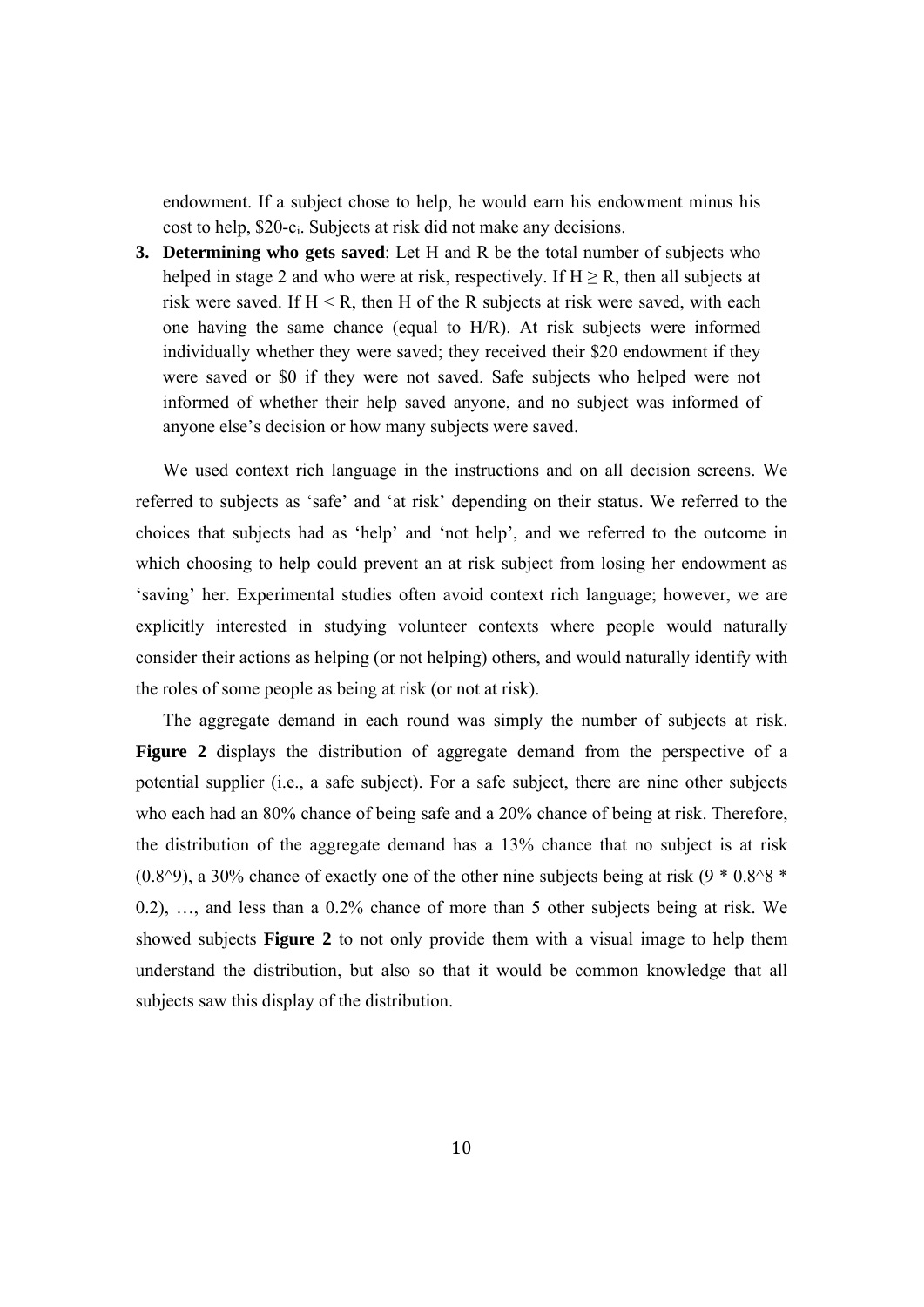

**Figure 2.** Distribution of the Number of Other Group Members at Risk

#### **2.2 Treatments**

After the first 50 rounds, in the **Baseline** condition, subjects played 50 more rounds of the baseline condition following the identical rules used during the first 50 rounds. We included this condition to measure any potential changes in behavior that could be due to playing an additional 50 rounds independent of treatment effects; extensive experimental evidence shows that cooperation often declines with repetition in finitely repeated public goods games (e.g. Andreoni 1988).

#### *2.2.1 Aggregate Demand Information (ADI)*

The **Aggregate Demand Information** (**ADI**) condition was identical to the Baseline condition with one exception. In the first stage, safe subjects were also informed of the market demand realization, R (i.e., the total number of subjects at risk). This information provision was common knowledge. Thus, safe subjects knew the aggregate demand when choosing to help or not help in the stage 2 supply decision.

We included the ADI condition for two reasons. First, in many contexts ADI is provided when shortages occur. For instance, blood collection agencies often publicly announce shortages when they occur. Thus, the ADI condition provides a benchmark to an approach commonly used in volunteer contexts. Second, the ADI condition will highlight the coordination challenge. In particular, there are two realizations of aggregate demand in which there is no coordination problem ( $R = 0$ ,  $R \ge 5$ ) and four realizations in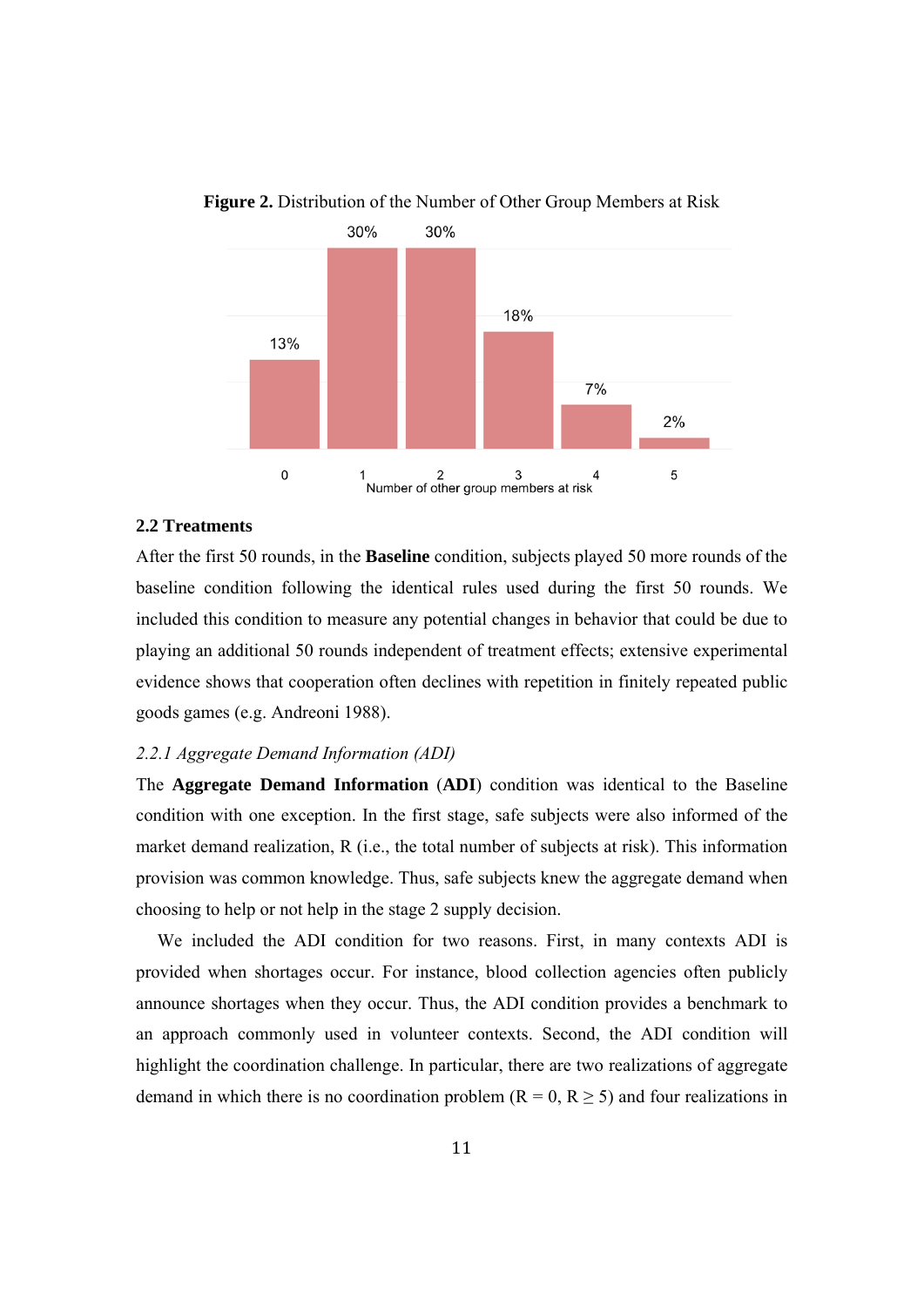which coordination issues remain ( $1 \le R \le 4$ ). When no subjects are at risk, safe subjects know for sure that their help is not needed and when five or more subjects are at risk, safe subjects know for sure that their help will save someone, but when there are one to four subjects at risk, safe subjects will not know whether providing help will be needed. When these  $R = 1$  to 4 realizations occur, which occurs 85 percent of the time (**Figure 2**), both under supply (lives not saved) and over supply (wasted help) are possible. In contrast, the registries provide a mechanism to coordinate supply for all realizations of demand.

#### *2.2.2 The Registry Conditions*

In all registry conditions, *safe* subjects were also given an option in the stage 2 decision:

**2R. The supply decision**: Once subjects were shown their cost, they could help or not help (identical to the baseline condition) or they could join the registry and state their willingness to help from 3 (most willing), to 2 to 1 (least willing).

To understand how the registries work, let  $H^d$ , J and R be the number of subjects who **h**elped directly (i.e., helped without joining the registry), **j**oined the registry, and the number at **r**isk, respectively. The excess demand  $(R<sup>E</sup>)$  after subjects made their initial supply decision (not help, help directly or join the registry) was  $R<sup>E</sup> = max\{0, R-H<sup>d</sup>\}$ ,  $H<sup>d</sup> \ge 0$ . The registries then invited registry members to help as follows:

| If $R^E = 0$ ,             | no member was invited to help.                     |
|----------------------------|----------------------------------------------------|
| If $0 < J \leq R^{E}$ ,    | all members were invited to help.                  |
| If $0 \leq R^{E} \leq J$ , | ED of the J registry members were invited to help. |

If a registry member was invited to help, the payoffs to help or not help were identical to helping or not helping directly (outside of the registry); if a member chose not to help, he would earn his \$20 endowment, and if a member chose to help, he would earn his endowment minus his cost to help, \$20-ci. However, in stark contrast to helping in the baseline condition and in the ADI condition with  $R < 5$ , registry members knew for sure that if they helped they would save a subject at risk.

We examined three registries that operated identically if  $R<sup>E</sup> = 0$  (no member was invited to help) or if  $J \leq R^{E}$  (all members were invited to help). The registries only differed in determining which members to invite to help when there were more members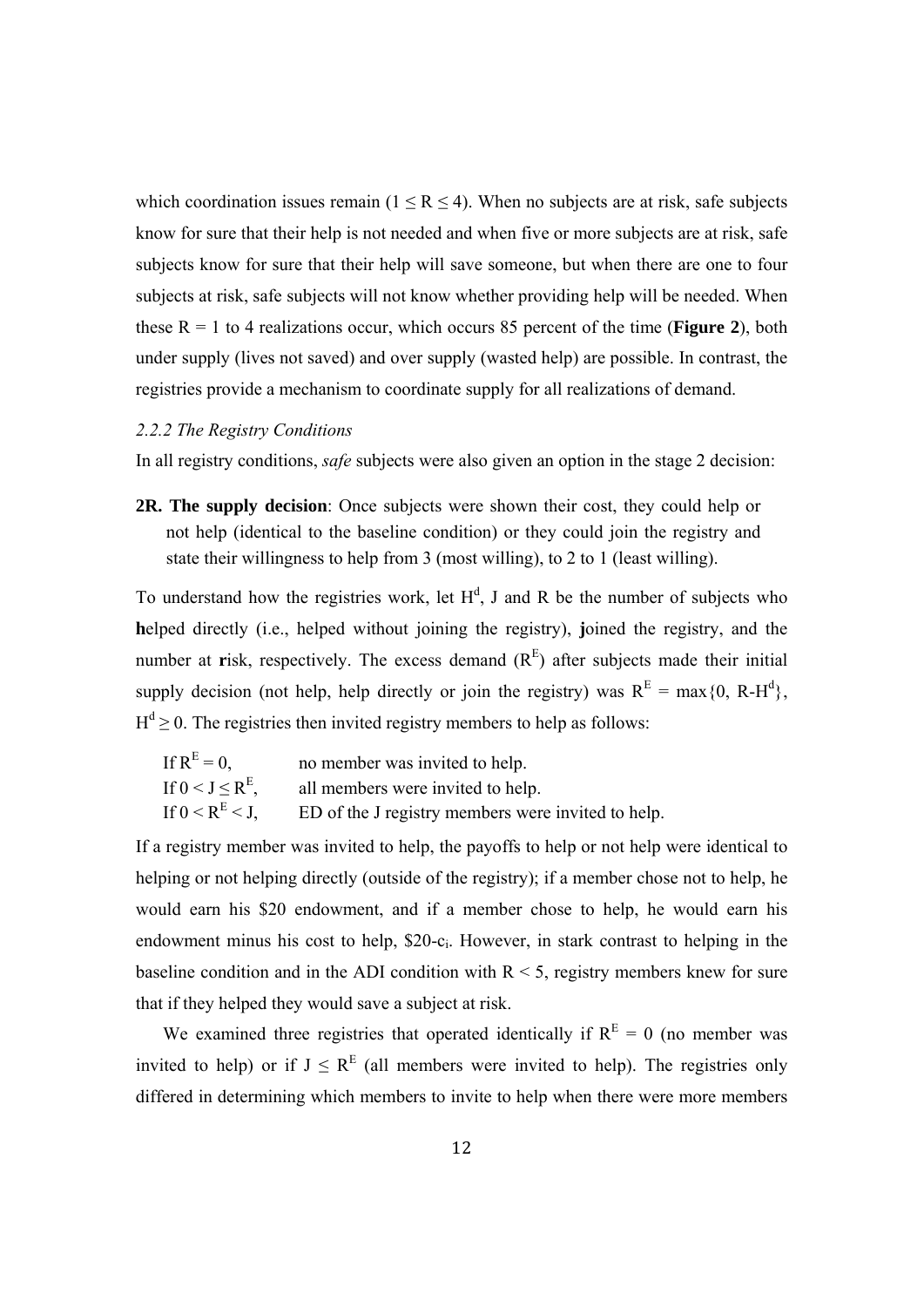than excess demand  $(J > R<sup>E</sup>)$ . In the **Invitations Once** and **Sequential** registries, the subjects were ranked based solely on their stated willingness w (w=1, 2, 3). Let  $J_w$  be the number of members with willingness w, so  $J_1 + J_2 + J_3 = J$ , we used the following rule to determine which subjects the registry invited to help (and this was common knowledge):

If 
$$
J_3 \ge R^E
$$
, randomly choose  $R^E$  members among those who stated  $w = 3$ .  
If  $J_2 + J_3 \ge R^E > J_3$  choose all members who stated  $w = 3$  and randomly choose  $R^E - J_3$  members among those who stated  $w = 2$ .

If  $J_1+J_2+J_3\ge R^E > J_2+J_3$  choose all members who stated w = 2 and w = 3 and randomly choose  $R<sup>E</sup> - J<sub>3</sub> - J<sub>2</sub>$  members among those who stated w = 1.

The registries thus let subjects sort on their preferences to provide help. The randomly determined costs proxy for unobserved preferences (similar to Kessler and Roth 2012).<sup>13</sup> In our study, *ceteris paribus*, letting subjects state their willingness provides a mechanism to sort into being more likely to be invited to help the lower their costs are, and consequently for the help to be provided by those with the greatest preference to help.

The **Invitations Once** and **Sequential** registries differed in what happened when a registry member who was invited to help chose not to help. In the **Invitations Once** registry, no more members (even if there were members who had not been asked) were invited to help. In the **Sequential** registry, the registry member who had not been invited to help initially would be invited next according to the same invitation rules above.<sup>14</sup> This procedure would continue until either everyone at risk was saved or there were no more registry members to invite.

We included the **Invitations Once** registry to study the impact of making not helping when invited doom someone for sure. In this condition, the decision to not help would prevent anyone else from helping and would thus guarantee that someone would not get saved. We included the **Sequential** registry not only since it mimics how some existing

 $13$  Kessler and Roth 2012 use costs in a similar manner to proxy for unobserved preferences in their lab study of bone marrow registries examining the effects of providing priority  $14$  In the Sequential registry, the registry never indicated whether anyone else had been asked (and said no) before a

member received his invitation. The timing of decisions was often extremely quick after a few rounds had been played, and delays before receiving a registry invitation could be attributed to other subjects taking longer to decide to join in the initial supply decision, thus it would be unclear to subjects whether they had received an initial invitation or an invitation after some other member had declined to help. This setup matches how registries operate outside the lab; someone invited to help would not know whether someone else had been asked previously.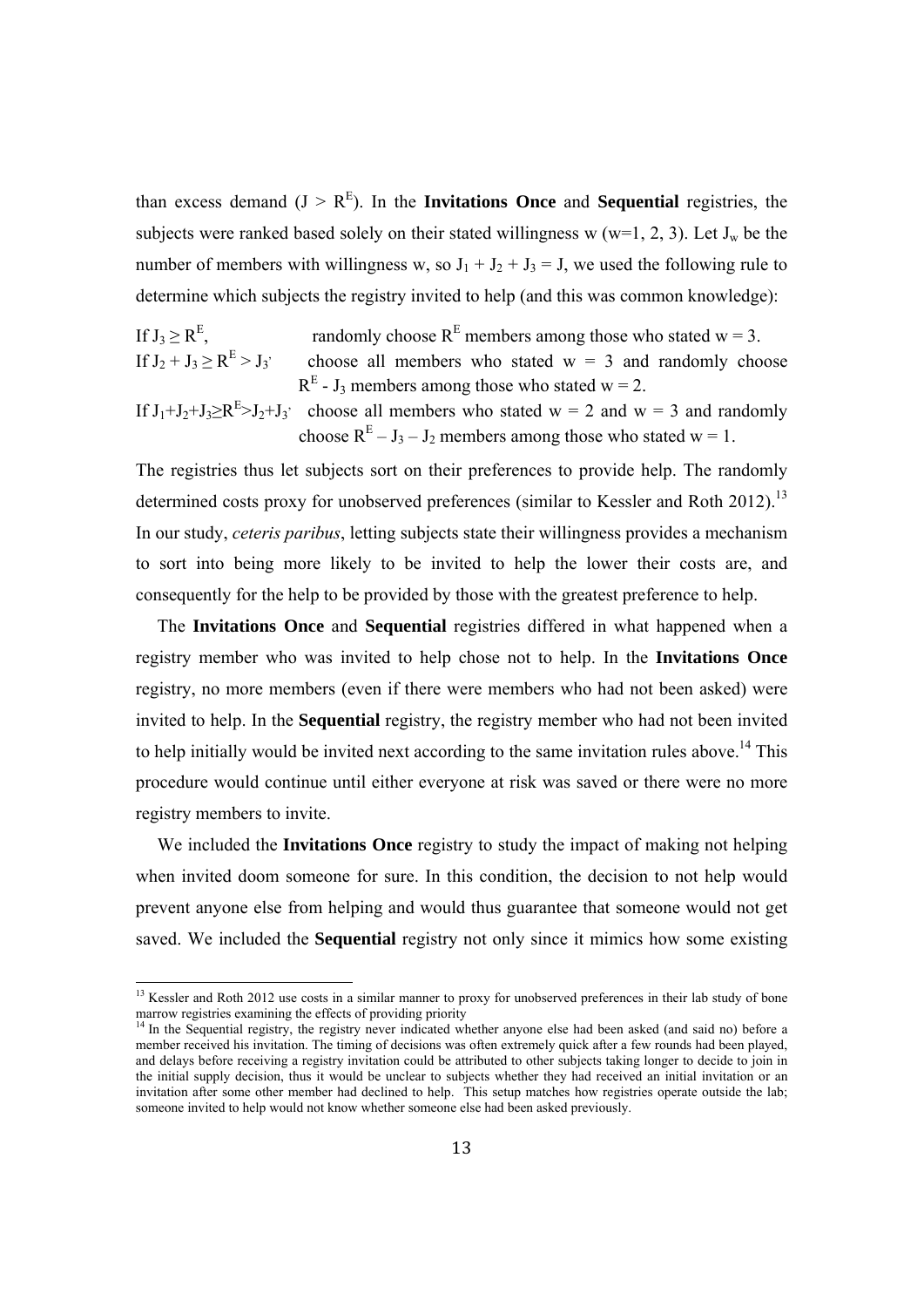registries operate (e.g., bone marrow registries), but also because we anticipate distinct behavioral responses between the Sequential and Invitations Once registries. In particular, we anticipate that because not helping in the Invitations Once registry guarantees someone will not be saved, Invitations Once registry members will be more likely to help if invited than those in the Sequential registry. We further anticipate that subjects in the Invitations Once condition will recognize the greater consequences if they join and are subsequently invited to help, and will thus be less likely to join the registry than subjects in the Sequential condition.

The **Adaptive** registry was identical to the **Invitations Once** registry, except that the Adaptive registry augments which registry members are invited to help when  $J > R<sup>E</sup>$  to take into account past behavior. In particular, the Adaptive registry gives each subject a status for their past behavior, and invites members with the highest status, then second highest status, etc. until it has identified  $R<sup>E</sup>$  members to help. Among those who tied with the same status, the Adaptive registry uses the willingness rules used in the Invitations Once condition to determine who to ask to help. All subjects began with a status of 1000. The status  $s_{it}$  of each subject *i* in round *t* was updated each period as follows:

| $S_{i(t+1)} = S_{it} - 10$ | if <i>i</i> joined the registry, was invited to help, but chose not to help |
|----------------------------|-----------------------------------------------------------------------------|
| $S_{i(t+1)} = 1,000$       | if i helped directly or joined the registry, was invited and helped         |
| $S_{i(t+1)} = S_{it}$      | if <i>i</i> chose not to help directly or joined the registry but was not   |
|                            | invited to help                                                             |

Thus, a subject's status fell if he joined the registry but did not help when invited, and was restored to its initial level if he helped. To the extent that there might be subjects who would join a registry but not help if invited, the Adaptive registry would improve efficiency over the Invitations Once registry by sorting against inviting these subjects.

All registry procedures were common knowledge except that in the Adaptive condition we did not explain exactly how subject's past choices would affect the likelihood that the registry would ask them to help. We only told subjects that if they joined the registry and were invited to help that, "… if you do not help, that may reduce your chance to be invited in the future, and if you help, that may help your chance to be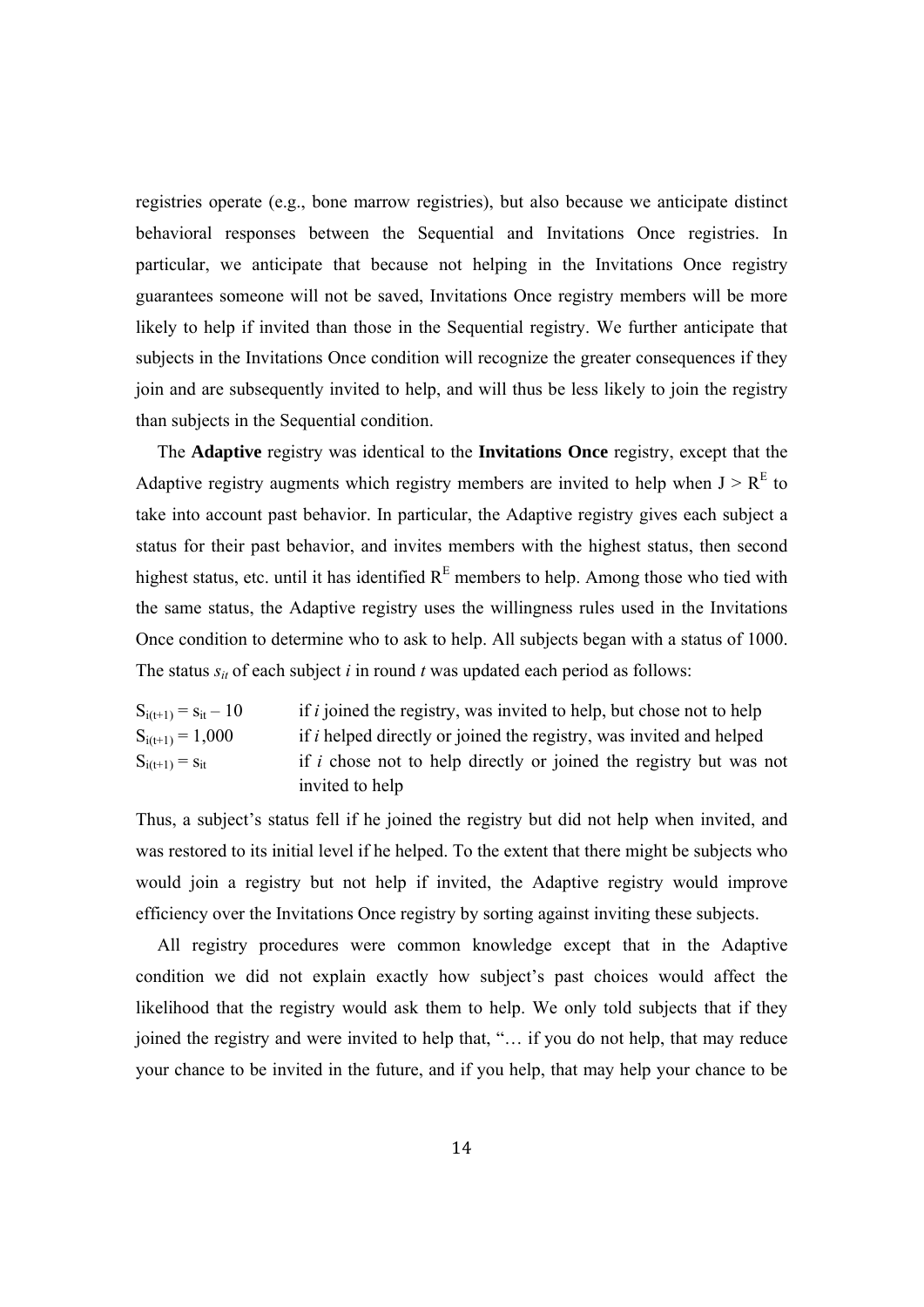invited in the future." We designed it to mimic organizations that use past behavior to alter rules but often do not explicitly state how they use the past behavior.

#### **2.3 Experimental Procedures**

 

Subjects were recruited from a student population who had volunteered to receive email invitations regarding economic experiments using ORSEE (Greiner, 2015). The study was advertised as 'economic decision-making with others,' and indicated sessions would take up to two hours. The experiment was programed in zTree (Fischbacher, 2007).

The instructions and review questions for all of the conditions and the survey are in **Appendix B**. When subjects arrived they were randomly assigned seats and randomly and anonymously assigned to a 10-person group to play all 100 rounds with (which was common knowledge). The initial instructions informed all subjects that they would play 50 rounds in the baseline condition, receive further instructions, and play 50 additional rounds with the same group, but they were not told anything further about the last 50 rounds. After completing the first 50 rounds, all groups received further instructions and review questions for the condition they were randomly assigned to: 1) Baseline<sup>15</sup> 2) ADI, 3) Sequential registry, 4) Invitations Once registry and 5) Adaptive registry.

Subjects were given a hard copy of the instructions for the first 50 rounds that they could review at any time. The experimenter read these instructions aloud while the subjects could follow along, and their computers would show examples of the decision screens and how their payoffs would be calculated. The review questions were then given on their computers. After completing the first 50 rounds, hard copies of the instructions for the last 50 rounds were distributed, the experimenter again read these instructions aloud, and new review questions were given on their computers. The same experimenter read the instructions in every session.

At the end of the 100 rounds and before the final survey, an experimenter rolled a large dice in front of all subjects to randomly select two rounds that determined subjects' payoffs, with one round from the first 50 rounds and another round from the last 50

<sup>&</sup>lt;sup>15</sup> In order to parallel the treatment conditions that included three pages of new instructions and review questions, in the control condition for the last 50 rounds we included instructions as well. These instructions reminded subjects of the rules and the review questions were different than those asked in the first 50 rounds.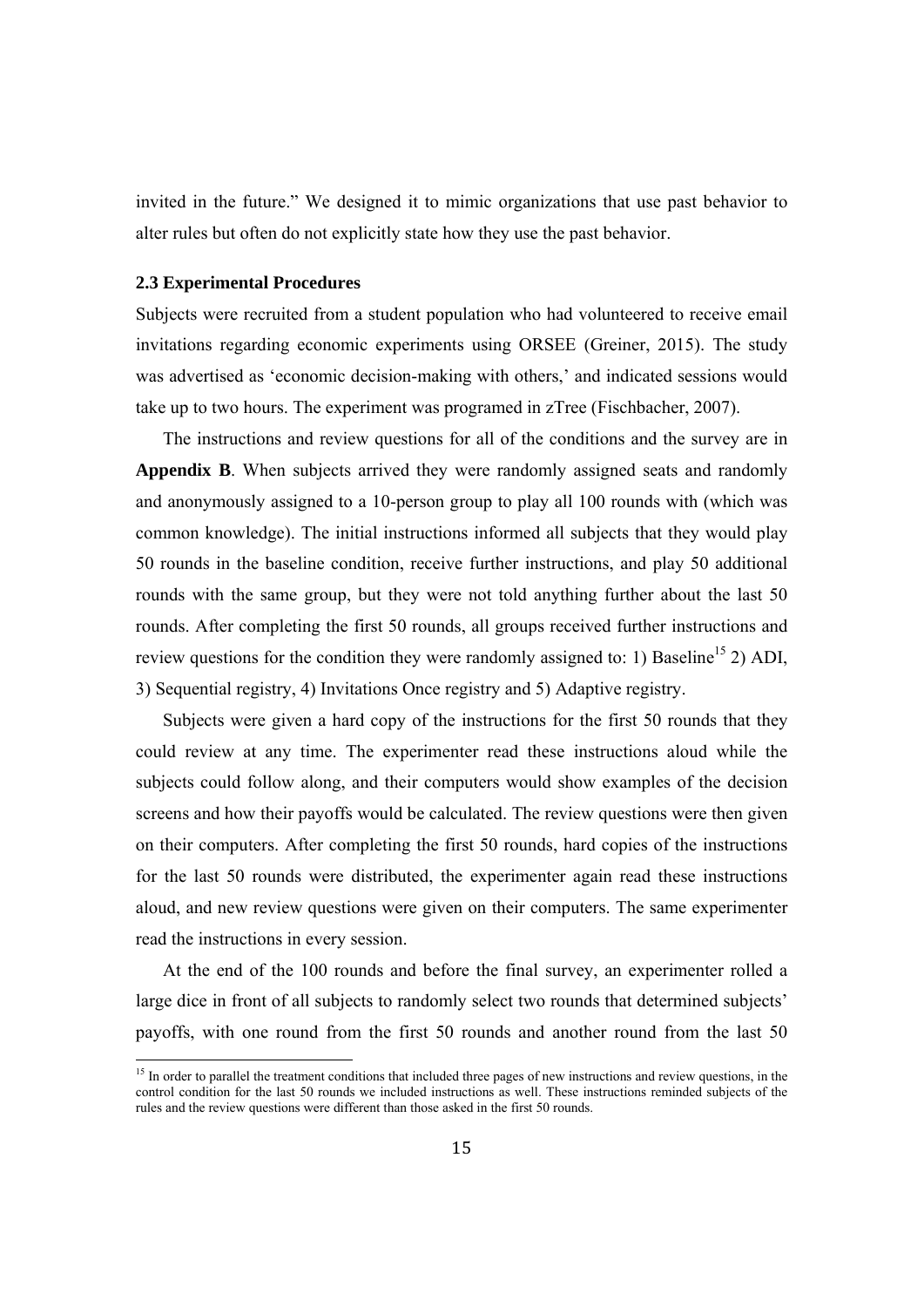rounds. The payoffs were stated directly in Australian dollars, e.g. \$20 endowment (one Australian dollar was approximately 1.03 US dollars at the time of the experiment).

Subjects received payment based on the outcome of the two randomly selected rounds plus a \$10 show up fee and up to \$5 for answering review questions correctly. We incentivized the review questions to encourage subjects to pay close attention to the instructions. We randomly selected 2 review questions, one from the first 50 rounds, worth \$3 if answered correctly, and one from the last 50 rounds, worth \$2 if answered correctly. We did not reveal which questions were selected until all rounds were completed to avoid potential wealth effects. On average, subjects answered over 90% of the review questions correctly. The average earning was \$49.69 with subjects earning \$15 in a few cases (when the subjects were at risk and were not saved in either round chosen) to \$55. Subjects were paid in cash at the end of each session.

A total of 580 subjects participated in the experiment with each subject participating exactly once. There were 11 groups in each condition except the Sequential condition, which had 14 groups. Each condition had three sessions with three groups (except Sequential which had four sessions with three groups) and one session with two groups. All groups in a session were in the same condition. We ran all 21 sessions in two consecutive weeks during Apr-May 2012 at the University of Sydney Economics Decision Lab. We balanced the conditions across the day of week and the time of day.

#### **2.4 Outcome Measures and Efficiency Benchmarks**

To assess the effectiveness of the registries, we define the outcome measures and overall efficiency achieved for each group based on the group's realized payoffs compared to (1) a population that never helps, (2) a population that maximizes the group's *ex ant*e total expected payoff in the baseline condition, (3) a population that maximizes the group's *ex ante* total expected payoff in the ADI condition, and (4) the *ex post* maximum possible group payoff, where the maximum possible payoff occurs when the number of subjects that help equals the number of subjects at risk (or all help if  $R > 5$ ) *and* those who help have the lowest costs among those who are safe. As we describe below, the lab registry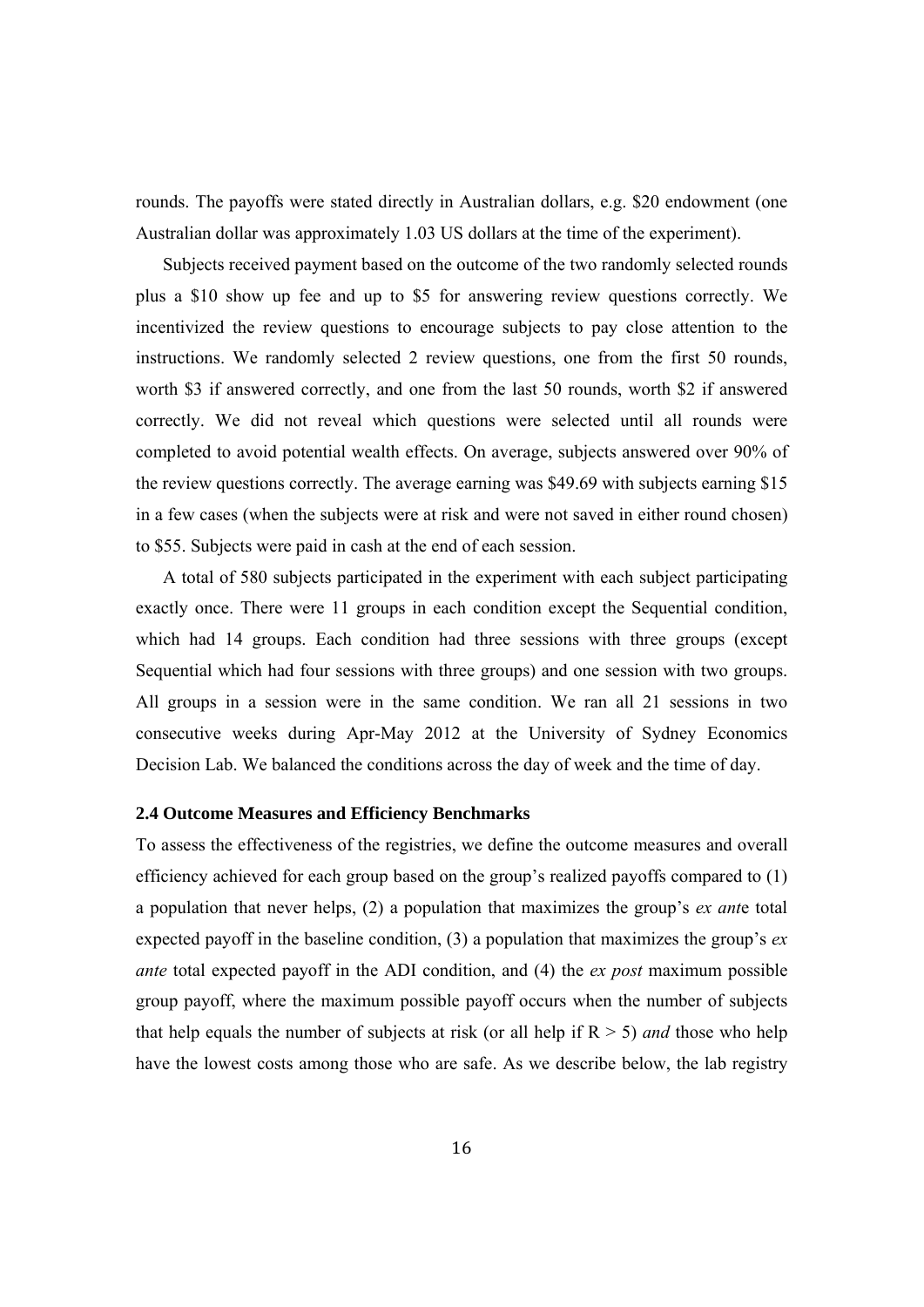conditions with three levels of willingness are sufficient to allow a population that wants to maximize the group's payoff obtain over 99% of the maximum possible payoff.

We first define the outcome measures. Let  $r_{gt}$  be the number of persons at risk (total demand) for group *g* and round *t*, and  $h_{iqt} \in \{0,1\}$  be an indicator variable of a group member *i*'s decision to help with cost  $c_{iqt}$  when *i* is not at risk ( $h_{iqt} = 0$  when *i* is at risk). Our main outcome measures are **total supply**  $h_{gt}$ , **persons saved**  $s_{gt}$ , **help** wasted  $h_{gt}^w$ , and **total group payoffs**  $\pi_{gt}$  for group *g* in round *t*:

$$
h_{gt} = \sum_{i=1}^{n} h_{igt} \tag{1}
$$

$$
s_{gt} = \min(h_{gt}, r_{gt})
$$
 (2)

$$
h_{gt}^w = h_{gt} - s_{gt} \tag{3}
$$

$$
\pi_{gt} = (n - r_{gt} + s_{gt})e - \sum_{i=1}^{n} h_{igt} c_{igt}
$$
\n(4)

where  $n = 10$  persons per group,  $e$  is a constant of \$20 endowment for each individual.

We compare outcome changes for each group from the first to the last 50 rounds for each risk level  $r = 1, 2, ...$  Let  $I_{art} \in \{0,1\}$  be an indicator variable such that  $I_{grt} = 1$  if group g has demand r in round t, and 0 otherwise. The change in the group payoff is *∆πgr*:

$$
\Delta \pi_{gr} = \frac{\sum_{t} \pi_{gt} I_{grt}}{\sum_{t} I_{grt}} \Big|_{t > 50} - \frac{\sum_{t} \pi_{gt} I_{grt}}{\sum_{t} I_{grt}} \Big|_{t \le 50} \tag{5}
$$

And the change in **total supply**  $\Delta h_{gr}$ , **persons saved**  $\Delta s_{gr}$ , and **help** wasted  $\Delta h_{gr}^W$  are similarly defined. For changes over all risk levels, we have for group payoff *∆πg*: 16

$$
\Delta \pi_g = \sum_r b(r; n, p) \, \Delta \pi_{gr} \tag{6}
$$

where  $b(r; n, p)$  is the binomial probability density function for risk level *r*, with  $p = 0.2$ of being at risk and *n = 10* persons in a group. Changes in **total supply** *∆hg*, **persons** 

 $16$  We weight the overall efficiency by the theoretical distribution rather than the empirical distribution since using the empirical distribution has small differences in the frequency that groups realized different demand levels, and these small differences could bias the overall outcomes to the extent that the outcomes differ across demand levels. Using the empirical distribution would not change any of our results, however, most likely since we had enough observations that the empirical distribution was similar to the theoretical distribution.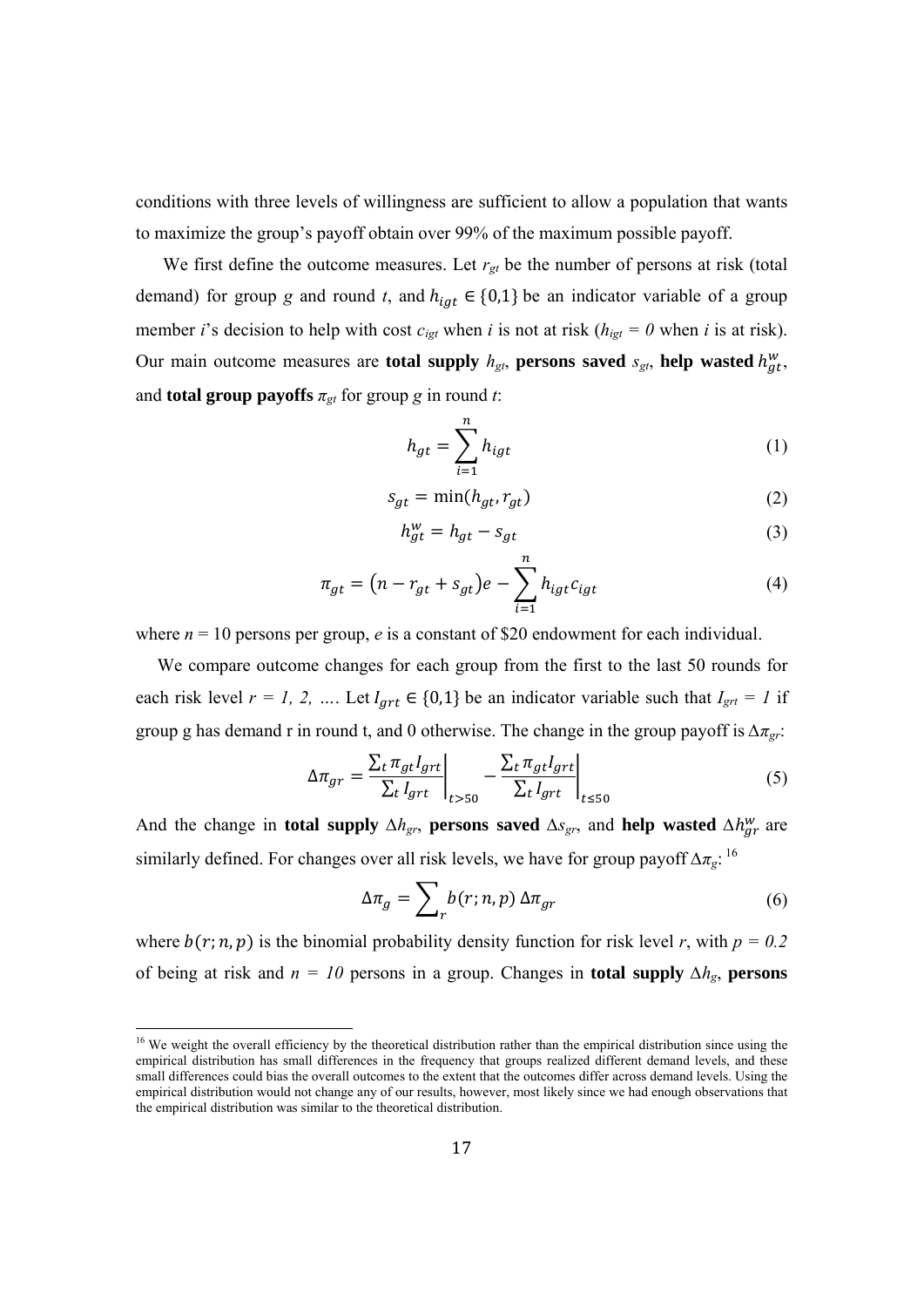saved  $\Delta s_g$ , and help wasted  $\Delta h_g^w$  are defined similarly. *Each group* thus provides a single measure for the change in outcomes overall, and for each level of demand, that we use as our independent units of observation. The first 50 periods provide a baseline measure that allows us to control for differences in preferences that could lead to different outcomes across the treatments. Given our large subject population (with 110 or more subjects per condition), the initial differences are relatively small and not significant.

Our critical tests for the registry effects are thus difference-in-difference analyses in which we compare the change in outcomes from the first to the last 50 rounds in the registry conditions to the change in outcomes in the control condition from the first to last 50 rounds (in which subjects always participated in the baseline condition). Our core test for the effect of the registries is the change in overall payoffs  $\Delta \pi_{\rm g}$  in the registry conditions compared to the baseline condition.

We now consider four benchmark payoffs to assess the relative efficiency of the overall payoff for each group. Similar to *Equation 4*, let the benchmark payoff for the overall distribution of demand levels in a group be:

$$
\Pi_{\text{benchmark}} = \sum_{r} b(r; n, p) \left[ (n - r + s)e - \sum_{i} h_{i} c_{i} \right] \tag{7}
$$

where the binomial distribution  $b(r; n, p)$ , and variables *n*, *r*, *s*, *e*,  $h_i$  and  $c_i$  are defined as above. First, if no subject helps,  $h_i = 0$  for all *i*, it can easily be shown that a group's expected payoff *∏0* is \$160. Second, the maximum possible payoff *∏max* for a population occurs when (1) the number of subjects who help exactly equals the number of subjects at risk (or all safe subjects help if more than half of the subjects are at risk) and (2) the subjects who help have the lowest costs among those who can help. When this occurs, the expected maximum payoff is \$188.98 (based on the average of one million simulation draws from our distribution). Although our registry design cannot fully achieve this expected payoff even with a population in which every subject wants to maximize the population's total payoff, simulations show that even three levels of willingness following a simple cutoff strategy that divides the cost range in thirds (join with the highest willingness if costs are less than \$6.67, the second highest willingness if costs are between \$6.67 and \$11.33, and everyone else joins with the lowest willingness) results in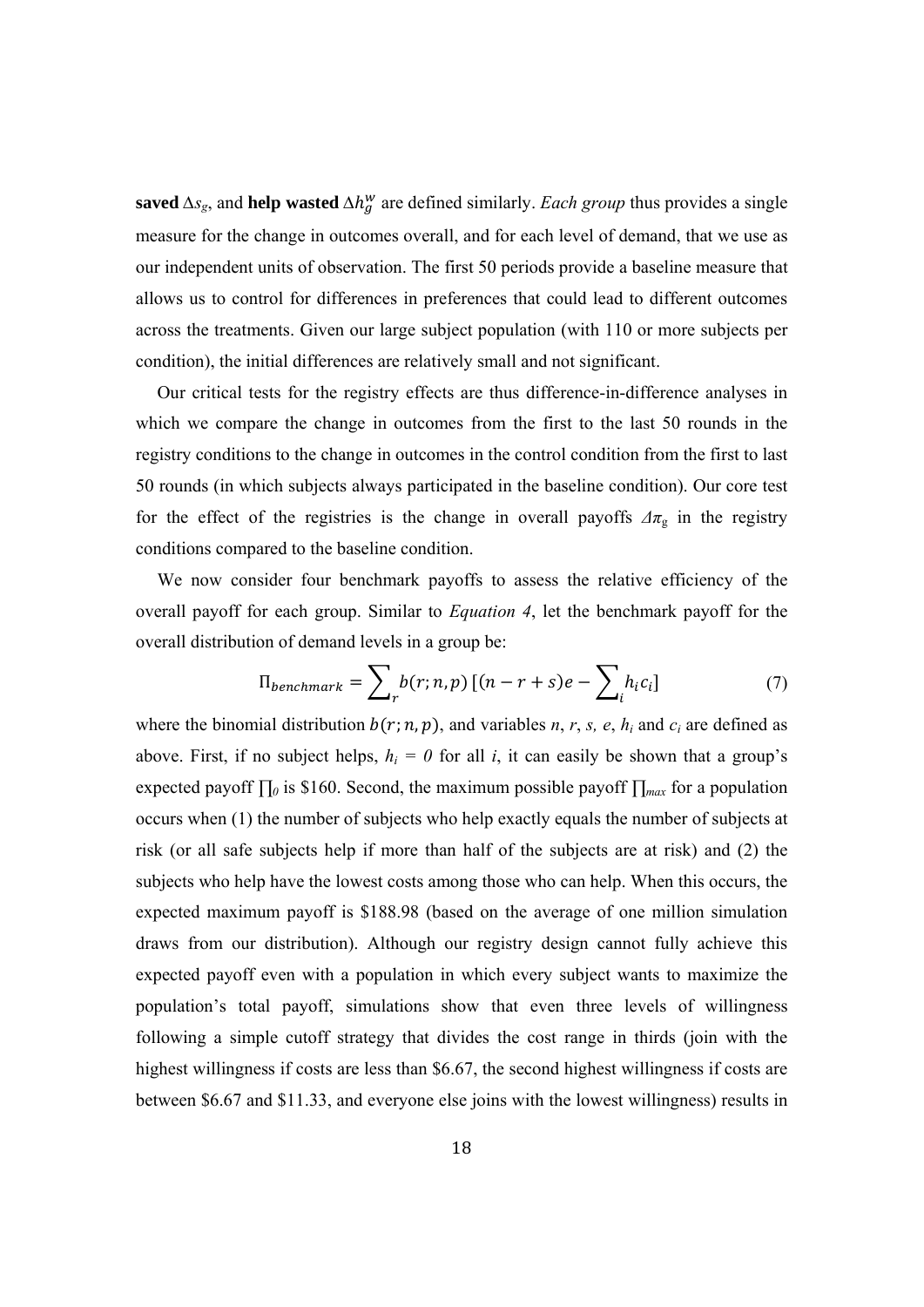a population average payoff within 0.5 percent (\$188.11) of the maximum possible. In other words, our registry design with three willingness levels is sufficient to allow close to the maximum possible payoffs. We thus define the group level change in efficiency from the first to the last 50 rounds due to the treatment effect as follows:

$$
\Delta E_g = \frac{\Delta \pi_g - \Pi_0}{\Pi_{max} - \Pi_0} \tag{8}
$$

where  $\Delta \pi$ <sub>g</sub> is defined in *Equation 6*. Each group thus provides a single measure for the change in efficiency from the first to the last 50 rounds relative to the maximum possible and a group in which no one helps.

The last benchmarks of efficiency are for the baseline and the ADI conditions. In the baseline condition, we consider a benchmark payoff in which subjects maximize the population's *ex ante* expected payoff over the demand  $r$  and cost  $c_i$  distributions (since subjects do not know the realized demand or anyone else's cost). This requires subjects to help if and only if their cost is less than **\$6.36**. 17 Based on this cost cutoff, the population's expected payoff is \$177.43. In the ADI condition, maximizing the population's expected payoff depends on the number of subjects at risk (since subjects are informed of the demand): with no one at risk, no one helps, if 1, 2, 3 or 4 subjects are at risk, then the optimal cutoffs to help are  $$4.41, $6.29, $8.44,$  and \$11.18, respectively, and for five or more at risk, everyone safe will help. The expected population payoff overall in this case is \$182.99. Overall, using the optimal cutoff costs to maximize the population's payoffs in the baseline and information conditions result in **60.1%** ( $(177.43 - \Pi_0)/(\Pi_{max} - \Pi_0)$ ) and **79.3%**  $((182.99 - \Pi_0)/(\Pi_{max} - \Pi_0))$ , respectively, of the maximum possible. In both the baseline and ADI condition, unlike the registry conditions, both wasted help (for 0 to 4 subjects at risk) and lives not saved (for 1 or more subjects at risk) remain possible even if subjects follow the optimal cutoff costs to maximize the population's payoffs. Thus, the registry conditions offer the potential for higher population

 $17$  It is also possible to show that this cutoff is an equilibrium given several assumptions.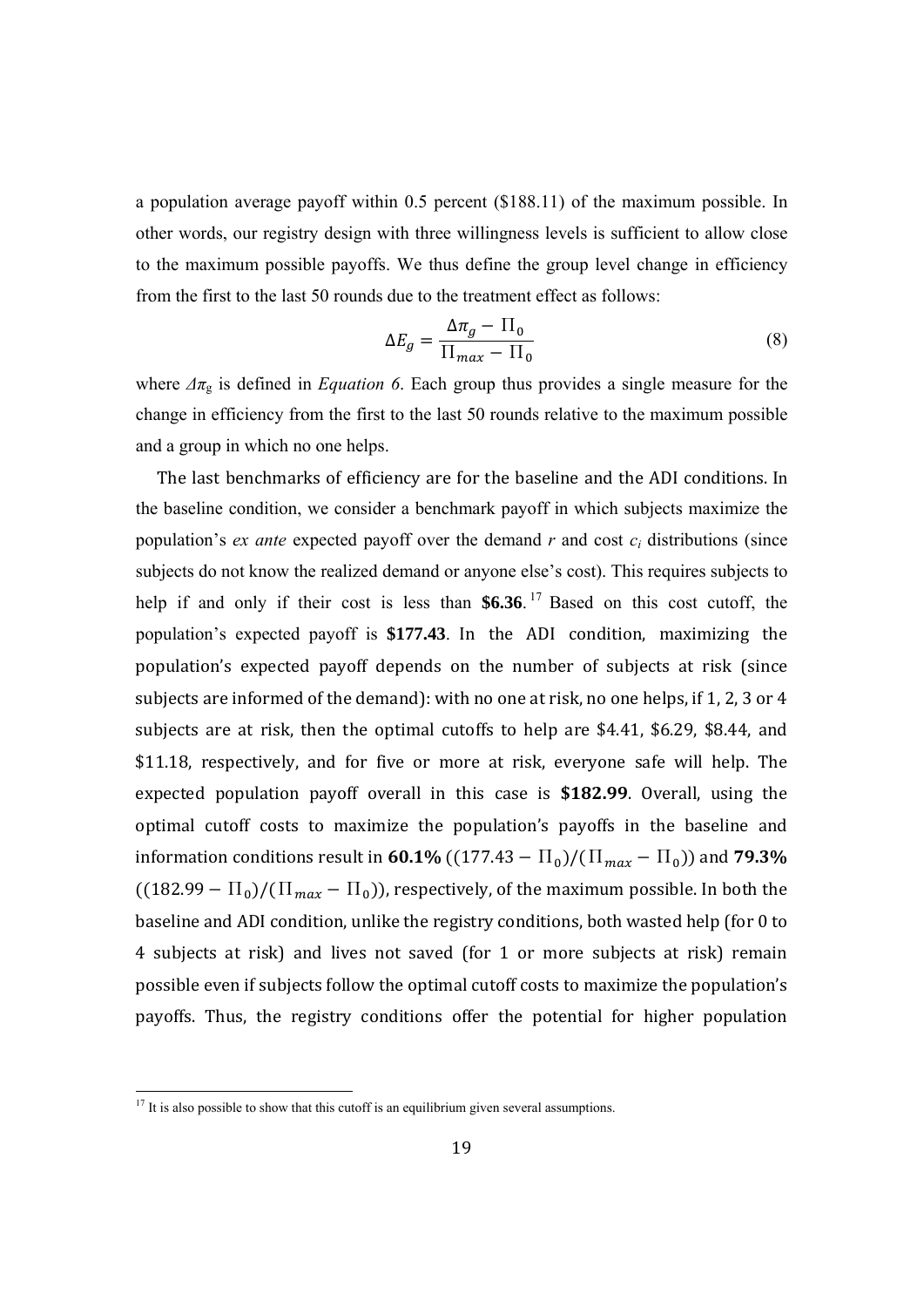payoffs by coordinating suppliers so that supply matches demand, and by sorting suppliers towards those with the lowest costs.

#### **2.5 Hypotheses**

If no subjects receive utility from helping others, no help will be provided and average payoffs (\$160), lives saved (0), wasted help (0) and efficiency (0%) will be identical across conditions. If subjects attempt to maximize the population's payoff, we have:

*H1 (main hypothesis): Average payoffs and lives saved will be higher in the ADI condition than the baseline, and even higher in all of the registry conditions than in either the baseline or ADI conditions, and wasted help will be lower in the registry condition for all demand levels, and for R = 0 in the ADI condition.* 

*H2: Subjects will be more likely to help, ceteris paribus, in the ADI condition the more subjects are at risk, with no subjects helping if*  $R = 0$ *. When*  $R = 2$ *, the total supply, lives saved, wasted help and average payoffs will be almost identical to the baseline since the optimal cutoff cost (\$6.29) to maximize payoffs is almost identical to the baseline optimal cutoff (\$6.36). As the number of subjects at risk is further from*  $R = 2$ *, the expected payoffs will be increasingly greater in the ADI than baseline condition, with more subjects helping and thus saving lives as R increases, and with fewer subjects helping and thus less wasted help as R decreases.* 

Hypothesis H1 and H2 follow directly from the above discussion assuming all subjects prefer to maximize the group's total payoff. If some but not all subjects prefer to maximize the population's payoff, we further hypothesis that:

*H3: Registry members will be more likely to help, conditional on joining the registry, in the Invitations Once and Adaptive registries than in the Sequential registry. Note, if all subjects prefer to maximize the group's payoff, then there would be no difference and all members would help if invited in the registry. However, we anticipate that some members may decide not to help once in the registry, and we conjecture that this behavior will occur more in the Sequential registry since there is some chance for another member to help. We further anticipate that if this occurs, more subjects will join the sequential than the other two registries since they will be less concerned about having to help if invited.* 

*H4: Registry members will sort into willingness based at least in part on their costs; subjects with higher costs will choose lower willingness levels.*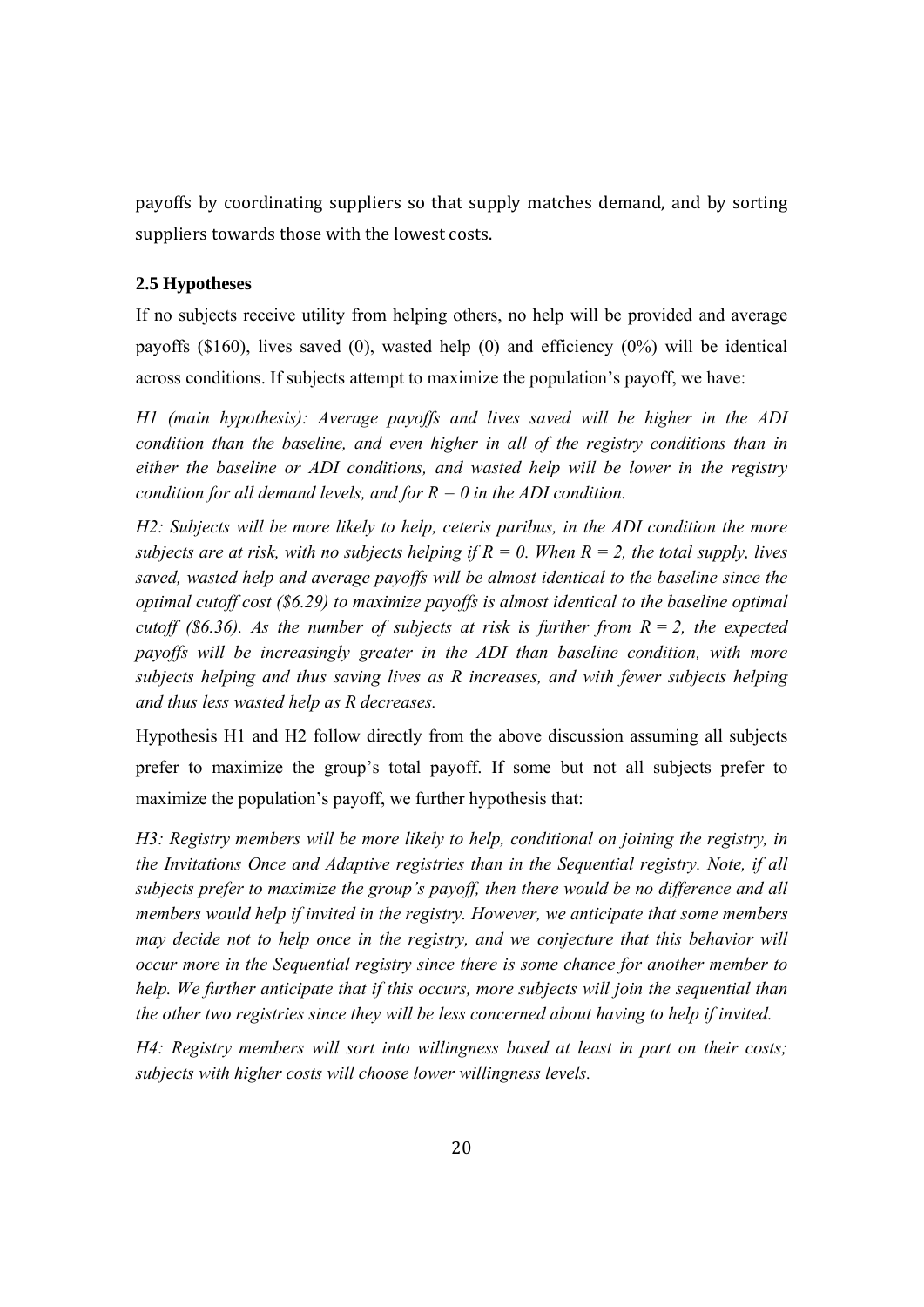#### **3. Results**

Throughout this discussion we focus on how behavior and outcomes changed from the first 50 rounds when all subjects participated in the baseline condition to the last 50 rounds when subjects either repeated the baseline condition, were given aggregate demand information or were in one of the registry conditions. **Section 3.1** compares the change in the total supply of help, then lives saved, wasted help and payoffs as a function of the number of subjects at risk, and finally the change in the efficiency. We first present the result graphically to highlight the key results, then present regressions to show the statistically significant effects. **Section 3.2** examines how individual decisions between the baseline and treatments and between the three registries differed.

For brevity here, we describe the subject characteristics (**Appendix Table A2.1**) and the realization of the random draws (number of subjects at risk and costs of the safe subjects for the first and last 50 rounds) by treatment **Appendix Table A2.2)**. Given more than 100 subjects per treatment, there are only small differences between treatments. Further, given our focus on outcomes based on changes from the first to last 50 rounds, any minor differences in characteristics between treatments net out. Also, given 100 rounds and 11 or more groups of 10 subjects, resulting in more than 10,000 draws per treatment for subjects at risk and more than 8,000 draws for costs, we also find only very minor differences in the distribution of demand or costs between treatments.

#### **3.1 Market outcome and efficiency**

#### *3.1.1 Market outcome*

**Fig. 3.1** shows the mean supply (with standard error bars) for each level of demand, using one observation per group. It shows that the total supply does not increase with the needed demand in the first 50 rounds. In all conditions, market supplies actually decrease as demand increases. This decrease follows logically given that subjects do not know the number of subjects at risk when deciding to help. If subjects follow a cutoff rule to determine if they offer help, then on average the likelihood of help *hi* offered for each subject *i* in a group will be independent of *r*, and hence constant, across demand levels. However, since there are fewer subjects safe as *r* increases, the average amount of help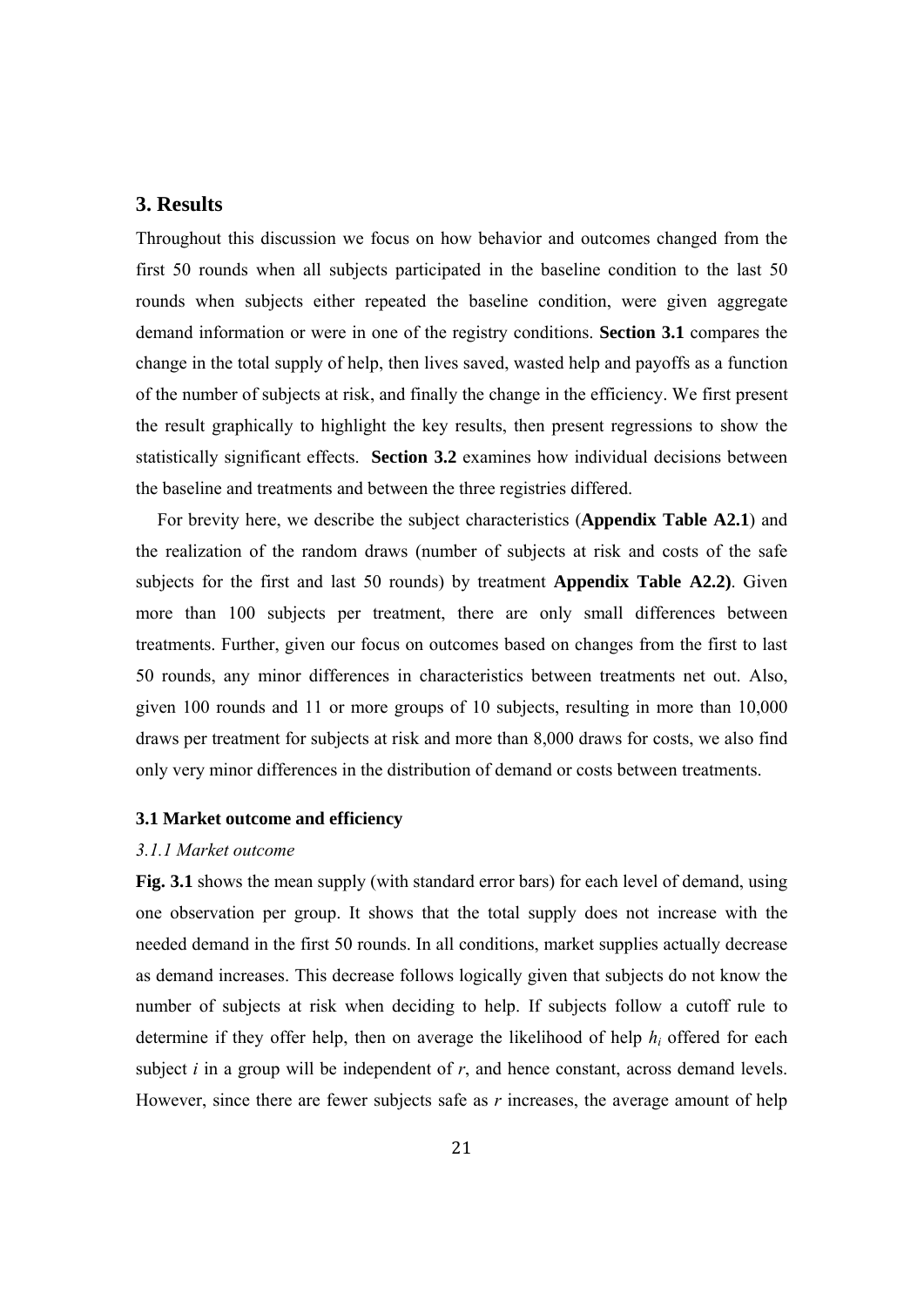offered per group will decline as *r* increases. In the last 50 rounds, our registry and information treatments successfully make aggregate supply upward sloping on average with regard to aggregate demand.



**Fig. 3.2** shows that the average number of lives saved increased from  $r = 1$  to 2, is similar for  $r = 2$  and 3, and is slightly lower for  $r = 4$  and  $r = 5$  in the first 50 rounds for all conditions. As r increases there are opposing forces on the number of lives saved: there are more subjects at risk who can be saved, but there are also fewer subjects providing help. With our parameters, this led to subjects more likely to be saved from  $r =$ 1 to  $r = 2$  (when the more-subjects-at-risk effect dominates the fewer-subjects-helping effect), and to less likely to be saved from  $r = 3$  to 5 (when the fewer-subjects-helping effect dominates the more-subjects-at-risk effect). In the last 50 rounds, lives saved increases in the registries relative to the baseline for every level of aggregate demand greater than  $r = 1$ , while in the ADI condition, lives saved increased only for  $r = 4$  and 5. When the demand is low, the information treatment is indistinguishable from the baseline when  $r = 1-3$  and even slightly below baseline when  $r = 1$ . Comparing the information and registry treatments highlights the need for coordination, when there is little need for coordination  $(r = 4$  and 5), information improves lives saved, but when coordination is necessary  $(r = 1-3)$  the ADI condition performs similarly to the baseline and significantly worse than the registries.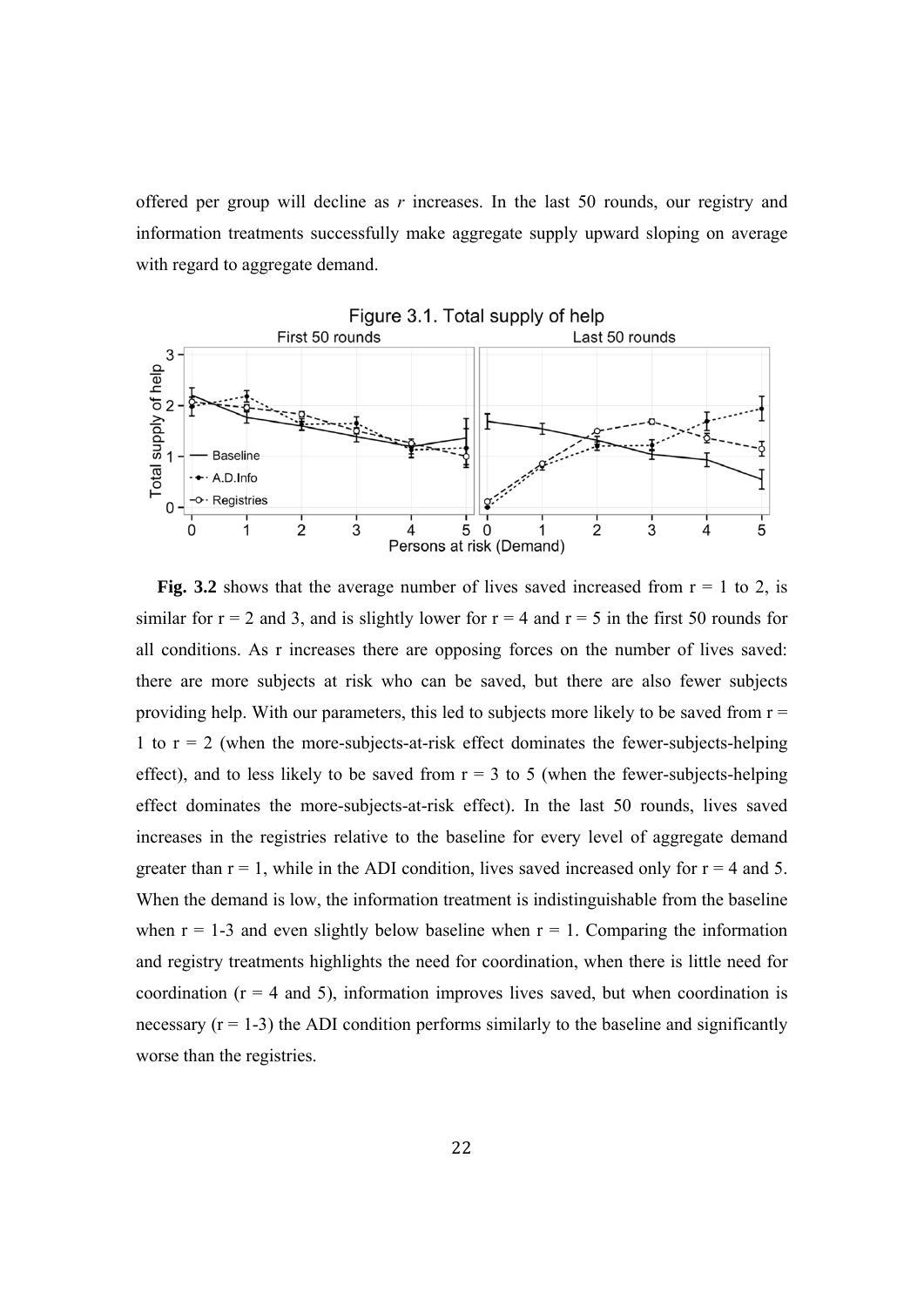

**Fig. 3.3** shows that wasted help decreases from  $r = 0$  to 3 and is almost nonexistent for  $r > 3$  in the first 50 rounds for all conditions. The fall in wasted help follows logically as r increases, since fewer subjects are available to help and more subjects are at risk both reduce the wasted help. In the last 50 rounds, wasted help decreases by a (dramatically) larger amount in both the registry and ADI condition compared to the baseline when there were 0 or 1 subjects at risk. There is still slightly more wasted help in the information condition when  $r = 1$  and 2 compared to the registry, even with the smaller number of lives saved compared to the registry conditions.

We estimate variations of the following model for the market level results:

$$
y^* = \beta_0 + \beta_1 D_{Last50} + \beta_2 D_{ADI} + \beta_3 D_{Registries} + \beta_4 D_{Last50} D_{ADI}
$$

$$
+ \beta_5 D_{Last50} D_{Registries} + X'\gamma + \epsilon
$$

where y\* is the outcome variable (lives saved in **Table 3.1** and wasted help in **Table 3.2**);  $D_{Last50}$  is a dummy for observations in the last 50 rounds;  $D_{ADI}$  and  $D_{Registries}$  are dummies for observations in the aggregate demand information condition and the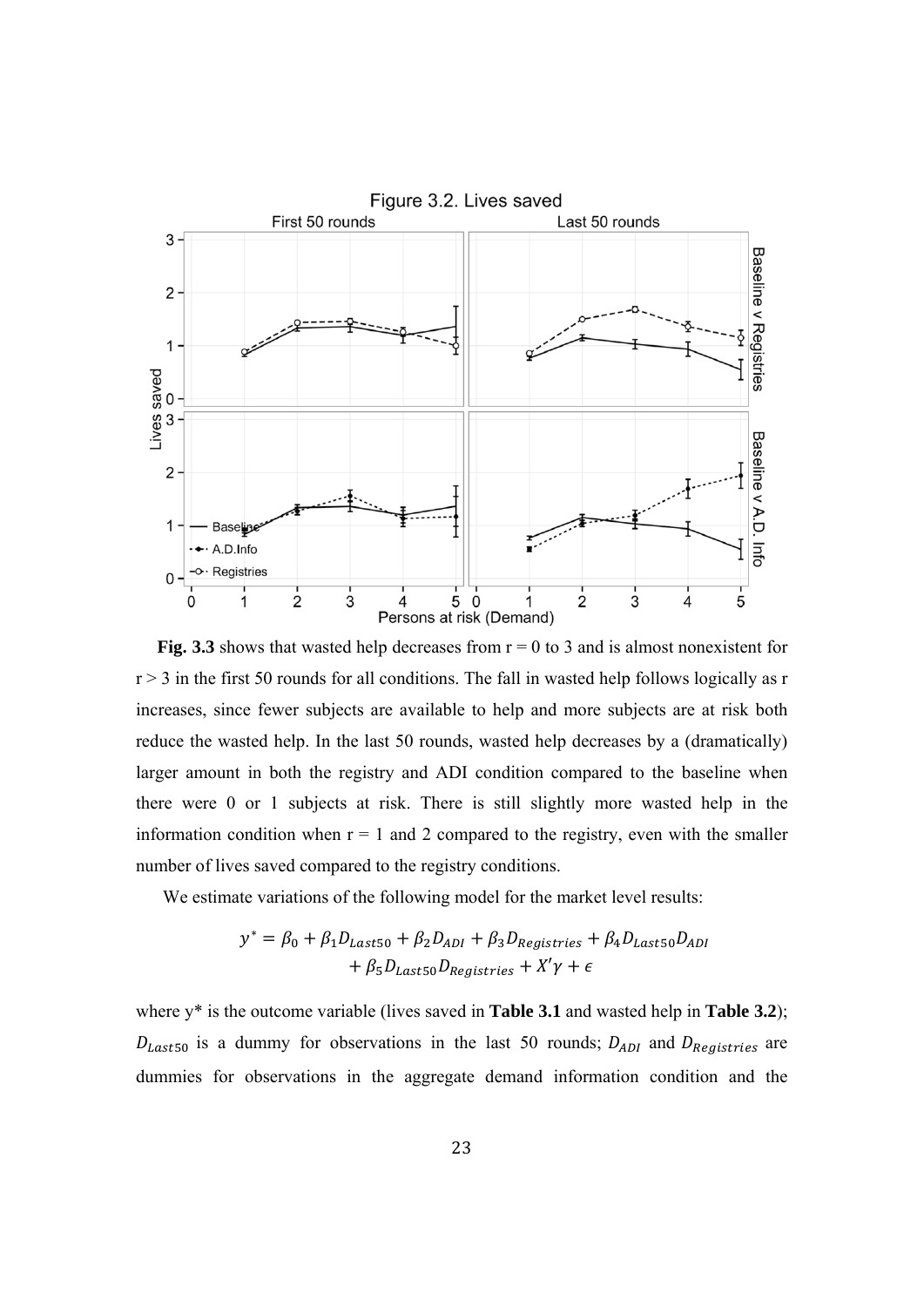combined three registry conditions respectively; X include controls for rounds and differences in cost realizations in a group (see notes under the tables). Each group provides  $N<sub>ert</sub>$  group-period level observations that depend on the number of periods t group g had r subjects at risk. We run Tobit regressions for each demand level censored between 0 and the maximum possible number of lives saved for **Table 3.1** and censored at 0 for wasted help in **Table 3.2**. If there is only one person at risk, we run a probit regression for lives saved (the one life was saved or was not saved).<sup>18</sup>



The group level regressions in **Table 3.1** show that the relative increase in lives saved in the registries compared to the baseline range from almost  $0.5$  (when  $r=4$ ) to over  $1.0$ from the first to last 50 rounds and is significant for every level of aggregate demand for  $r \ge 1$  (p<.05). **Table 3.2** show that the relative decrease in wasted help from the first to last 50 rounds is significantly greater in the registry than baseline condition for  $r = 0$  or 1, and is not different otherwise. The regressions in **Table 3.1** and **Table 3.2** also show that

<sup>18</sup> Examining only the first 50 rounds, group level linear regressions presented in appendix **Tables A3.1a, A3.2a** for each level of risk that control for round (clustering s.e. at the group level) and the five lowest costs among the safe subjects robustly show that there are no statistical differences in lives saved or wasted help between conditions.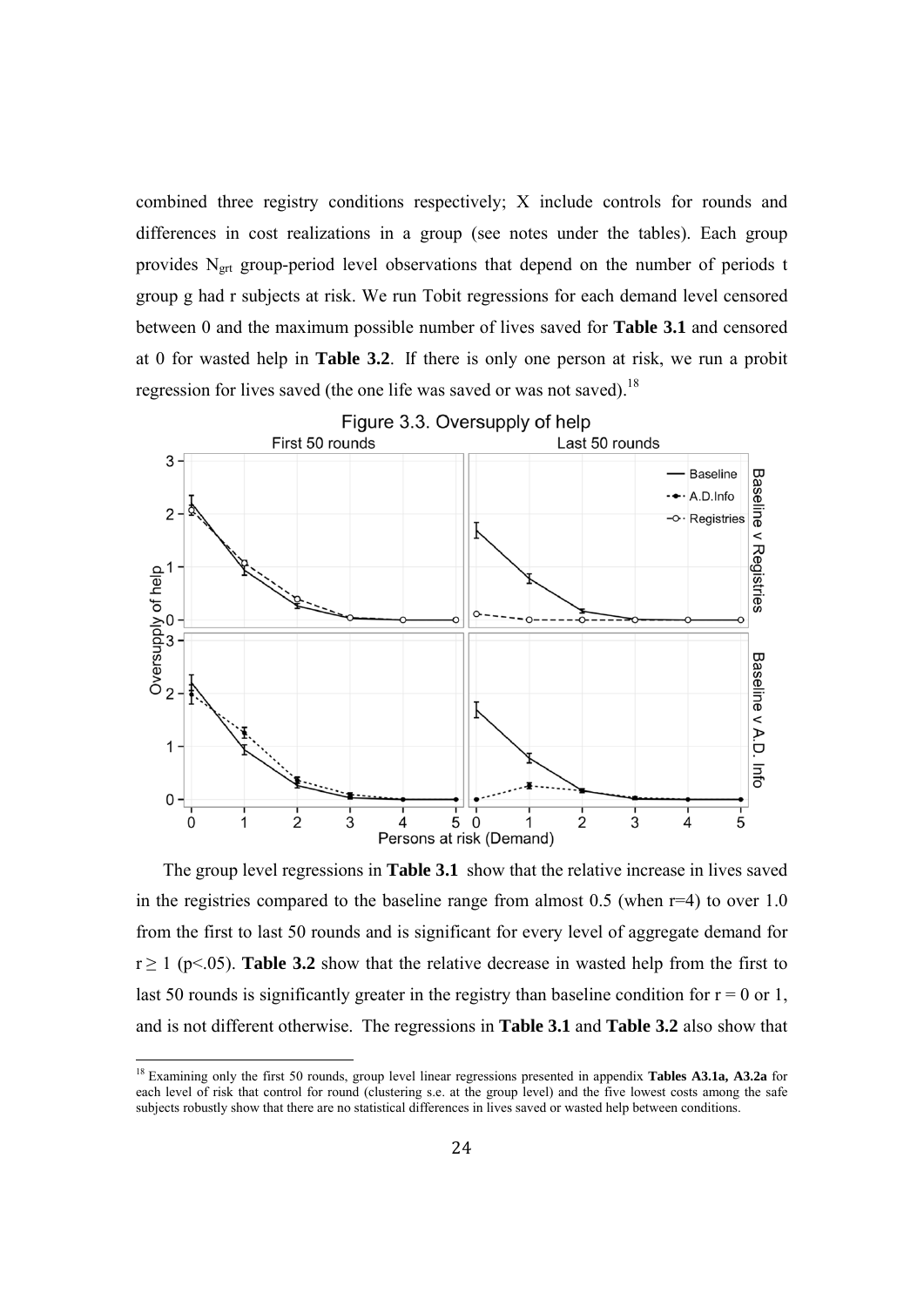|                                                                       | (1)                    | (2)                      | (3)                     | (4)                     | (5)                    |
|-----------------------------------------------------------------------|------------------------|--------------------------|-------------------------|-------------------------|------------------------|
|                                                                       | Demand $= 1$           | Demand $= 2$             | Demand $=$ 3            | Demand $=$ 4            | Demand $= 5$           |
| Help Wasted in First<br>50 Rounds in the<br><b>Baseline Condition</b> | .8288                  | 1.3353                   | 1.3600                  | 1.1961                  | 1.3636                 |
| Last 50 Rounds                                                        | $-0.0641$<br>(0.0424)  | $-0.0489***$<br>(0.0155) | $-0.165***$<br>(0.0528) | $-0.218***$<br>(0.0652) | $-0.545***$<br>(0.170) |
| A.D. Info                                                             | $0.0884**$<br>(0.0406) | $-0.00596$<br>(0.0459)   | 0.0274<br>(0.0946)      | $-0.115$<br>(0.172)     | 0.0275<br>(0.292)      |
| Registries                                                            | 0.0576<br>(0.0421)     | 0.0373<br>(0.0290)       | 0.0629<br>(0.0826)      | 0.0741<br>(0.137)       | $-0.129$<br>(0.215)    |
| Last 50 Rounds*<br>A.D. Info                                          | $-0.349***$<br>(0.100) | $-0.0213$<br>(0.0359)    | 0.0527<br>(0.0687)      | $0.752***$<br>(0.111)   | $1.155**$<br>(0.482)   |
| Last 50 Rounds*<br>Registries                                         | 0.0250<br>(0.0423)     | $0.0649**$<br>(0.0257)   | $0.250***$<br>(0.0604)  | $0.249**$<br>(0.102)    | $0.606**$<br>(0.291)   |
| Controls                                                              | Y                      | Y                        | Y                       | Y                       | Y                      |
| Observations                                                          | 1,470                  | 1,727                    | 1,111                   | 499                     | 144                    |
| Log-Likelihood                                                        | $-548.0$               | $-1905$                  | $-1555$                 | $-730.0$                | $-191.8$               |
|                                                                       |                        |                          |                         |                         |                        |
| p values:                                                             |                        |                          |                         |                         |                        |
| Last 50 Rds*A.D.Info<br>$=$ Last 50 Rds*Regs                          | $0.000***$             | $0.0231**$               | $0.000216***$           | $0.000***$              | 0.261                  |

**Table 3.1** Lives saved

**Marginal effects on group outcomes**. Colum (1) shows probit regression with  $Y = 1$  if the one person at risk is saved. Columns (2)-(5) show Tobit regressions with  $Y =$  the number of persons saved conditional on being at risk, censored between 0 and the number of persons at risk in a group in a round. The omitted category is the baseline condition. **Sample** consists of all observations in all treatments, grouped by each demand level from 1 to 5. Round 51 is excluded in all analysis due to a software error recording the data. **Controls**: Dummy variables for every 5 rounds, 5 cost variables for the 5 lowest costs in a group in a round.

**Robust standard errors** clustered on session level in parentheses; \*\*\* p<0.01, \*\* p<0.05, \* p<0.1

the increase in lives saved from the first to last 50 rounds for  $r > 3$  and decrease in wasted help for  $r < 2$  are significantly different in the ADI than baseline condition. Appendix **Table A3.1b** and **Table A3.2b** further show that there are no significant differences between the three registries in terms of lives saved and help wasted, respectively.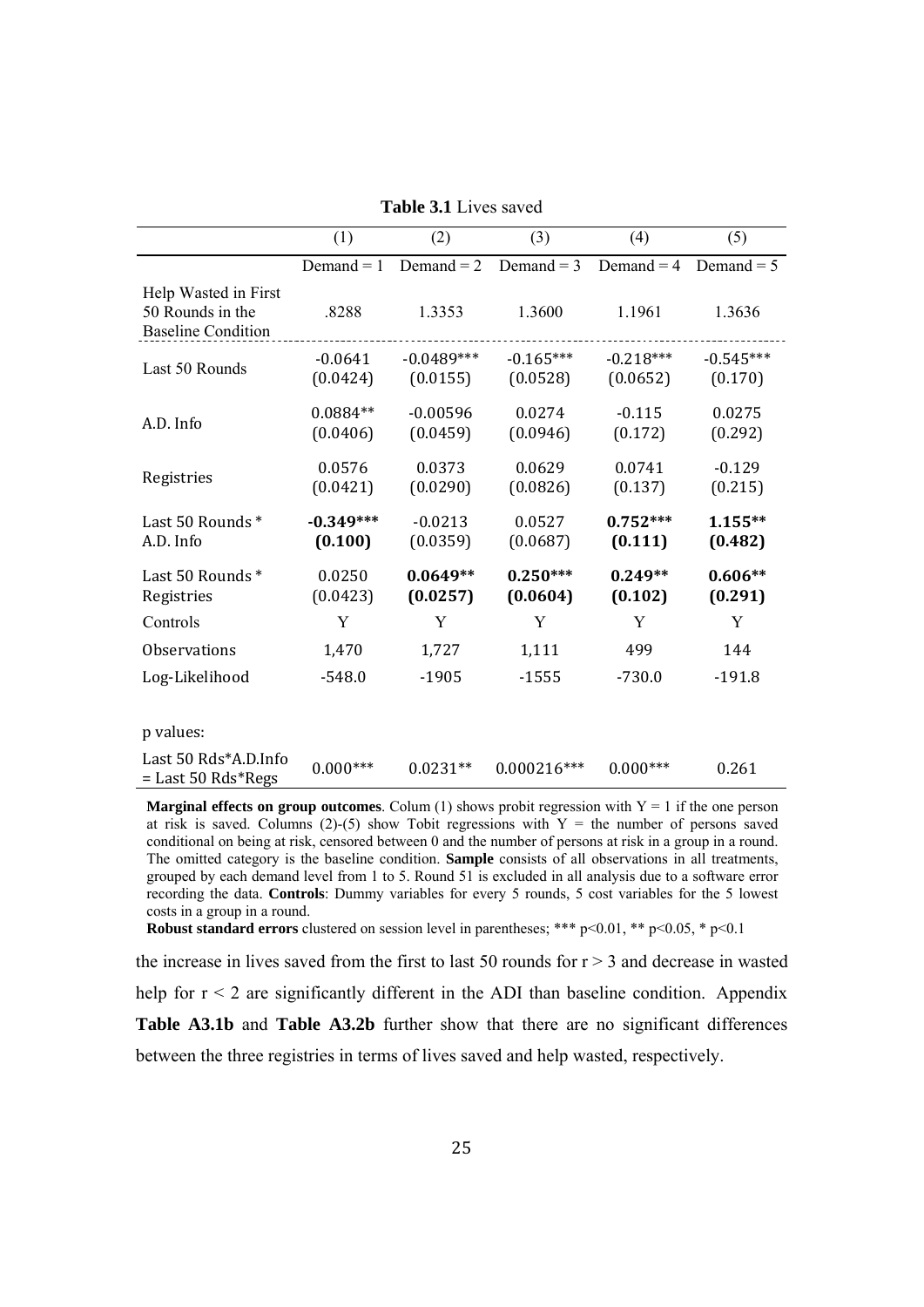|  |  |  | Table 3.2 Help wasted |
|--|--|--|-----------------------|
|--|--|--|-----------------------|

|                                                                | (0)                     | (1)                      | (2)                      | (3)                     |
|----------------------------------------------------------------|-------------------------|--------------------------|--------------------------|-------------------------|
|                                                                | Demand = $0$            | Demand $= 1$             | Demand $= 2$             | Demand $=$ 3            |
| Help Wasted in First 50<br>Rounds in the Baseline<br>Condition | 2.203                   | .9383                    | .2635                    | .03                     |
| Last 50 Rounds                                                 | $-0.194***$<br>(0.0364) | $-0.0860***$<br>(0.0186) | $-0.0423***$<br>(0.0155) | $-0.0447$<br>(0.0397)   |
| A.D. Info                                                      | $-0.0787$<br>(0.0678)   | 0.0807<br>(0.0880)       | 0.0414<br>(0.0277)       | 0.0362<br>(0.0251)      |
| Registries                                                     | $-0.0428$<br>(0.0697)   | 0.0469<br>(0.0692)       | 0.0280<br>(0.0187)       | 0.0172<br>(0.0226)      |
| Last 50 Rounds*<br>A.D. Info                                   | $-1.240***$<br>(0.0657) | $-0.297***$<br>(0.0347)  | $-0.0389$<br>(0.0259)    | 0.0262<br>(0.0503)      |
| Last 50 Rounds*<br>Registries                                  | $-0.782***$<br>(0.0509) | $-0.859***$<br>(0.0432)  | $-0.708***$<br>(0.0341)  | $-0.382***$<br>(0.0343) |
| Controls                                                       | Y                       | Y                        | Y                        | Y                       |
| <b>Observations</b>                                            | 608                     | 1,470                    | 1,727                    | 1,111                   |
| Log-Likelihood                                                 | $-654.4$                | $-1310$                  | $-815.8$                 | $-119.2$                |
| p values:<br>Last $50$ Rds*A.D.Info =                          | $0.000***$              | $0.000***$               | $0.000***$               | $0.000***$              |
| Last 50 Rds*Regs                                               |                         |                          |                          |                         |

**Marginal effects on group outcomes**. Tobit regressions with Y equal to the number of 'help offers' not used, censored above 0. The omitted category is the baseline condition. There were no 'help offers' not used (0) for 4 or more persons at risk. **Sample** consists of all observations in all treatments, grouped by each demand level from 0 to 3. Round 51 is excluded in all analysis due to a software error. **Controls**: Dummy variables for 5 rounds, 5 cost variables for the 5 lowest costs in a group in a round.

**Robust standard errors** clustered on session level in parentheses; \*\*\* p<0.01, \*\* p<0.05, \* p<0.1

**Fig. 3.4** shows that average payoffs fall as the level of demand r increases in the first 50 rounds for all conditions. This follows immediately since as number of people at risk increases, both the total cost of saving those lives increase and the total cost of lives not saved increases because less people are available to help. In the last 50 rounds, the payoffs are greater in all of the registry conditions than in the baseline condition for all levels of demand. The improved payoffs follow directly from (a) more lives being saved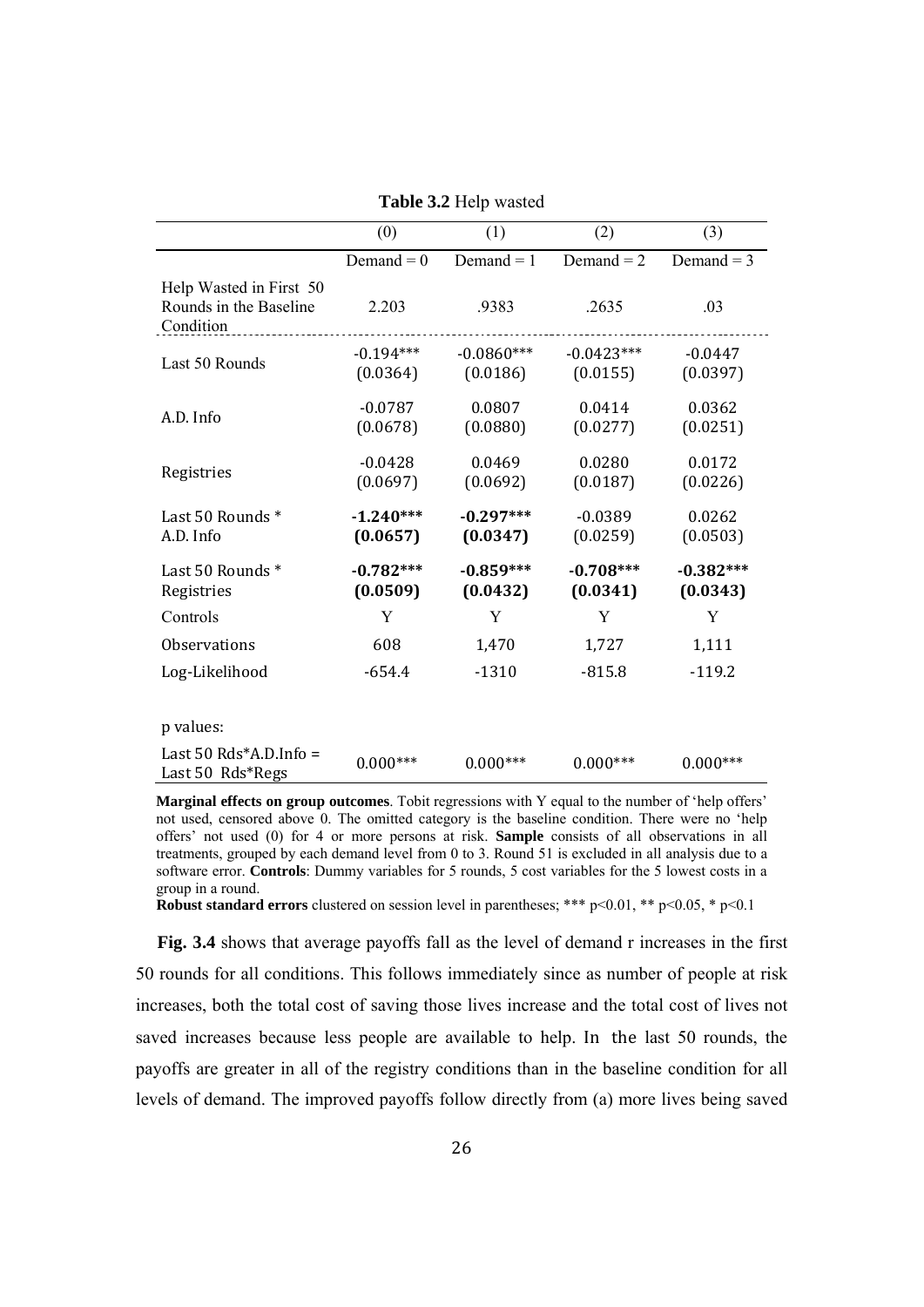when two or more subjects were at risk (**Fig. 3.2**) and (b) less wasted help when less than two subjects were at risk (**Fig. 3.3**). **Fig. 3.4** also shows an increase in payoffs in the ADI compared to the baseline condition when there was no need to coordinate actions, either when there was no one at risk or when there were four or five subjects at risk. On the other hand, when there was need for coordination  $(r = 1-3)$ , there is no improvement in group payoffs compared to the baseline.



The group level regressions in the **Table 3.3** indicate that the relative increase in payoffs in the registry than baseline conditions range from \$4.40 to \$9.77 and these differences are all significant. Regressions in Appendix **Table A3.3b** show that the relative increase in payoffs between the three registries are not significantly different for any level of demand. **Table 3.3** also shows that payoffs increased significantly more from the first to last 50 rounds in ADI than baseline for  $r = 0$ , 4 and 5.<sup>19</sup>

<sup>19</sup> Group level linear regressions presented in appendix **Table A3.3a** for each level of risk that control for round (clustering s.e. at the group level) and the five lowest costs among the safe subjects robustly show that there is no statistical difference in payoffs between conditions in the first 50 rounds.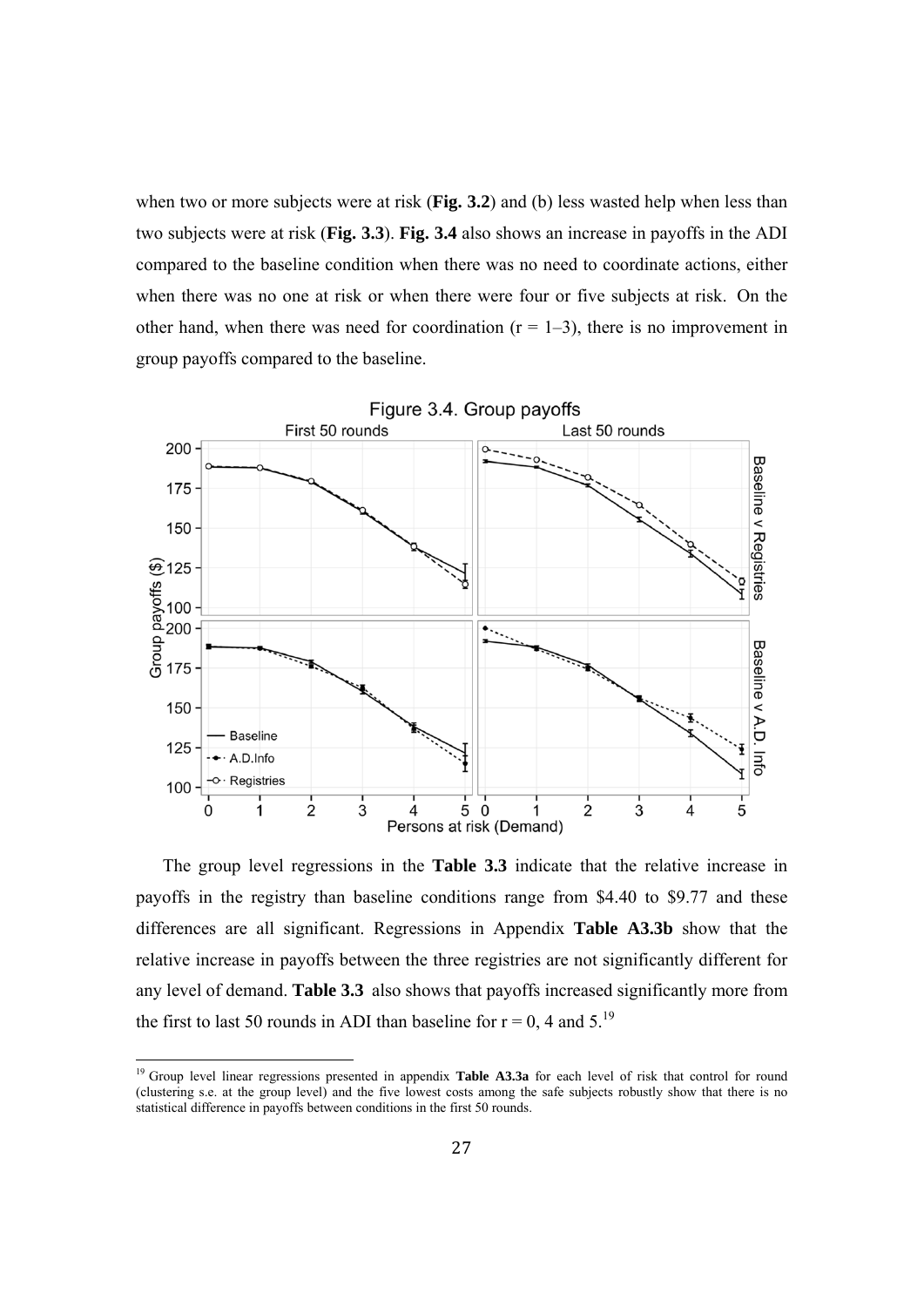|                                                      | (0)          | (1)          | (2)          | (3)           | (4)          | (5)          |
|------------------------------------------------------|--------------|--------------|--------------|---------------|--------------|--------------|
|                                                      | Demand $= 0$ | Demand $= 1$ | Demand $= 2$ | Demand $=$ 3  | Demand = $4$ | Demand $= 5$ |
| Payoff in first 50<br>Rds in the Baseline:           | 188.35       | 187.78       | 179.00       | 160.34        | 138.23       | 121.56       |
| Last 50 Rounds                                       | 3.725***     | 0.300        | $-2.110**$   | $-3.952**$    | $-4.988**$   | $-9.506***$  |
|                                                      | (1.044)      | (1.385)      | (0.797)      | (1.447)       | (1.951)      | (2.795)      |
| A.D. Info                                            | 0.117        | $-0.527$     | $-2.213$     | $-0.200$      | $-2.125$     | $-0.800$     |
|                                                      | (1.928)      | (1.429)      | (1.553)      | (2.370)       | (3.313)      | (5.495)      |
| Registries                                           | 0.409        | $-0.0182$    | 0.625        | 1.293         | 0.598        | $-4.576$     |
|                                                      | (1.619)      | (0.959)      | (1.051)      | (2.036)       | (2.522)      | (4.231)      |
| Last 50 Rds *                                        | $8.051***$   | $-0.827$     | 0.225        | 1.132         | 12.69***     | 13.44**      |
| A.D. Info                                            | (1.615)      | (1.864)      | (1.500)      | (1.784)       | (2.544)      | (5.569)      |
| Last 50 Rds *                                        | $6.812***$   | 4.914***     | 4.399***     | $6.222***$    | 5.351**      | 9.770*       |
| Registries                                           | (1.269)      | (1.453)      | (1.121)      | (1.654)       | (2.432)      | (4.968)      |
| Constant                                             | 184.7***     | 189.5***     | 196.3***     | 194.1***      | 170.0***     | 149.8***     |
|                                                      | (2.113)      | (1.691)      | (1.552)      | (2.643)       | (4.734)      | (6.748)      |
| Controls                                             | Y            | Y            | Y            | Y             | Y            | Y            |
| <b>Observations</b>                                  | 608          | 1,470        | 1,727        | 1,111         | 499          | 144          |
| R-squared                                            | 0.448        | 0.171        | 0.232        | 0.332         | 0.250        | 0.350        |
| Log-Likelihood                                       | $-1956$      | $-4865$      | $-6349$      | $-4360$       | $-2023$      | $-562.7$     |
| p values:<br>$A.D.$ Info*Treat =<br>Registries*Treat | 0.425        | $<0.001***$  | $0.0129**$   | $< 0.001$ *** | $0.0012***$  | 0.501        |

**Table 3.3** Group payoffs

**Coefficients of OLS regressions on group outcomes**. Y equals the sum of individual payoffs in a group in a round. The omitted category is the baseline condition. **Sample** consists of all observations in all treatments, grouped by each demand level from 0 to 5. Round 51 is excluded in all analysis due to a software error in data collection. **Controls**: Dummy variables for every 5 rounds, 5 cost variables for the 5 lowest costs in a group in a round.

**Robust standard errors** clustered on session level in parentheses; \*\*\*  $p<0.01$ , \*\*  $p<0.05$ , \*  $p<10$ 

#### *3.1.2 Market efficiency*

Fig. 3.5 shows the average percent of efficiency obtained relative to the maximum possible for each condition as well as for each group. In the first 50 rounds, groups were able to obtain only 42 percent of the maximum possible payoffs on average. The less than 50 percent efficiency obtained in all conditions reflects several factors including subjects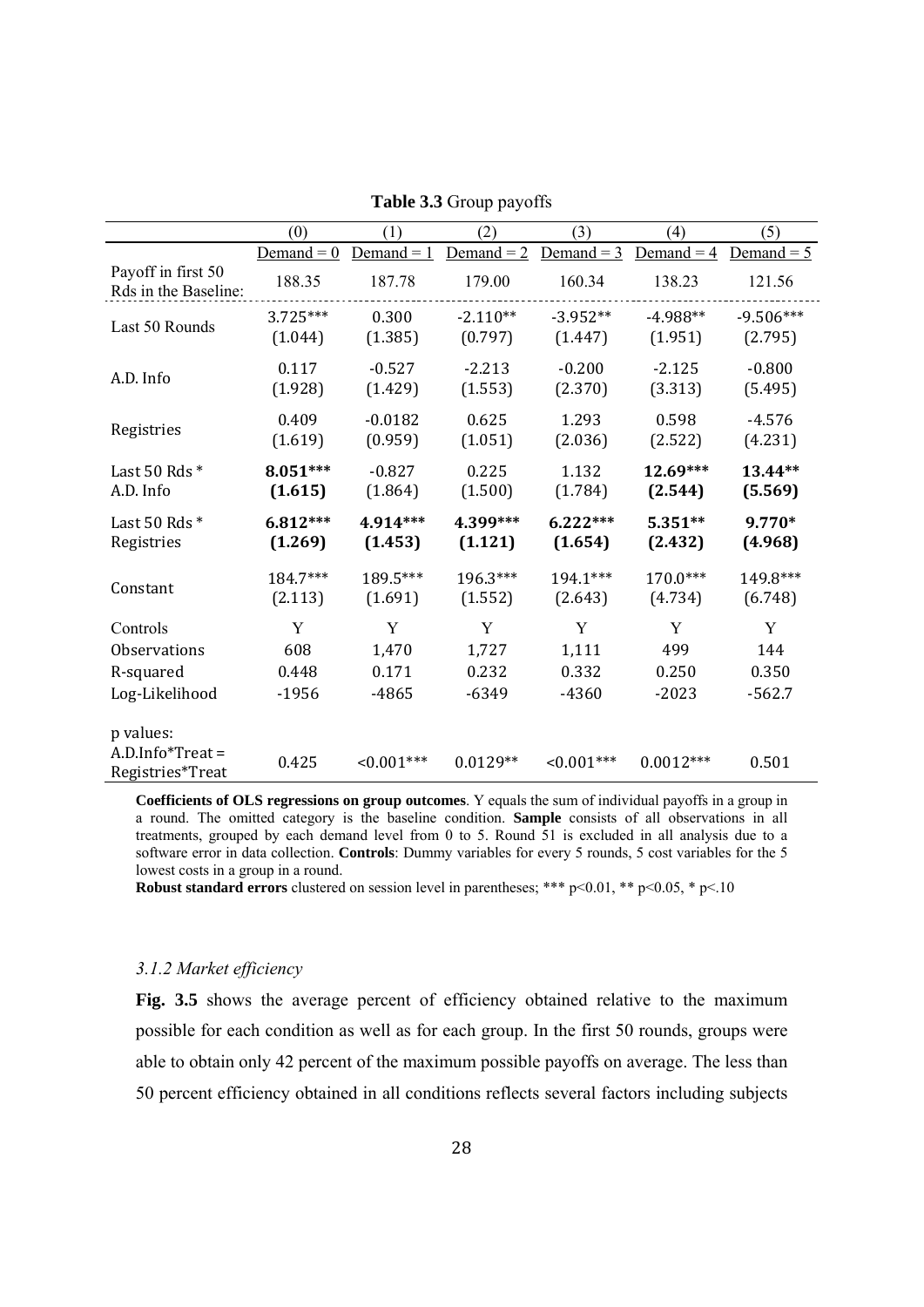with limited social preferences and the inability of subjects to coordinate on how many, and who, will help.<sup>20</sup> Although the registry conditions do not alter preferences, they can address the coordination problems among those subjects with social preferences to provide a means to better coordinate to help when needed and to sort the subjects who help towards those with lower costs. The increase in efficiency from the first to the last 50 rounds is between 13 and 19 percentage points in the three registry conditions (on average by 15 percentage points) while efficiency fell by 6 percentage points in the control condition. Thus, on average the registry resulted in a 21 percentage point relative increase in efficiency.



<sup>&</sup>lt;sup>20</sup> Subjects in the first 50 rounds obtained 71 percent of the baseline benchmark payoffs of \$177.43 (without information, and if and only if subjects would have helped when their costs were less than \$6.36). If subjects followed this rule, then on average they would have helped 31.1% of the time they were safe. However, subjects over the first 50 rounds on average helped only 21.6% of the time they were safe, which at least partially explains the less than 100% efficiency. However, a lack of prosocial preferences resulting in less than the optimal amount of help is not all of the reason for the less than 100% efficiency. First, as **Fig. 3.3** shows, on average two units and one unit of help are wasted when there were 0 and 1 subjects at risk, thus resulting in too much help in these cases. Second, **Fig. 3.6** shows that relative to the registry conditions, subjects helped too often when costs are low (making it more likely to have wasteful oversupply) but not enough when costs are high (making it more likely to have unfulfilled demand). Thus, the inefficiency is a combination of too few subjects helping overall, wasted help when realized demand was low and subjects with higher costs not helping when they would have helped if they knew there was unmet demand.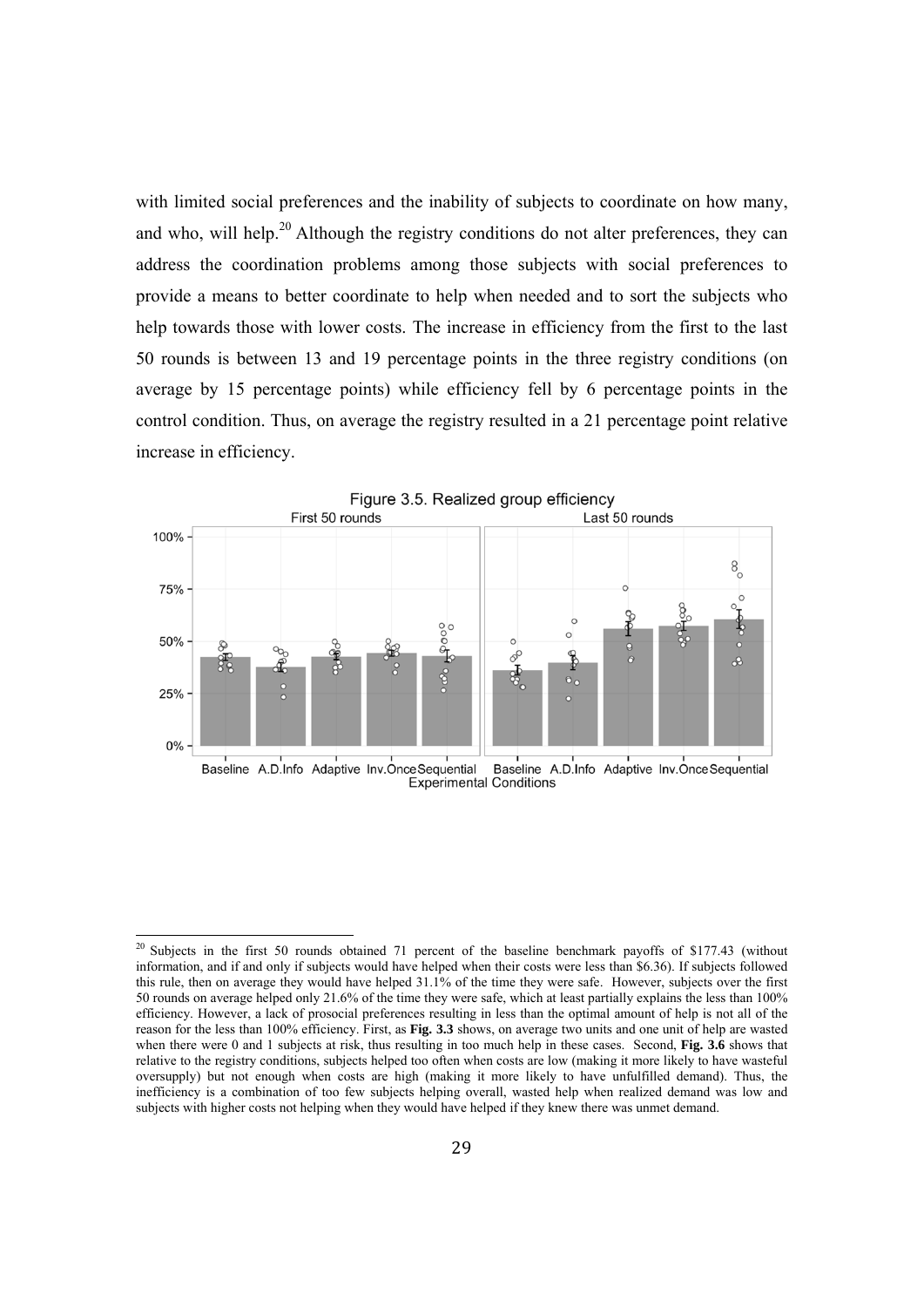Group level non-parametric MW tests with one observation per group presented in Table 3.4 show that the increased efficiency in each of the registry conditions is highly significantly different from the baseline ( $p \le 0.001$ ).<sup>21</sup> The MW tests also indicate no statistical difference in the change in efficiency between the three registry conditions and only marginally significant (and much smaller) difference in the change in the efficiency between the baseline and ADI conditions. The reason the change in the ADI is small relative to the control condition is that, although subjects in the ADI condition received higher payoffs than subjects in the baseline for  $r = 0$ ,  $r = 4$  and  $r = 5$ , these realizations of demand only account for 22 percent of realized demand levels, and in 'typical realization times' when  $r = 1-3$ , there are directionally smaller payoffs in the ADI than control conditions (see **Fig. 3.4**).

| <b>Table 3.4 Group efficiency</b> |
|-----------------------------------|
|-----------------------------------|

Each Mean Difference entry shows the Column condition minus the Row condition. E.g., the upper left cell indicates that efficiency increased 8.3 percentage points more in the ADI than Baseline condition from the first to last 50 rounds.

|                     | A.D. Info | <b>Adaptive Reg</b> | <b>Inv.Once Reg</b> | <b>Inv.Seq Reg</b> |
|---------------------|-----------|---------------------|---------------------|--------------------|
| <b>Baseline</b>     |           |                     |                     |                    |
| Mean Diff           | $+8.3\%$  | $+19.6%$            | $+19.3\%$           | $+23.8%$           |
| p-value             | $0.0652*$ | $0.0001***$         | $0.0000$ ***        | $0.0000$ ***       |
| Obs.                | 22        | 22                  | 22                  | 25                 |
| A.D. Info           |           |                     |                     |                    |
| Mean Diff           |           | $+11.3%$            | $+11.0\%$           | $+15.5%$           |
| p-value             |           | $0.0192**$          | $0.0104**$          | $0.0014***$        |
| Obs.                |           | 22                  | 22                  | 25                 |
| <b>Adaptive Reg</b> |           |                     |                     |                    |
| Mean Diff           |           |                     | $-0.3\%$            | $+4.2%$            |
| p-value             |           |                     | 0.8470              | 0.5719             |
| Obs.                |           |                     | 22                  | 25                 |
| <b>Inv.Once Reg</b> |           |                     |                     |                    |
| Mean Diff           |           |                     |                     | $+4.5%$            |
| p-value             |           |                     |                     | 0.4030             |
| Obs.                |           |                     |                     | 25                 |

**p-values from Wilcoxon Mann-Whitney test** for comparisons between each pair of treatment conditions. **Sample** consists of group level observations in all treatments. There is one measure per group being the difference in efficiency from the first to last 50 rounds: \*\*\* p<0.01, \*\* p<0.05, \* p<0.1

<sup>&</sup>lt;sup>21</sup> **Table A3.4a** in the appendix shows that there is no statistical differences in efficiency between conditions except ADI which on average obtained 6.6 percentage points lower efficiency than the Invitation Once Registry condition in the first 50 rounds.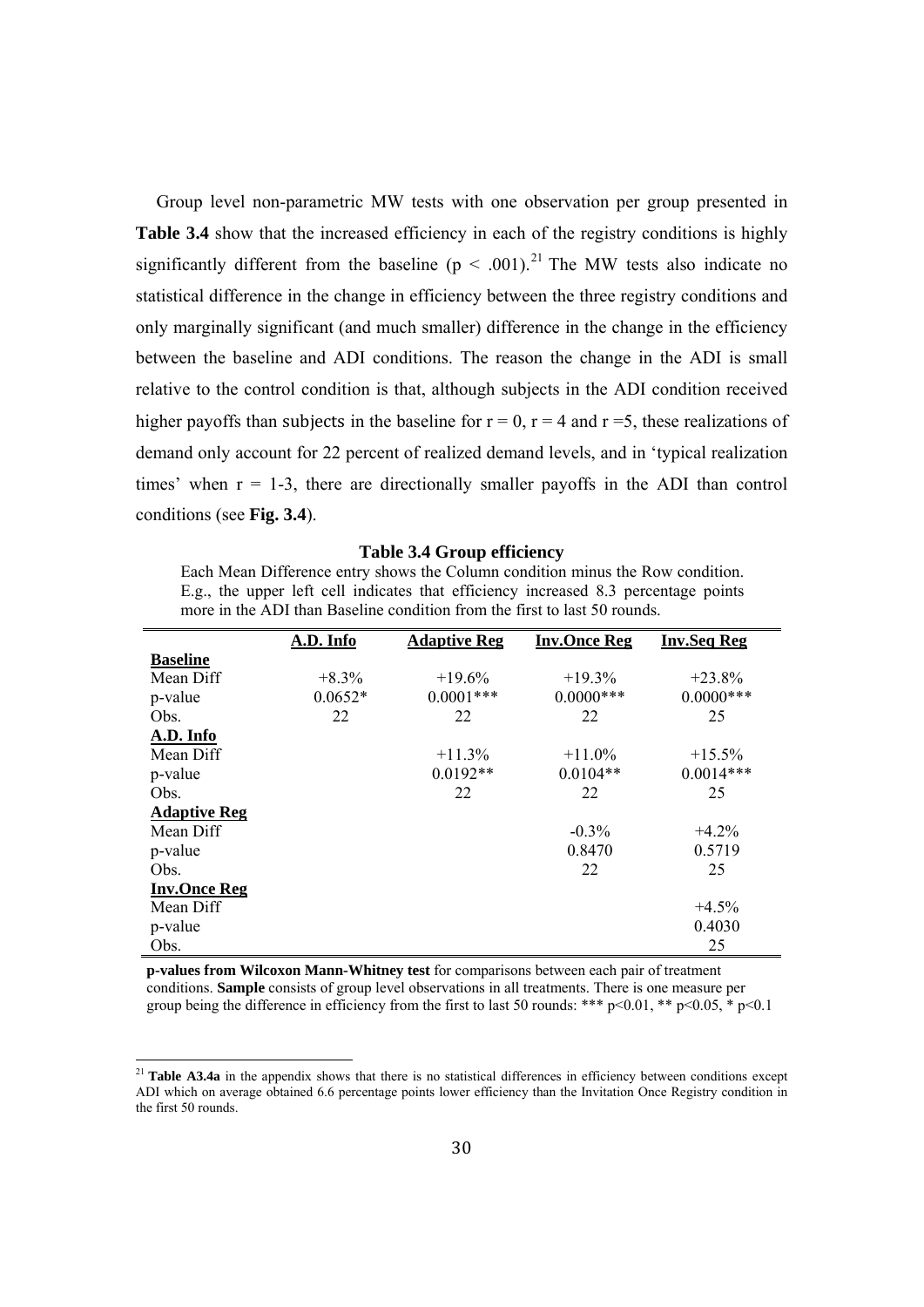#### **3.2 Individual decisions and Registry design**

In this section we examine individual level decisions that underpin the market level results and how these decisions respond to information and different registry rules.

#### *3.2.1 Individual decisions to help*



**Fig. 3.6** presents decisions to help by costs (with cubic spline smoothing) with one standard error bands. It shows that as costs increase, the likelihood that a subject helps decreases. For instance, in the first 50 rounds, when costs are close to \$2, subjects helped over 70% of the time, whereas if costs are around \$4 they helped about 50% of the time, and less than 5% of the time if costs are over  $$12<sup>22</sup>$  The percent of time subjects helped equals the number of times subjects helped divided by the number of times subjects were not at risk for each cost level. In the last 50 rounds in the registry conditions, this percent is deflated relative to an 'intention-to-help' metric since subjects who join the registries are not always invited to help. Comparing first to last 50 rounds, subjects are less likely to help overall in all conditions, consistent with most studies of finitely repeated public

<sup>22</sup> Subject level probit regressions presented in Appendix **Table A3.5a** that control for cost, cost-squared and round (clustering s.e. at the group level) robustly show that there is no statistical difference in the decision to help between conditions in the first 50 rounds, either excluding or including subject specific characteristics (those reported in Appendix **Table A2.1**).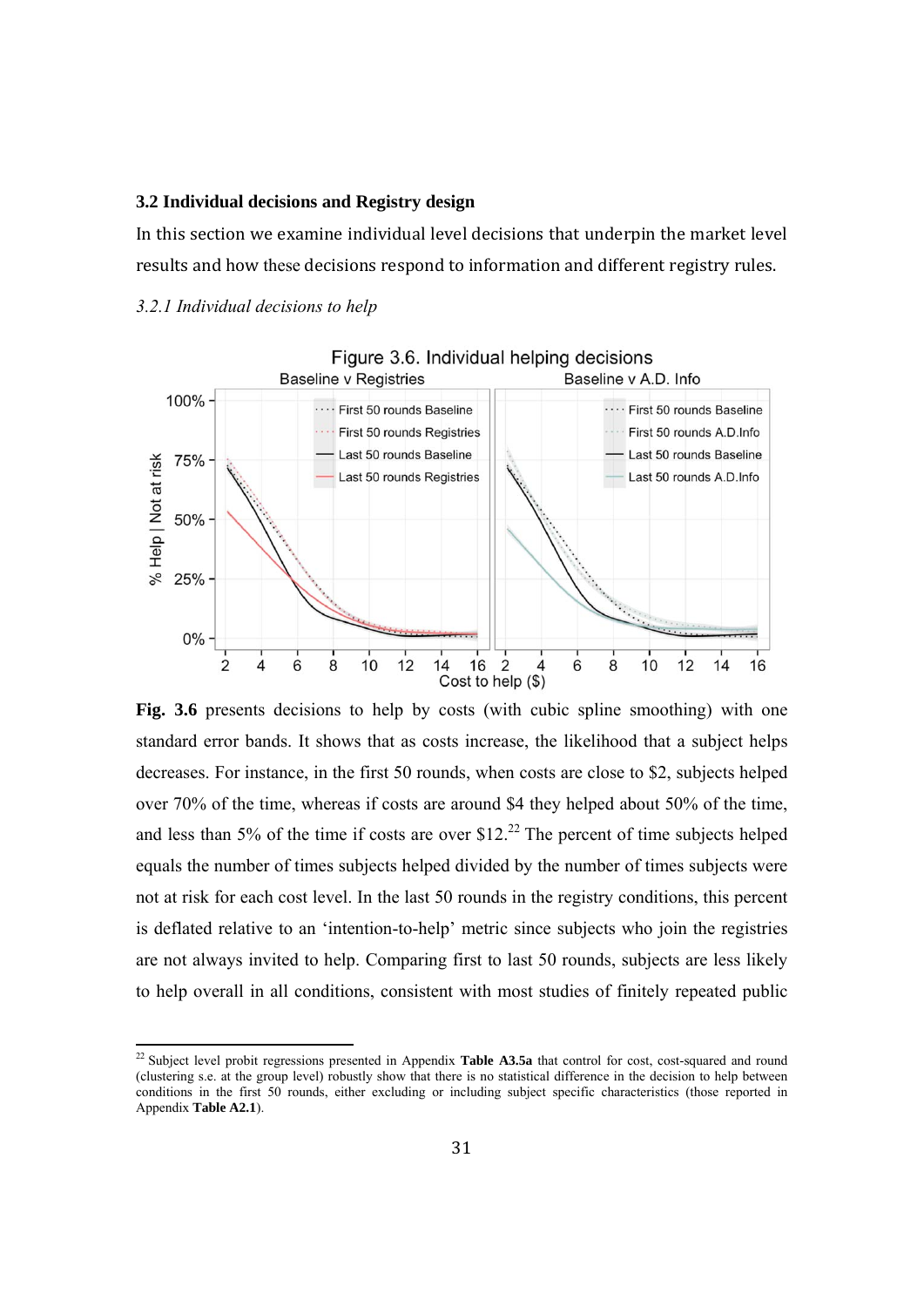goods games that find cooperation falls across rounds (e.g. Andreoni 1988). **Fig 3.6** shows, however, different patterns of decrease in helping in the baseline and treatment conditions. In the baseline, the decrease in help is largest for the midrange of the costs (\$5-\$9), whereas in the registry conditions the decrease in help is largest for the lowest costs (\$2-\$5). Assuming the decrease in help in the baseline condition reflects a general reduction to help over time across all conditions, the *additional* decrease in help in the registries for the lowest costs (\$2-\$5) reflects the reduction in wasted help due to the registries not inviting subjects to help when help is not needed. Our regression analyses below will present evidence indicating how the registries achieved less wasted help, while it saved more lives and increased efficiency overall. In ADI condition, we also observe the largest decreases in help for the lowest costs (\$2-\$6), as well as slight increases in help for the highest costs (\$10 and above). This slight increase in help for the highest costs suggests that, similar to the registry conditions, subjects may also be responding to demand information.

**Fig. 3.7** presents changes in decision to help by costs in the ADI condition (with cubic spline smoothing). Overall, the change in the percent of help increased the more subjects were at risk. All help disappears when subjects are informed that no subjects are at risk. In contrast, when 4 or more subjects are at risk (we aggregate for  $r \ge 4$  otherwise there are two few group level observations), we observe that help increases the most, often by 15 percentage points or more, for costs up to \$14. This increase reflects that subjects knew for sure ( $r \ge 5$ ) or almost for sure ( $r = 4$ ) that if they help they will save someone. An interesting question, given this behavior, is why the registry conditions did not see an increase in help for higher costs (**Fig. 3.6**) since if subjects joined the registries with higher costs and were invited, they would have also known for sure that they could have saved someone at risk. The answer, as we show below, is that the registries allowed subjects to successfully sort so that the registries were more likely to invite subjects with lower costs, thus registry members with higher costs were rarely invited to help. Difference-in-difference-in-difference (last 50 rounds by ADI by demand level)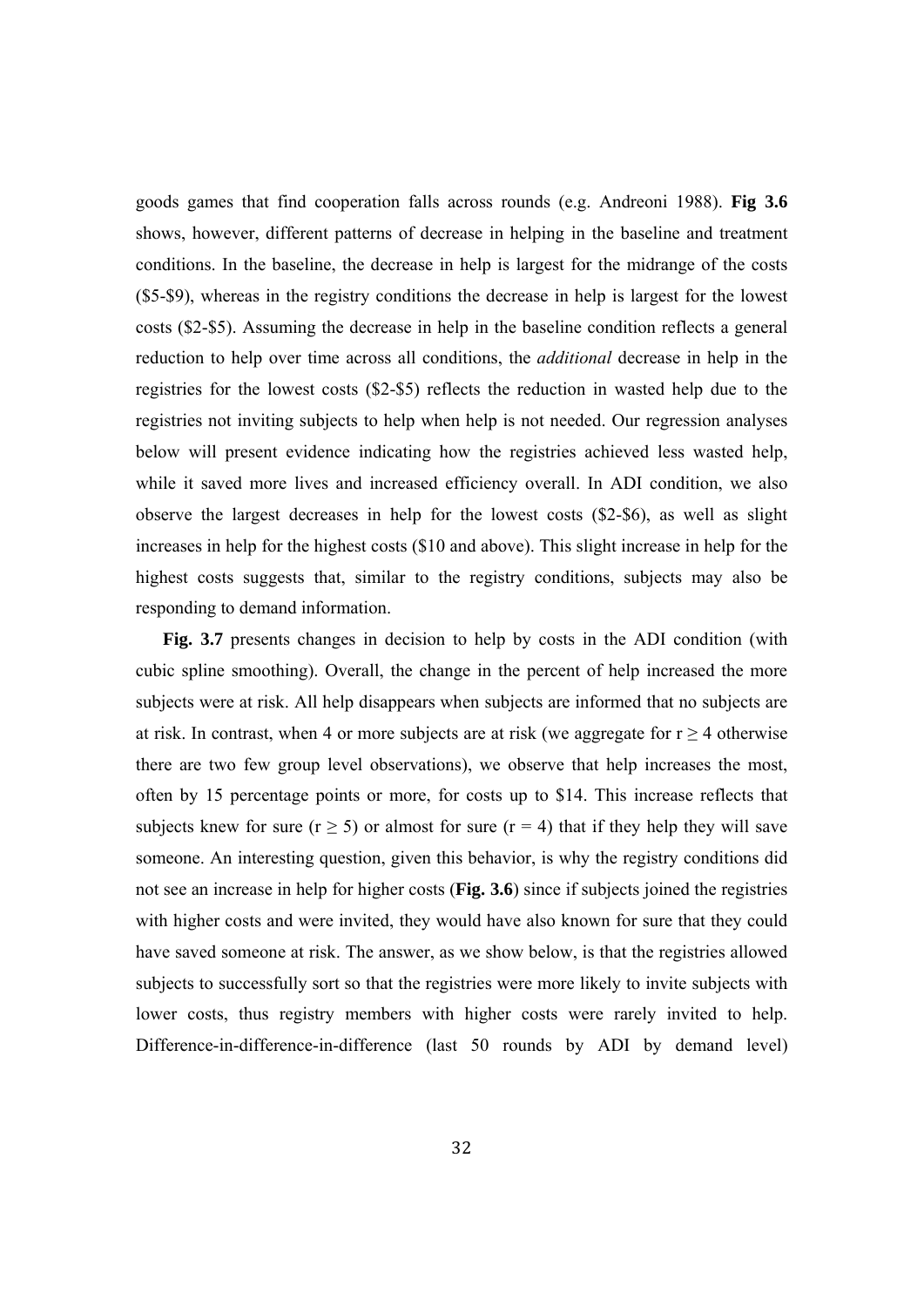regressions (Appendix **Table A3.5b**) at the group level indicate that the percentage help increased significantly as the level of aggregate demand increases for almost all costs.



**Table 3.5** presents individual level probit regression estimates on the likelihood to help over all costs and for three cost categories separately  $(\$2.00-\$5.00, \$5.10-\$10.00,$ \$10.10-\$16), specifically:

$$
Pr(h_{it} = 1|D, X) = \Phi(\beta_0 + \beta_1 D_{Last50} + \beta_2 D_{Registries} + \beta_3 D_{Last50} D_{Registries}
$$

$$
+ \beta_4 c_{it} + \beta_5 c_{it}^2 + X'\gamma)
$$

where  $h_{it} = 1$  if subject *i* helped in round *t* given she was not at risk,  $D_{Last50}$  is a dummy for observations in the last 50 rounds,  $D_{Realistics}$  is a dummy for observations in the three registry conditions,  $c_{it}$  and  $c_{it}^2$  are the cost to help and the cost to help squared, respectively, and *X* includes controls for round and individual level information (see notes under **Table 3.5**). Robust standard errors are clustered at the group level. The key difference-in-difference estimator is the interaction Last 50 Rounds by All Registries  $(D_{Last50}D_{Realistics})$ . The regressions collapse across the three registry conditions. Regression estimates presented in Appendix **Table A3.5c** show that the estimated difference-in-differences between the three registry conditions on helping are small and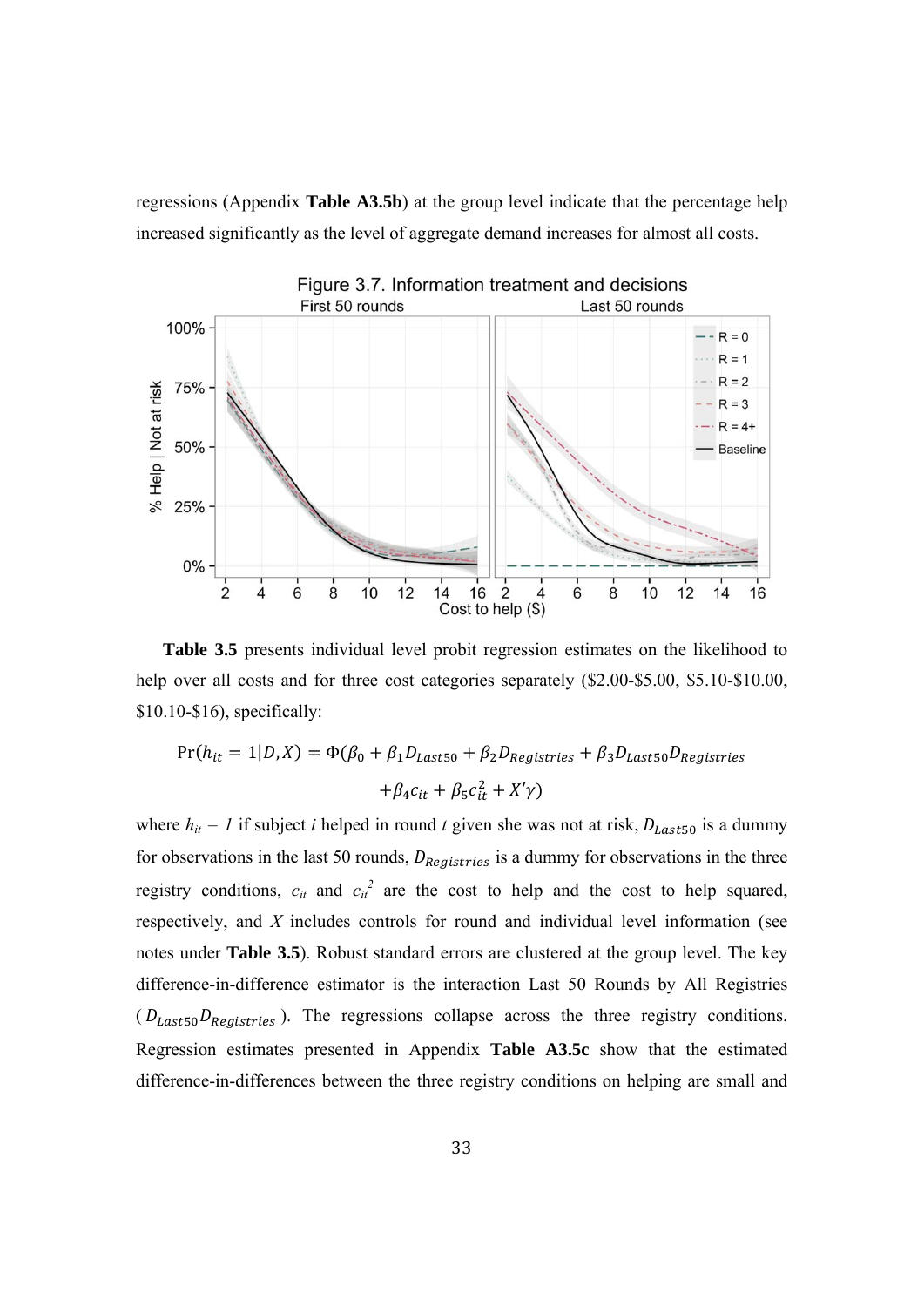never significant. The estimates shown in **Table 3.5** indicate that the subjects in the three registry conditions over all costs helped 2.2 percent less often (column 1;  $p<.05$ ), and this percentage decrease is driven entirely by when costs are lowest (Column's 2-4); when costs were less than \$5, help declined by nearly 16 percentage points more in the registry than baseline condition ( $p < .001$ ), whereas we detect no significant difference when costs were greater than \$5.

| $Y=1$ if Helped                              | (1)<br>All costs           | (2)<br>Cost: \$2.1-5      | (3)<br>$$5.1-10$          | (4)<br>$$10.1-16$           |
|----------------------------------------------|----------------------------|---------------------------|---------------------------|-----------------------------|
| Percent help in the<br>Baseline in Rds 1-50: | .2034                      | .5877                     | .1964                     | .0170                       |
| Last 50 Rounds                               | $-0.0377***$<br>(0.00786)  | $-0.0438**$<br>(0.0212)   | $-0.0825***$<br>(0.0160)  | $-0.00229$<br>(0.00621)     |
| All Registries                               | 0.0156<br>(0.0188)         | 0.0257<br>(0.0514)        | 0.00981<br>(0.0282)       | $0.0115*$<br>(0.00655)      |
| Last 50 $*$<br>All Registries                | $-0.0215**$<br>(0.0101)    | $-0.158***$<br>(0.0291)   | 0.0314<br>(0.0196)        | $-0.00274$<br>(0.00696)     |
| Cost to help                                 | $-0.0768$ ***<br>(0.00570) | $-0.0945***$<br>(0.00857) | $-0.0581***$<br>(0.00363) | $-0.00342***$<br>(0.000721) |
| Cost to help <sup>2</sup>                    | $0.00207***$<br>(0.000305) |                           |                           |                             |
| Controls                                     | Y                          | Y                         | Y                         | Y                           |
|                                              | 36,595                     | 7,770                     | 13,165                    | 15,660                      |
| <b>Observations</b><br>Log-Likelihood        | $-12,570$                  | $-5,046$                  | $-5,566$                  | $-1,738$                    |

**Table 3.5** Percent helped in Baseline and Registry conditions, Diff-in-diff

**Marginal effects of probit regressions on individual decisions**.  $Y = 1$  if an individual helped conditional on being safe in a round. The omitted category is the baseline treatment. **Samples:** Includes observations in the baseline and registry conditions. **Controls**: 10 dummies for every 5 rounds, frequency and amount of monetary donation last year, frequency and hours of volunteering last year, gender, ethnicity, English skills, academic major, university entrance exam performance, weekly work hours, weekly spending, family income.

**Robust standard errors** clustered on group level in parentheses; \*\*\*  $p<0.01$ , \*\*  $p<0.05$ , \*  $p<0.1$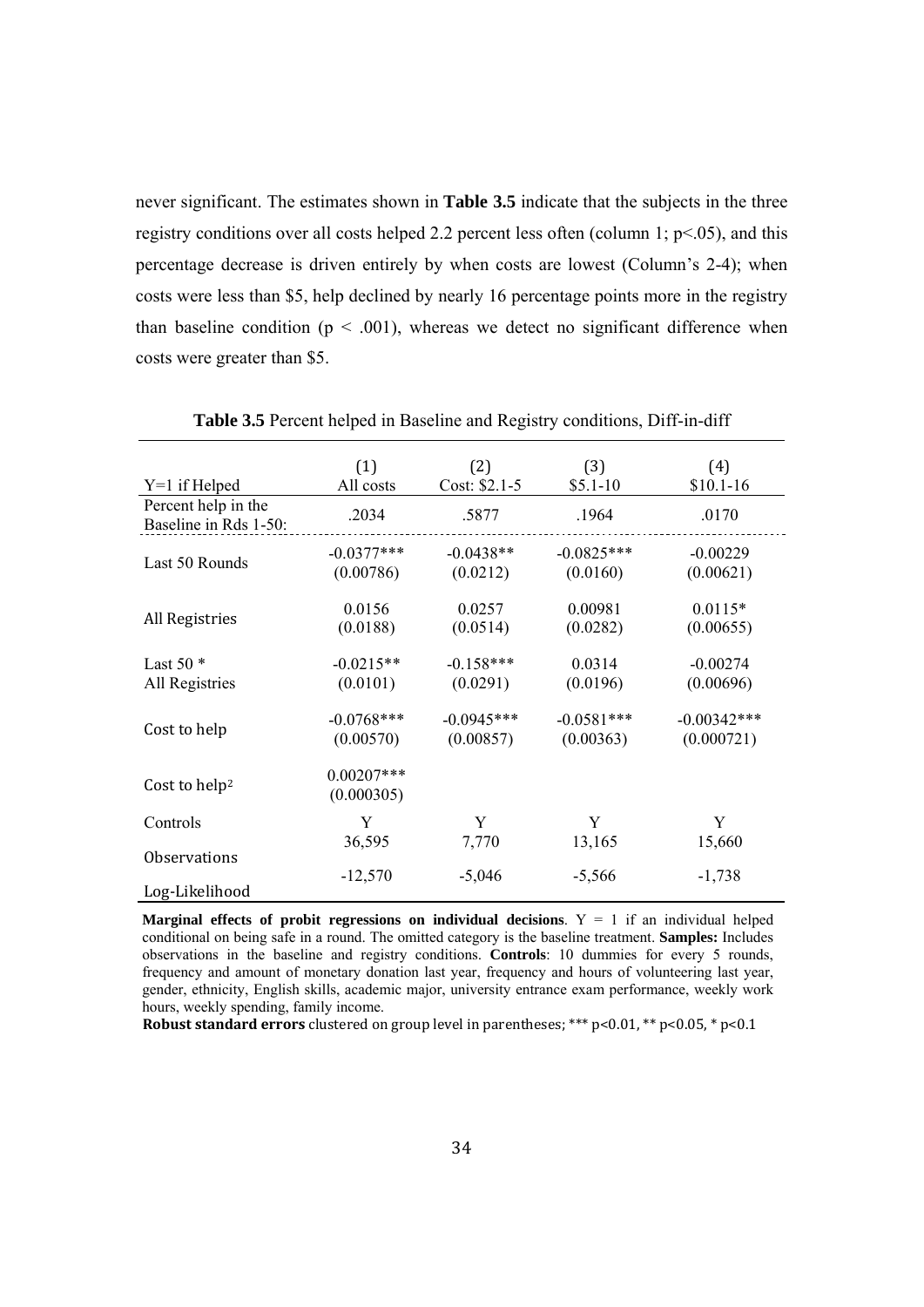#### *3.2.2 Registry designs*

We conclude by analyzing how each registry condition may have uniquely affected subjects' decision to join the registry and help when invited, even if they resulted in similar increases in payoffs (**Fig. 3.4**) and efficiency (**Fig. 3.5**). **Figs. 3.8 and 3.9** compare the decision to join the registry and the decision to help when invited for each registry condition by costs (with cubic spline smoothing). **Fig. 3.8** shows subjects in the Sequential registry are more likely to join the registry for virtually all costs. **Fig. 3.9** shows the decision to help conditional on being a registry member. In contrast to the decision to join the registry, **Fig. 3.9** shows that Sequential registry members are less likely to help when invited. This result was anticipated since members of the Invitations Once and Adaptive registries face the decision to save someone or guarantee someone will not get saved, whereas Sequential registry members face a less certain consequential effect on a subject at risk if they do not help. Although the registries resulted in similar payoffs and efficiency in our lab study (**Fig. 3.4, Fig. 3.5**), if it is costly to enroll registry members, the non-sequential registries might be more efficient on the basis of having fewer people enroll (for instance, in the case of bone marrow registries where the cost to enroll can be non-trivial*)*. Regressions presented in **Table 3.6** and **Table 3.7** confirm that these differences are significant.

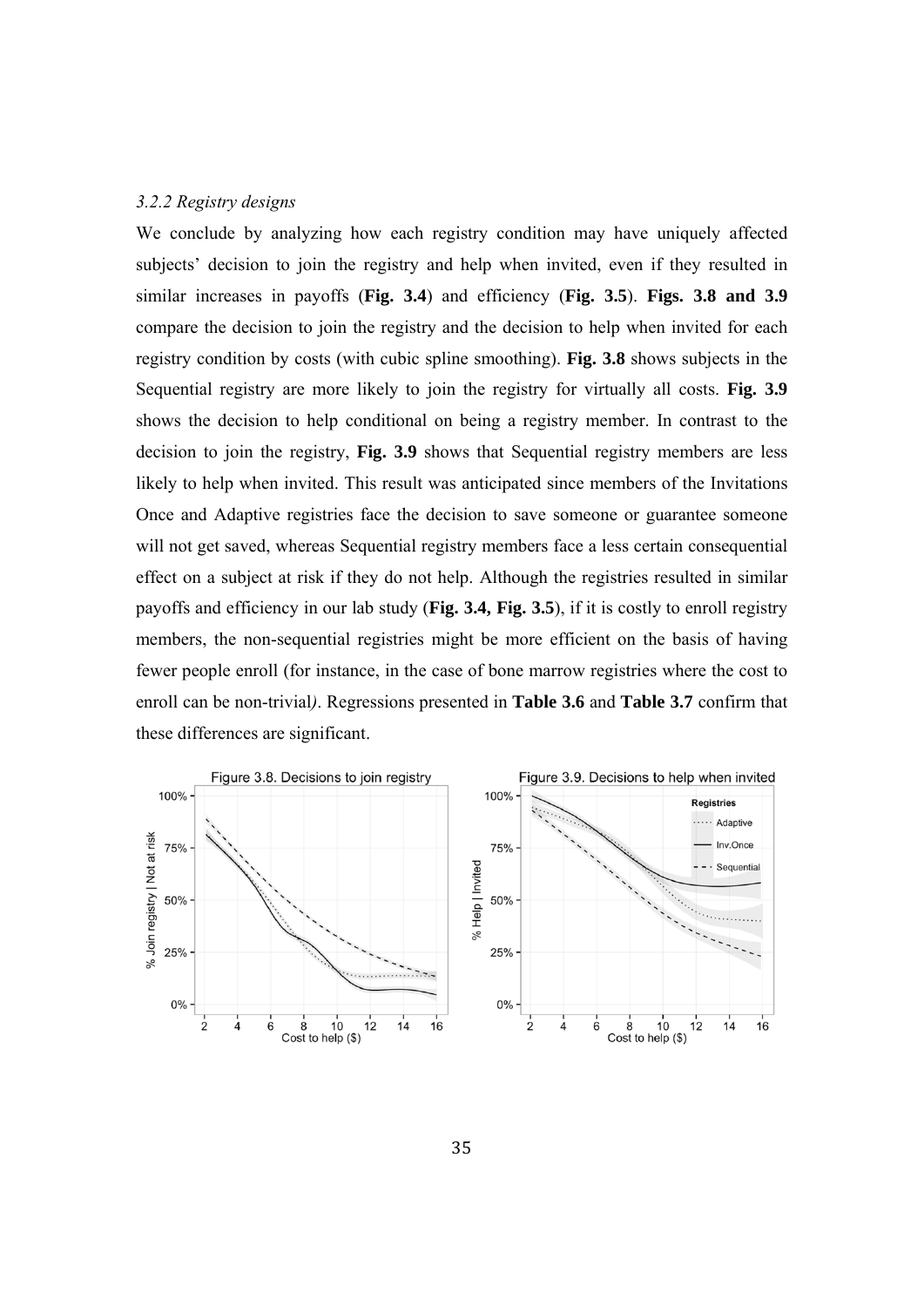**Table 3.6** show the regression results on the decision to either (a) help directly, (b) join the registry with willingness 3, (c) join the registry with willingness 2, (b) join the registry with willingness 1, or (e) not help nor join the registry. We ran ordered probit regressions estimating the following model:

$$
h_{it}^{*} = \beta_{0} + \beta_{1}D_{Seq} + \beta_{2}D_{Adapt} + \beta_{3}D_{c\in[2.1,3]} + \beta_{4}D_{c\in[3.1,4]} + \cdots + \beta_{9}D_{c\in[8.1,9]} + X'\gamma + \epsilon
$$
  

$$
h_{it} = \begin{cases} 0 \ (Help \ directly), & h_{it}^{*} \le 0 \\ 1 \ (Join, Will = 3), & 0 < h_{it}^{*} \le \mu_{1} \\ 2 \ (Join, Will = 2), & \mu_{1} < h_{it}^{*} \le \mu_{2} \\ 3 \ (Join, Will = 1), & \mu_{2} < h_{it}^{*} \le \mu_{3} \end{cases}
$$

 $4$  (Not join),  $h_{it}^* > \mu_3$ 

ە

 

where  $h_{it}^*$  is a latent variable for subject *i*'s propensity to help in round *t*,  $h_{it}$  is the observed help decision of subject *i* in round *t*, *DSeq* and *DAdapt* are dummy variables for the Sequential and Adaptive registries, respectively,  $D_{c \in [l,m]}$  is a dummy for costs between *l* and *m*, with the omitted cost category is a cost between \$9.10 and \$16.00,<sup>23</sup> and *X* includes subject specific variables (see Appendix **Table A2.1**) and dummy variables for every 5 rounds. We cluster standard errors at the group level. Each column indicates the marginal effect on the frequency for each possible choice from a single ordered probit regression. The estimates on the registry condition dummy variables compare their relative effects to the Invitations Once registry (the help levels for each choice for Invitations Once are shown on the first row), and the dummy variables on costs compare each of these cost ranges to costs between \$9.10 to \$16.00.

The estimates in **Table 3.6** show that the decision to join the registry, for every willingness level, is significantly higher in the Sequential than Invitations Once registry, whereas there is no difference between the Adaptive and Invitations Once registries. The regressions also show that for any cost less than \$9 subjects are more likely to both help directly and join the registry with any of the three willingness levels.

 $2<sup>23</sup>$  In other specifications we included dummy variables for higher cost categories, but there were never different from each other, we thus collapsed across these higher cost categories.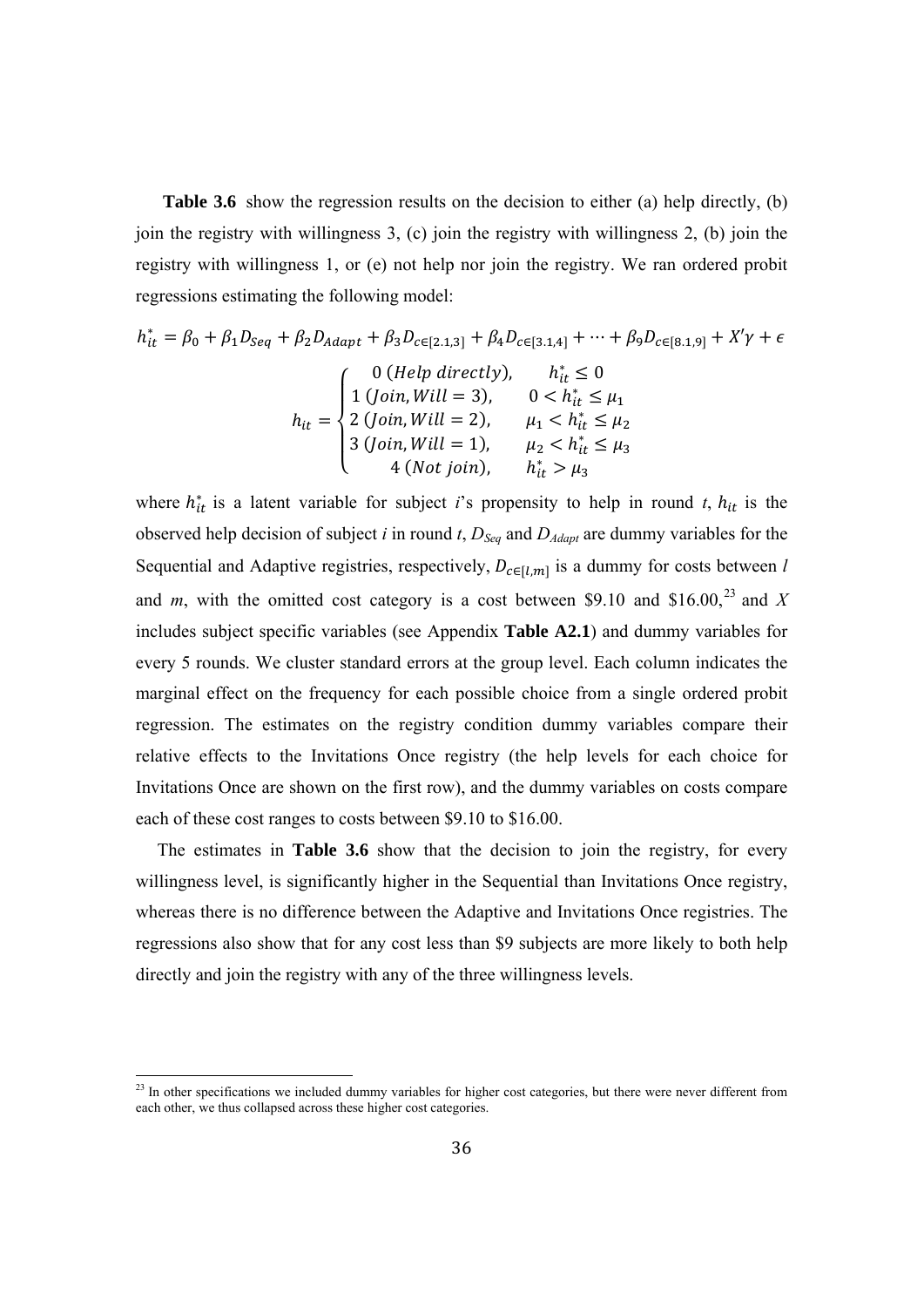|                         | (1)         | (2)         | (3)         | (4)         | (5)          |
|-------------------------|-------------|-------------|-------------|-------------|--------------|
| Ordered probit          | Help        | Join Reg    | Join Reg    | Join Reg    | Not Join &   |
| Levels:                 | Directly    | $Will = 3$  | $Will = 2$  | $Will = 1$  | Not Help Dir |
| <b>Invitations Once</b> |             |             |             |             |              |
| <b>Help Percent</b>     | 1.4%        | 3.4%        | 6.7%        | 18.4%       | 70.1%        |
|                         |             |             |             |             |              |
| Sequential              | $0.00240*$  | $0.0147*$   | $0.0271*$   | $0.0639**$  | $-0.108**$   |
| Registry                | (0.00145)   | (0.00821)   | (0.0143)    | (0.0304)    | (0.0536)     |
|                         |             |             |             |             |              |
| Adaptive                | 0.000411    | 0.00262     | 0.00499     | 0.0123      | $-0.0203$    |
| Registry                | (0.000813)  | (0.00549)   | (0.0102)    | (0.0250)    | (0.0415)     |
|                         |             |             |             |             |              |
| <b>Costs</b>            |             |             |             |             |              |
|                         | $0.144***$  | $0.250***$  | $0.182***$  | $0.0521**$  | $-0.628***$  |
| \$2.10-\$3.00           |             |             |             |             |              |
|                         | (0.0280)    | (0.0262)    | (0.0161)    | (0.0249)    | (0.0187)     |
|                         | $0.0905***$ | $0.201***$  | $0.175***$  | $0.0994***$ | $-0.566***$  |
| $$3.10 - $4.00$         | (0.0192)    | (0.0206)    | (0.0155)    | (0.0215)    | (0.0200)     |
|                         |             |             |             |             |              |
|                         | $0.0602***$ | $0.161***$  | $0.160***$  | $0.129***$  | $-0.510***$  |
| $$4.10 - $5.00$         | (0.0162)    | (0.0196)    | (0.0137)    | (0.0208)    | (0.0203)     |
|                         |             |             |             |             |              |
| $$5.10 - $6.00$         | $0.0330***$ | $0.111***$  | $0.130***$  | $0.145***$  | $-0.418***$  |
|                         | (0.00999)   | (0.0157)    | (0.0114)    | (0.0156)    | (0.0196)     |
|                         |             |             |             |             |              |
| \$6.10 - \$7.00         | $0.0177***$ | $0.0716***$ | $0.0966***$ | $0.137***$  | $-0.323***$  |
|                         | (0.00609)   | (0.0113)    | (0.0106)    | (0.0115)    | (0.0224)     |
|                         | $0.0117***$ | $0.0525***$ | $0.0765***$ | $0.122***$  | $-0.263***$  |
| $$7.10 - $8.00$         |             |             |             |             |              |
|                         | (0.00405)   | (0.00711)   | (0.00964)   | (0.0121)    | (0.0228)     |
|                         | $0.00562**$ | $0.0291***$ | $0.0470***$ | $0.0893***$ | $-0.171***$  |
| $$8.10 - $9.00$         | (0.00238)   | (0.00576)   | (0.00897)   | (0.0112)    | (0.0243)     |
|                         |             |             |             |             |              |
|                         |             |             |             |             |              |
| Controls                | $\mathbf Y$ | Y           | $\mathbf Y$ | Y           | $\mathbf Y$  |
|                         |             |             |             |             |              |
| Observations            | 13,443      | 13,443      | 13,443      | 13,443      | 13,443       |
| Log likelihood          | $-11281$    | $-11281$    | $-11281$    | $-11281$    | $-11281$     |

**Table 3.6** Individual decisions to help immediately or join in the registry conditions

**Marginal effects of Ordered probit regressions**, with 5 levels if a subject helped immediately, joined the registry with willingness 3, 2 or 1, or did not join registry, conditional on not being at risk. The omitted category is the Inv. Once condition. **Sample** consists of the last 49 rounds of observations in the registry conditions. We exclude round 51 due to a software error that affected data in that round. **Controls**: Dummies for every 5 rounds, frequency and amount of monetary donation last year, frequency and hours of volunteering last year, gender, ethnicity, English, academic major, university entrance exam performance, weekly work hours, weekly spending, family income.

**Robust standard errors** clustered on group level in parentheses; \*\*\* p<0.01, \*\* p<0.05, \* p<0.1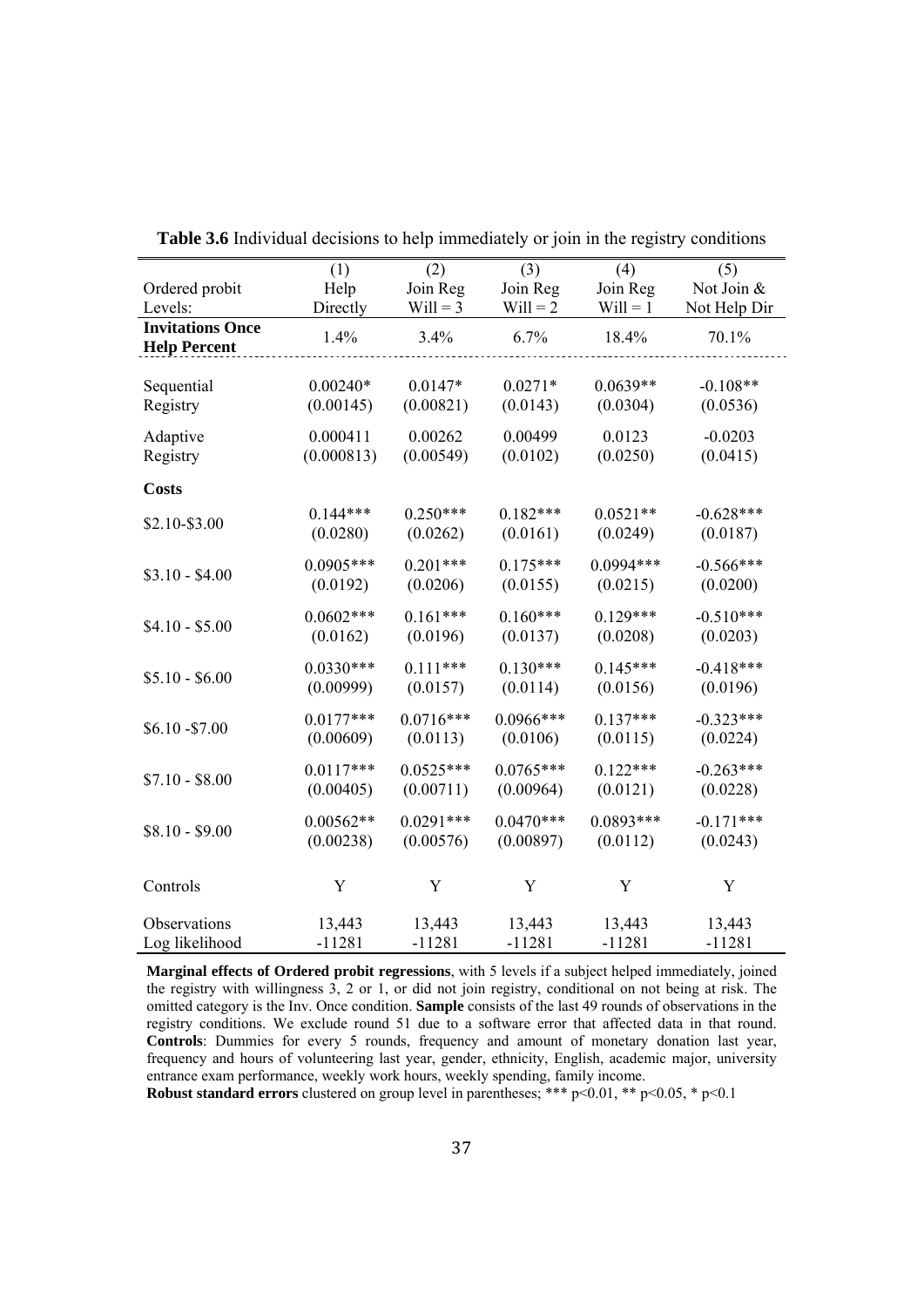The estimates in **Table 3.6** also indicate that subjects are sorting themselves on the basis of costs. These estimates are graphed in **Fig. 3.10**. Subjects increasingly chose to help directly (from 2 to 14 percentage points more) as costs fell from \$6.10-\$7.00 to the lowest costs (\$3.00 or less). Similarly, subjects increasingly chose to join the registry with the highest willingness (level 3), increasing this choice from 7 to 25 percentage points as costs fell from \$6.10-\$7.00 to the lowest costs. In contrast, as costs decreased over the same range, subjects decreasingly chose to join the registry with the lowest willingness level (level 1), decreasing this choice from 14 to 5 percentage points. **Table 3.6** and **Fig. 3.10** also show an increase in willingness level 2 as costs fell from \$9 to \$4, but little further change for costs from \$4 to \$2. One possible explanation for this lack of change in this lower cost range is that some subjects were switching from willingness level 1 to willingness level 2 while other subjects were switching from willingness level 2 to willingness level 3, and these effects roughly canceled each other out. In sum, the registries let subjects sort themselves on the basis of their preference to help, using costs as a proxy for these preferences; as costs fell, subjects increasingly joined the registry and switched to higher willingness levels and helping directly.

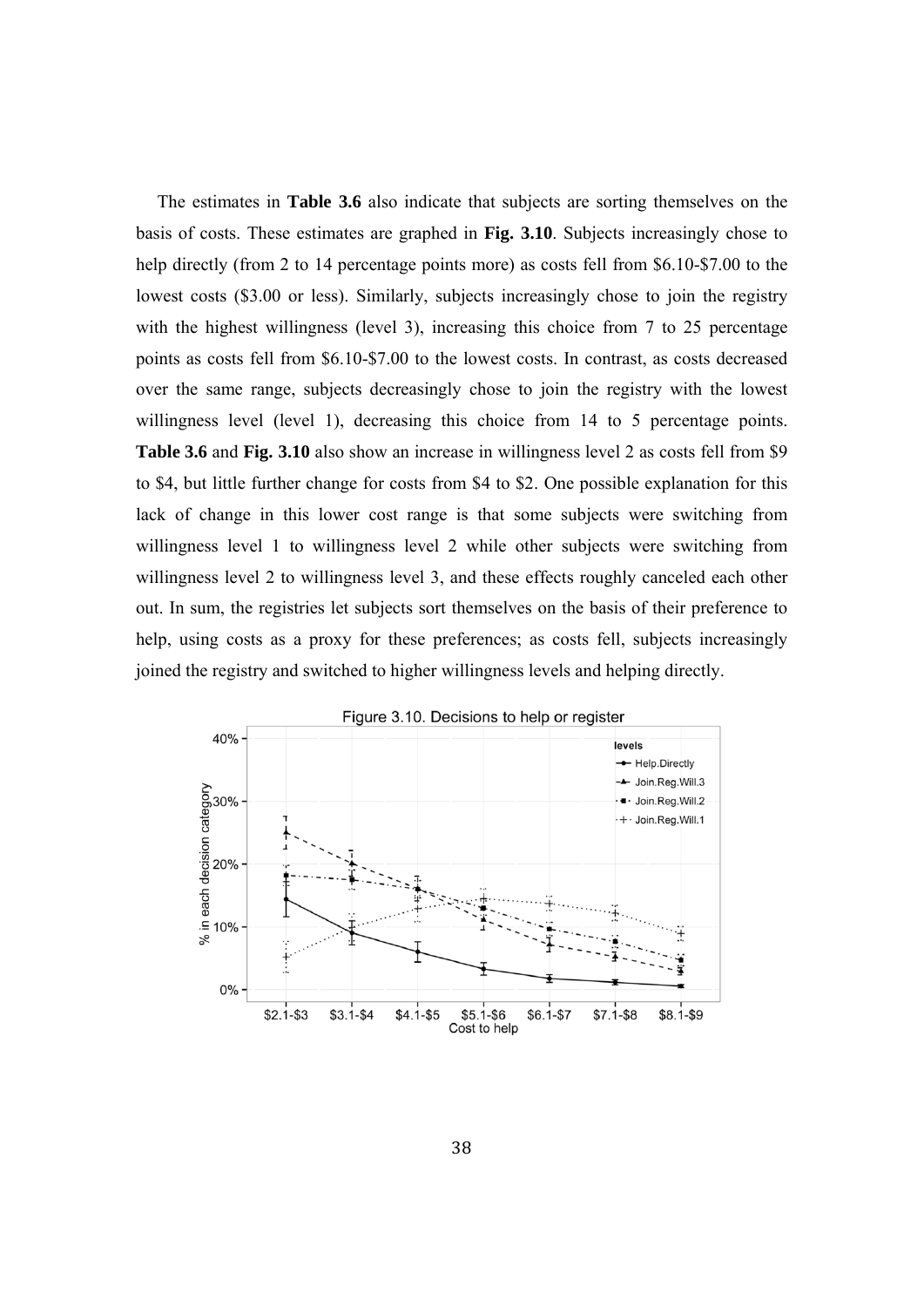**Table 3.7** presents probit regression estimates on the choice to help in the three registry conditions conditional on subjects joining the registry and being invited to help. We estimate versions of the following model:

$$
Pr(h_{it} = 1|X) = \Phi(b_0 + b_1 D_{Seq} + b_2 D_{SeqInvLater} + b_3 D_{Adapt} + b_4 c_{it} + b_5 c_{it}^2 + bX_i)
$$

where  $h_{it}$ ,  $D_{Seq}$ ,  $S_{Adapt}$  and  $X_i$  were defined above, and  $cost_{it}$  is subject *i*'s cost to help in round *t*. Since the sequential registry continues to invite registry members until there are no subjects at risk or there are no more registry members, we estimate marginal effects of subjects who received invitations after the first set of invitations were made ( $D_{SedlmLater}$ ) since, if subjects were sorting towards the most likely to help being invited first, then these subsequent invitations could result in lower likelihood of help.

**Table 3.7** shows that across all specifications the sequential registry members who receive the first set of invitations are about 13 percentage points less likely to help than Invitations Once registry members ( $p < .05$ ). Sequential registry members who receive a subsequent invitation to help are an additional almost 17 percentage points less likely to help ( $p < .01$ ). When we control for members' stated willingness to help (column 3), the registry members who are invited subsequent to the first set of invitations are only 8 percentage points less likely to help as willingness controls for some of the sorting reason for why these subjects are being invited later.

**Table 3.7** also shows that there is no difference in the percent of time that registry members help comparing the Invitations Once and Adaptive registries. We had anticipated that a potential concern with the Invitations Once registry would be that some registry members may have a propensity to join but not help if invited. To address this concern, the Adaptive registry assigned subjects status based on their past behavior and used an algorithm to reduce the likelihood that these members would get invited to help. However, the results show no discernable gain in the likelihood to help between the Adaptive and Invitations Once registries. The lack of greater success for the Adaptive than Invitations Once registry could be due to (a) a lack of subjects who systematically join but do not help or (b) our use of status did not successfully identify subjects who were joining but not helping.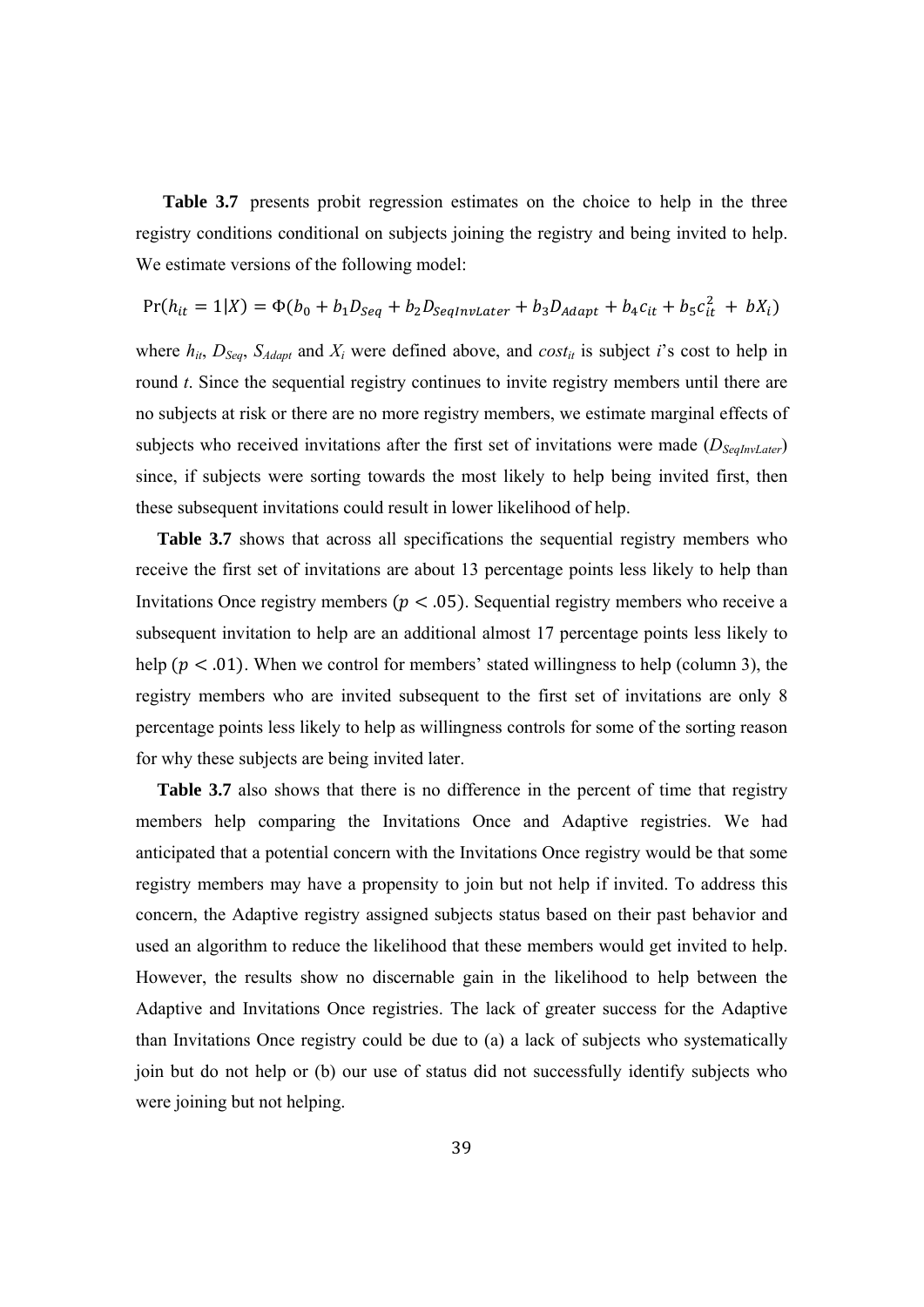|                                            | (1)          | (2)          | (3)                     | (4)                     |
|--------------------------------------------|--------------|--------------|-------------------------|-------------------------|
|                                            | All          | All          | All                     | Inv. Once &             |
|                                            | Registries   | Registries   | Registries              | <b>Adaptive Reg</b>     |
| <b>Invitations Once</b><br>Registry % help | 84.1%        | 84.1%        | 84.1%                   | 84.1%                   |
| Sequential Reg                             | $-0.133**$   | $-0.125**$   | $-0.127***$             |                         |
| All Invitations                            | (0.0653)     | (0.0522)     | (0.0436)                |                         |
| Sequential Reg                             | $-0.167***$  | $-0.164***$  | $-0.0766*$              |                         |
| <b>Later Invitations</b>                   | (0.0432)     | (0.0478)     | (0.0420)                |                         |
| Adaptive                                   | $-0.0533$    | $-0.0380$    | $-0.0407$               | $-0.0312$               |
| Registry                                   | (0.0451)     | (0.0428)     | (0.0410)                | (0.0347)                |
| Cost to help                               | $-0.0903***$ | $-0.0912***$ | $-0.0727***$            | $-0.0565***$            |
|                                            | (0.0166)     | (0.0167)     | (0.0157)                | (0.0155)                |
| Cost to help <sup>2</sup>                  | $0.00274***$ | $0.00276***$ | $0.00218***$            | $0.00160*$              |
|                                            | (0.000857)   | (0.000853)   | (0.000800)              | (0.000947)              |
| Willingness 1                              |              |              | $-0.191***$<br>(0.0179) | $-0.137***$<br>(0.0188) |
| Controls                                   |              | Y            | Y                       | Y                       |
| Observations                               | 2,717        | 2,717        | 2,717                   | 1,617                   |
| Log likelihood                             | $-1234$      | $-1154$      | $-1094$                 | $-570.8$                |

**Table 3.7** Registry member decisions to help when invited

**Marginal effects of probit regressions. Columns (1)-(3)** compare the three registries: Y=1 if an individual helped immediately or helped when invited by the registry. The omitted category is the Inv. Once registry. **Column (4)** compares the Inv. Once and Adaptive registries and the omitted category is the Inv. Once registry. **Sample** consists of last 49 rounds of observations in the registry treatments including those who either helped immediately or was invited to help. We exclude round 51 in all analysis due to a software error that affected data in that round. **Controls**: Dummies for every 5 rounds, frequency and amount of monetary donation last year, frequency and hours of volunteering last year, gender, ethnicity, English skills, academic major, university entrance exam performance, weekly work hours, weekly spending, family income.

**Robust standard errors** clustered on group level in parentheses; \*\*\*  $p<0.01$ , \*\*  $p<0.05$ , \*  $p<0.1$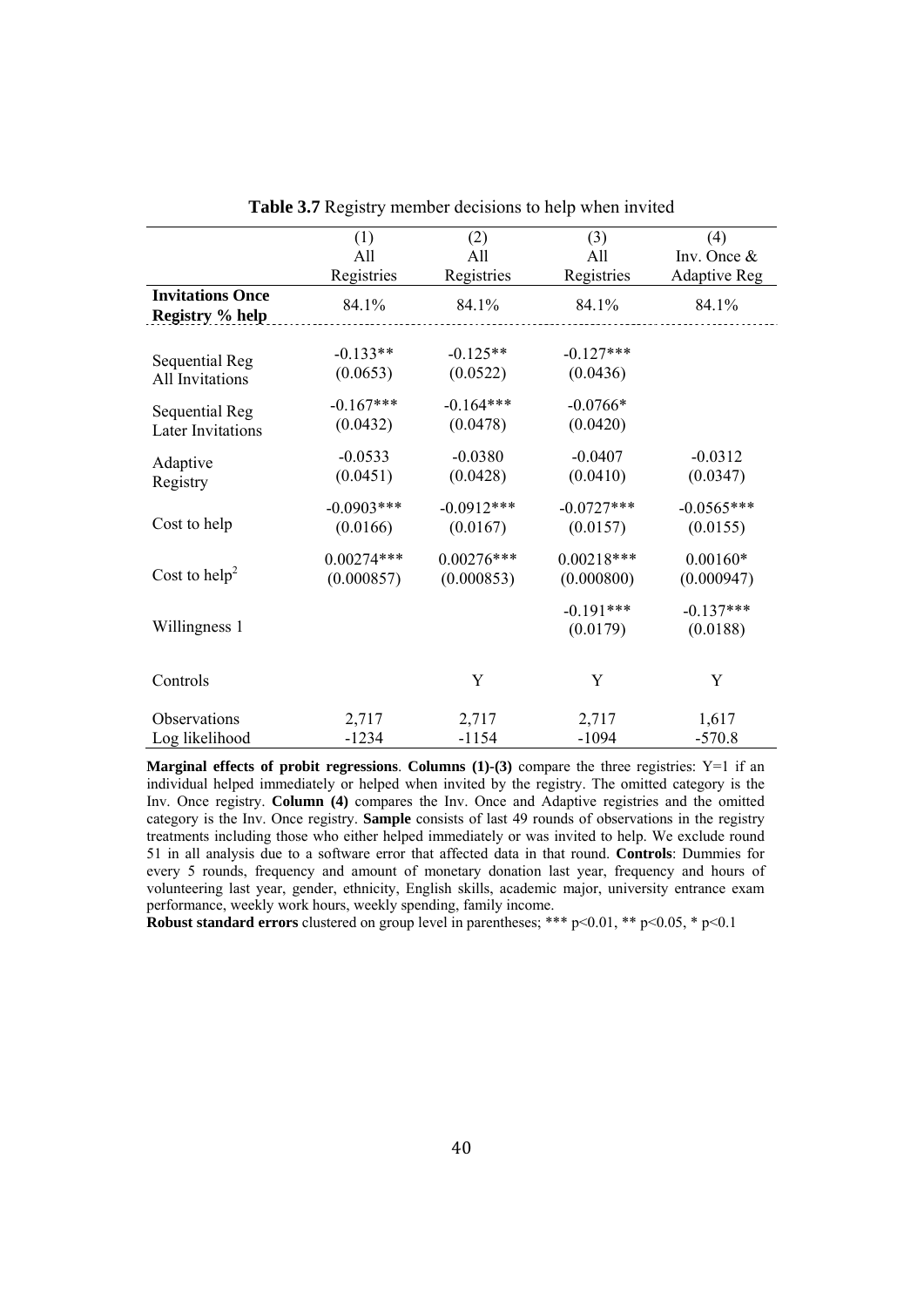#### **4. Conclusion**

In our experiment, subjects faced uncertain demand to help subjects at risk. Although we did not alter subjects' monetary costs or benefits, our registry design improved efficiency by about 20 percentage points of the maximum possible payoff. Our design improved efficiency by (1) eliminating wasted help when aggregate demand was low, (2) increasing help and lives saved when aggregate demand was high, and (3) sorting subjects so that those with the lowest costs to help (ceteris paribus, greatest preference to help) were more likely to help. The sorting provided by the registries was especially pronounced, with subjects with the highest costs neither joining nor helping directly, subjects with intermediate costs joining with the intermediate willingness levels, and subjects with the lowest costs joining with the highest willingness or helping directly. Finally, although the three implementations of the registry resulted in similar market levels of lives saved, wasted help, payoffs and efficiency, we observed that subjects were more likely to join the Sequential registry but were less likely to help when invited in the Sequential than the other two registries.

Our registry design assumes a central organization that knows the aggregate demand. We found that when this aggregate demand information was provided publically, subjects were able to obtain higher payoffs, but only when the information indicated an extreme outcome that solved the coordination problem; in these cases, subjects either do not help (when no help was needed) or increased supply (when everyone's help was needed). However, when any level of aggregate demand occurred that required coordination, both wasted help and insufficient supply persisted. Overall, providing aggregate demand information did not significantly increase efficiency, since the extreme conditions in which the information solves the coordination problem are not common (in our setting, only 22% of the time). Outside the lab, solving the coordination problem with the aggregate demand information is likely to be less effective since extreme events (such as no need) are rare in most contexts, and higher need periods could still be extremely difficult to coordinate supply. For instance, after disasters (e.g., 9/11 and the Australian Bushfires), aggregate demand for blood increased only slightly, but massive spikes in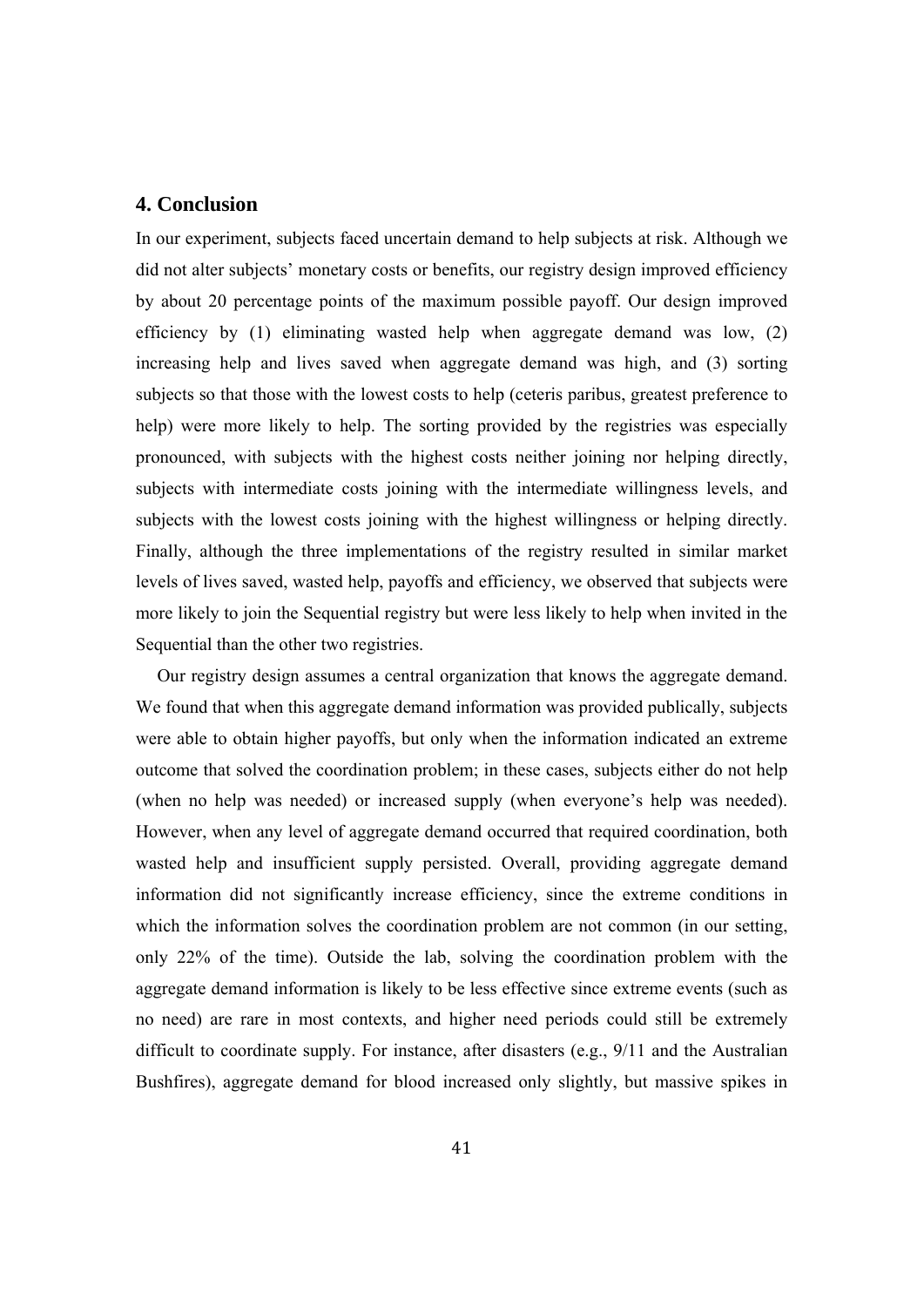donations occurred that eventually resulted in wasted supply due to the inability to store blood more than a few weeks.

In sum, we showed that by assuming people are at least partially motivated by social preferences, there are opportunities for novel market designs. We also showed that it is possible to redesign the organization of an environment with supply provided by volunteers, without changing volunteer's costs or benefits, to increase efficiency.

In this paper, we did not delve into the specific nature of preferences to help (e.g., other regarding preferences, warm glow, pure altruism, etc.). Extensions to the current work could theoretically and experimentally examine designs that exploit the nuances of underlying preferences to help. Another extension could explore combining designs that solve the coordination problem (like the registries do) with incentives to increase donations among people with *a priori* lower intrinsic motivation to help.

#### **References**

- Abdulkadiroğlu, A., Pathak, P., Roth, A., & Sönmez, T. (2005). The Boston public school match. *The American Economic Review,* 95(2), 368-371.
- Abdulkadiroğlu, A., & Sönmez, T. (2003). School choice: A mechanism design approach. *The American Economic Review, 93*(3), 729-747.
- Andreoni, J. (1988). Why free ride?: Strategies and learning in public goods experiments. *Journal of Public Economics,* 37(3), 291-304.
- Andreoni, J. (1989). Giving with impure altruism: applications to charity and Ricardian equivalence. *The Journal of Political Economy,* 97(6), 1447-1458.
- Andreoni, J. (1990). Impure altruism and donations to public goods: a theory of warm-glow giving. *The Economic Journal,* 100(401), 464-477.
- Becker, G., & Elias, J. (2007). Introducing incentives in the market for live and cadaveric organ donations. *The Journal of Economic Perspectives*, 21(3), 3-24.
- Bolton, G., & Ockenfels, A. (2000). ERC: A theory of equity, reciprocity, and competition. *The American Economic Review*, 90(1), 166-193.
- Charness, G., & Rabin, M. (2002). Understanding social preferences with simple tests. *Quarterly Journal of Economics*, 117(3), 817-869.
- Craig, A., Garbarino, E., Heger, S., & Slonim, R. (2015). Waiting To Give. *Working paper*
- Fehr, E., & Schmidt, K. (1999). A theory of fairness, competition, and cooperation. *Quarterly Journal of Economics*, 114(3), 817-868.
- Fischbacher, U. (2007). z-Tree: Zurich toolbox for ready-made economic experiments. *Experimental Economics*, 10(2), 171-178.
- Fisman, R., Kariv, S., & Markovits, D. (2007). Individual preferences for giving. *The American Economic Review,* 97(5), 1858-1876.
- Garbarino, E., Slonim, R., & Wang, C. (2013). The multidimensional effects of a small gift: Evidence from a natural field experiment. *Economics Letters,* 120(1), 83-86.